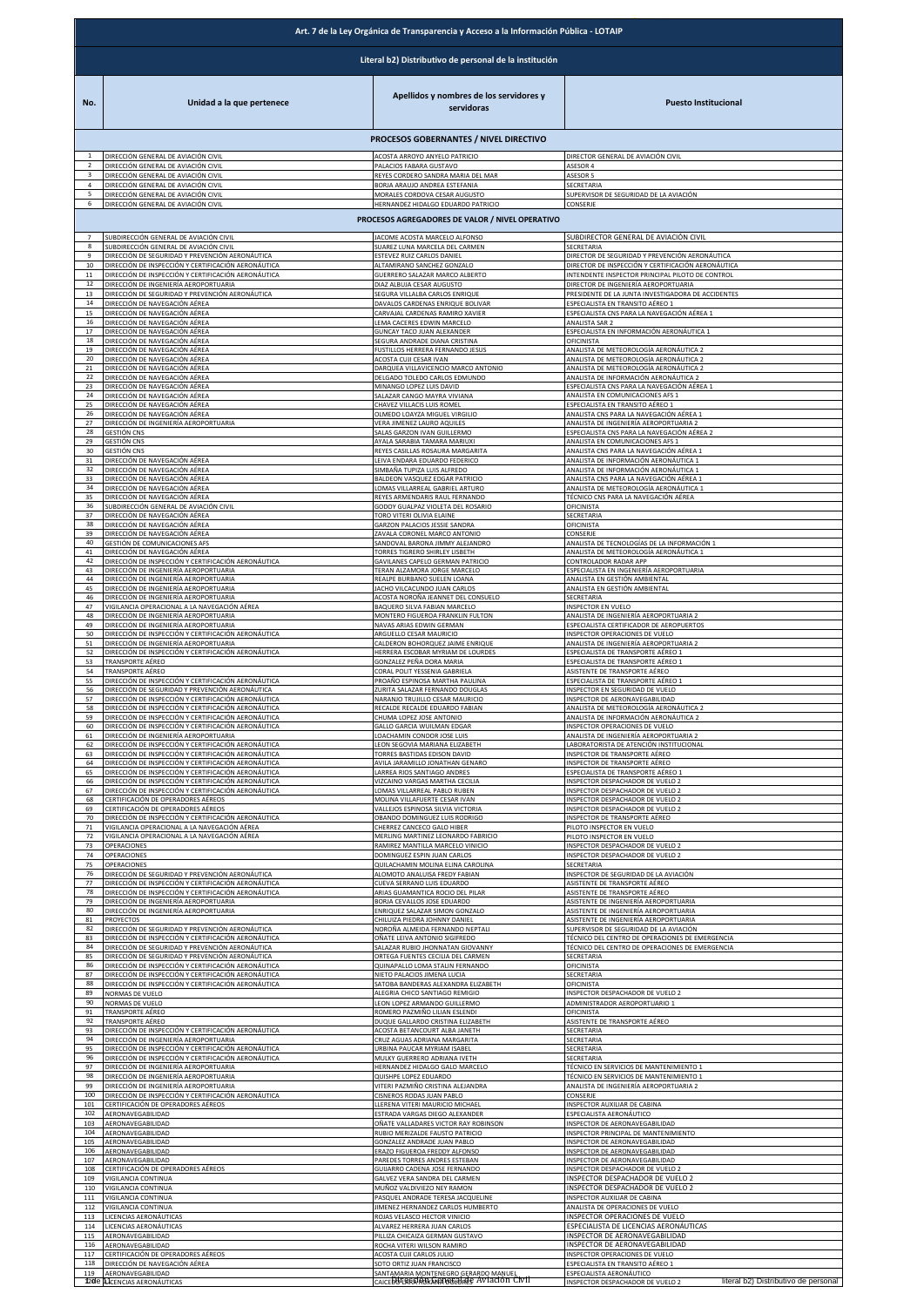| 122               | LICENCIAS AERONÁUTICAS<br>CERTIFICACIÓN DE OPERADORES AÉREOS                        | HIDALGO PROAÑO OSWALDO MAURICIO<br>FERNANDEZ GONZALEZ JORGE EDISON                           | INSPECTOR DESPACHADOR DE VUELO 2                                                                                  |
|-------------------|-------------------------------------------------------------------------------------|----------------------------------------------------------------------------------------------|-------------------------------------------------------------------------------------------------------------------|
| 123<br>124        | CERTIFICACIÓN DE OPERADORES AÉREOS<br>VIGILANCIA OPERACIONAL A LA NAVEGACIÓN AÉREA  | CATOTA TORRES LUIS WILKIR<br>VALENCIA ARMAS VICENTE FERNANDO                                 | INSPECTOR DESPACHADOR DE VUELO 2 DI rección General<br>ANALISTA CNS PARA LA NAVEGACIÓN AÉREA<br>de Aviación Civil |
| 125               | VIGILANCIA OPERACIONAL A LA NAVEGACIÓN AÉREA                                        | MARCILLO DUQUE WALTER PATRICIO                                                               | TÉCNICO DE INSPECCIÓN EN VUELO                                                                                    |
| 126               | VIGILANCIA OPERACIONAL A LA NAVEGACIÓN AÉREA                                        | PEREZ YEPEZ VICTOR HUGO                                                                      | TÉCNICO DE INSPECCIÓN EN VUELO                                                                                    |
| 127               | VIGILANCIA OPERACIONAL A LA NAVEGACIÓN AÉREA                                        | LEGARDA GONZALEZ WENDY PATRICIA                                                              | INSPECTOR DE AERÓDROMO                                                                                            |
| 128               | VIGILANCIA OPERACIONAL A LA NAVEGACIÓN AÉREA                                        | LOPEZ ROMERO FRANCISCO SEBASTIAN                                                             | INSPECTOR PRINCIPAL DE MANTENIMIENTO                                                                              |
| 129               | VIGILANCIA OPERACIONAL A LA NAVEGACIÓN AÉREA                                        | <b>IERRERA PROAÑO CARLOS ALBERTO</b>                                                         | INSPECTOR PRINCIPAL DE MANTENIMIENTO                                                                              |
| 130               | AERONAVEGABILIDAD                                                                   | AVILA ZARATE EDISON JAVIER                                                                   | INSPECTOR DESPACHADOR DE VUELO 2                                                                                  |
| 131               | VIGILANCIA CONTINUA                                                                 | MORA HERRERA JOSE DAVID                                                                      | INSPECTOR OPERACIONES DE VUELO                                                                                    |
| 132               | CERTIFICACIÓN DE AEROPUERTOS                                                        | CEVALLOS ALOMIA GALO EFRAIN                                                                  | ESPECIALISTA EN TRANSITO AÉREO 1                                                                                  |
| 133               | CERTIFICACIÓN DE AEROPUERTOS                                                        | PAREDES ZAMBRANO JOSE ANIBAL                                                                 | ESPECIALISTA AVSEC 1                                                                                              |
| 134               | CERTIFICACIÓN DE AEROPUERTOS                                                        | CADENA ORTIZ HECTOR FERNANDO                                                                 | ANALISTA DE GESTIÓN AMBIENTAL                                                                                     |
| 135               | CERTIFICACIÓN DE AEROPUERTOS                                                        | BAQUERO FLORES LUIS EDWIN ALEJANDRO                                                          | INTENDENTE INSPECTOR PRINCIPAL PILOTO DE CONTROL                                                                  |
| 136               | CERTIFICACIÓN DE AEROPUERTOS                                                        | MORAN LEYSER EDGAR RENE FELIX                                                                | INTENDENTE INSPECTOR PRINCIPAL PILOTO DE CONTROL                                                                  |
| 137               | GESTIÓN CNS                                                                         | SOTALIN SOTALIN HERNAN EDISON                                                                | ANALISTA CNS PARA LA NAVEGACIÓN AÉREA 1                                                                           |
| 138               | <b>GESTIÓN CNS</b>                                                                  | ZUÑIGA JIBAJA JORGE ALFREDO                                                                  | CONTROLADOR RADAR APP                                                                                             |
| 139               | GESTIÓN DE COMUNICACIONES AFS                                                       | REYES GALLARDO JORGE ALEJANDRO                                                               | ANALISTA EN COMUNICACIONES AFS 1                                                                                  |
| 140               | GESTIÓN DE INFORMACIÓN AERONÁUTICA                                                  | COX RICARDO NAPOLEON                                                                         | CONTROLADOR RADAR APP                                                                                             |
| 141               | GESTIÓN DE TRANSITO AÉREO                                                           | VILLAVICENCIO ARMIJOS ALIS JOWANY                                                            | CONTROLADOR RADAR APP                                                                                             |
| 142               | GESTIÓN DE TRANSITO AÉREO                                                           | RAMOS TAPIA CHRISTIAN ALEXIS                                                                 | CONTROLADOR RADAR APP                                                                                             |
| 143               | GESTIÓN DE TRANSITO AÉREO                                                           | VALLEJO NARVAEZ JOSE BOLIVAR                                                                 | CONTROLADOR RADAR APP                                                                                             |
| 144               | <b>GESTIÓN DE TRANSITO AÉREO</b>                                                    | BORJA HIDALGO LUIS GUSTAVO                                                                   | ESPECIALISTA EN TRANSITO AÉREO 1                                                                                  |
| 145               | GESTIÓN DE TRANSITO AÉREO                                                           | VALENCIA TACO LUIS MARCELO                                                                   | ESPECIALISTA EN TRANSITO AÉREO 1                                                                                  |
| 146               | GESTIÓN DE TRANSITO AÉREO                                                           | VALENCIA GUERRERO CARLOS GUSTAVO                                                             | ESPECIALISTA EN TRANSITO AÉREO 1                                                                                  |
| 147               | SEGURIDAD DE LA AVIACIÓN                                                            | RUEDA ROSERO KARINA ESTEFANIA                                                                | SUPERVISOR DE SEGURIDAD DE LA AVIACIÓN                                                                            |
| 148               | <u>SEGURIDAD DE LA AVIACIÓN</u>                                                     | PAZ Y MIÑO ANALUISA MARCO RODRIGO                                                            | SUPERVISOR DE SEGURIDAD DE LA AVIACIÓN                                                                            |
| 149               | SEGURIDAD DE LA AVIACIÓN                                                            | AGUIRRE CARRERA LISSET ALEXANDRA                                                             | SUPERVISOR DE SEGURIDAD DE LA AVIACIÓN                                                                            |
| 150               | SEGURIDAD DE LA AVIACIÓN                                                            | MIRANDA ORELLANA BORIS DANILO                                                                | AGENTE DE SEGURIDAD DE LA AVIACIÓN                                                                                |
| 151               | SEGURIDAD DE LA AVIACIÓN                                                            | TORRES ZAMBRANO ALFREDO NICOLAS                                                              | AGENTE DE SEGURIDAD DE LA AVIACIÓN                                                                                |
| 152               | SEGURIDAD DE LA AVIACIÓN                                                            | ZAVALA OÑA CRISTINA MAGDALENA                                                                | AGENTE DE SEGURIDAD DE LA AVIACIÓN                                                                                |
| 153               | SEGURIDAD DE LA AVIACIÓN                                                            | DOMINGUEZ SUAREZ JULIO DENNYS                                                                | AGENTE DE SEGURIDAD DE LA AVIACIÓN                                                                                |
| 154               | SEGURIDAD DE LA AVIACIÓN                                                            | PINCHA TOAPANTA JORGE ANIBAL                                                                 | AGENTE DE SEGURIDAD DE LA AVIACIÓN                                                                                |
| 155               | SEGURIDAD DE LA AVIACIÓN                                                            | CHUSIN VILLALBA CARLOS ARTURO                                                                | AGENTE DE SEGURIDAD DE LA AVIACIÓN                                                                                |
| 156               | SEGURIDAD DE LA AVIACIÓN                                                            | ROMERO ROSALES CRISTIAN RODOLFO                                                              | SUPERVISOR DE SEGURIDAD DE LA AVIACIÓN                                                                            |
| 157               | SEGURIDAD DE LA AVIACIÓN                                                            | VILLACIS DOMINGUEZ SUSANA ELIZABETH                                                          | PARVULARIO DE CENTRO INFANTIL                                                                                     |
| 158               | GESTIÓN DE METEOROLOGÍA AERONÁUTICA                                                 | ORBE VELASTEGUI NIKITH ALEXANDER                                                             | ANALISTA DE METEOROLOGÍA AERONÁUTICA 2                                                                            |
| 159               | CERTIFICACIÓN DE OPERADORES AÉREOS                                                  | ANTOS ASTUDILLO GENOVEVA LEONOR                                                              | INSPECTOR OPERACIONES DE VUELO                                                                                    |
| 160               | DIRECCIÓN DE INSPECCIÓN Y CERTIFICACIÓN AERONÁUTICA                                 | FUERTES PAZMIÑO DIEGO ORLANDO                                                                | ANALISTA DE INGENIERÍA AEROPORTUARIA 1                                                                            |
| 161               | DIRECCIÓN DE CERTIFICACIÓN DOCUMENTACIÓN Y ARCHIVO                                  | CERON CHAFUELAN WILLIAM RONALD<br>PROCESOS DESCONCENTRADOS                                   | ANALISTA DOCUMENTACIÓN Y ARCHIVO 2                                                                                |
| 162<br>163        | DIRECCIÓN REGIONAL I                                                                | ISCH SOLINES MARCELO XAVIER                                                                  | <b>DIRECTOR REGIONAL</b>                                                                                          |
| 164<br>165        | DIRECCIÓN REGIONAL II<br>AEROPUERTO DE GUAYAQUIL<br>DIRECCIÓN DE EMPRESAS           | PLAZA MUÑOZ PEDRO WILLIAM<br>ASPIAZU CALDERON ALLYSON YAZMIN<br>VELASCO VELA BYRON ANIBAL    | <b>DIRECTOR REGIONAL</b><br><b>DIRECTOR REGIONAL</b><br>DIRECTOR DE EMPRESA DGAC                                  |
| 166               | DIRECCIÓN ESCUELA TÉCNICA DE AVIACIÓN CIVIL                                         | SARZOSA NAVARRO LUIS FERNANDO                                                                | DIRECTOR DE LA ESCUELA TÉCNICA DE AVIACIÓN CIVIL                                                                  |
| 167               | INSPECCIÓN Y CERTIFICACIÓN AERONÁUTICA RII                                          | BASTIDAS CHAMORRO RICARDO SECUNDINO                                                          | INTENDENTE INSPECTOR PILOTO DE CONTROL                                                                            |
| 168               | <u>INSPECCIÓN Y CERTIFICACIÓN AERONÁUTICA RI</u>                                    | TERAN ANGULO HUGO ANIBAI                                                                     | INSPECTOR OPERACIONES DE VUELO                                                                                    |
| 169               | INSPECCIÓN Y CERTIFICACIÓN AERONÁUTICA RII                                          | CAMPOVERDE FARIAS LENIN AURELIO                                                              | INTENDENTE INSPECTOR PILOTO DE CONTROL                                                                            |
| 170               | ASESORÍA JURÍDICA RI                                                                | HUILCA COBOS RITA MILA                                                                       | ABOGADO 2                                                                                                         |
| 171               | COORDINACIÓN ADMINISTRATIVA                                                         | HERNANDEZ JACOME YASMINA GUADALUPE                                                           | ANALISTA FINANCIERO 2                                                                                             |
| 172               | AEROPUERTO COCA                                                                     | TERAN ANGULO GERMAN OSWALDO                                                                  | ANALISTA DE INFORMACIÓN AERONÁUTICA 1                                                                             |
| 173               | AEROPUERTO QUITO                                                                    | EON JATIVA ELIANA BEATRIZ                                                                    | OFICINISTA                                                                                                        |
| 174               | AEROPUERTO QUITO                                                                    | CARRION CUEVA MARIANA DE JESUS                                                               | SECRETARIA                                                                                                        |
| 175               | AEROPUERTO QUITO                                                                    | <b>IERNANDEZ JATIVA MARIA GABRIELA</b>                                                       | ASISTENTE DE TRANSPORTE AÉREO                                                                                     |
| 176               | AEROPUERTO NUEVA LOJA                                                               | <b>FORRES RAZA WILSON STALIN</b>                                                             | ADMINISTRADOR AEROPORTUARIO 2                                                                                     |
| 177<br>178<br>179 | SEGURIDAD Y PREVENCIÓN AERONÁUTICA RI<br>INSPECCIÓN Y CERTIFICACIÓN AERONÁUTICA RII | BARRIGA DE LA VEGA DARWIN FRANCISCO<br>VERDEZOTO VERDEZOTO JOE LUIS                          | ESPECIALISTA AVSEC 1<br>INSPECTOR DESPACHADOR DE VUELO 2                                                          |
| 180<br>181        | AEROPUERTO DE GUAYAQUIL<br>NAVEGACIÓN AÉREA RI<br>RECURSOS HUMANOS RII              | ARAMILLO VALENCIA DIEGO RODRIGO<br>PAREDES SILVA JOSE LUIS<br>RADA LAURIDO JOHANNA PERPETUA  | CONTROLADOR RADAR APP<br>ESPECIALISTA EN COMUNICACIONES AFS 1<br>ANALISTA DE RECURSOS HUMANOS 1                   |
| 182               | NAVEGACIÓN AÉREA RI                                                                 | GRANDE CONDOR FRANKLIN GONZALO                                                               | GUARDIÁN                                                                                                          |
| 183               | NAVEGACIÓN AÉREA RI                                                                 | BOADA MONGE ANIBAL RODOLFO                                                                   | CONTROLADOR RADAR APP                                                                                             |
| 184               | NAVEGACIÓN AÉREA RI                                                                 | RUALES NEIRA JUAN CARLOS                                                                     | ANALISTA EN COMUNICACIONES AFS 2                                                                                  |
| 185               | NAVEGACIÓN AÉREA RI                                                                 | MEJIA ISCH HUGO ERNESTO                                                                      | CONTROLADOR DE AERÓDROMO 2                                                                                        |
| 186               | NAVEGACIÓN AÉREA RIII                                                               | ORBE VELASTEGUI JOSE TULIO                                                                   | ANALISTA DE METEOROLOGÍA AERONÁUTICA 1                                                                            |
| 187               | GESTIÓN OPERATIVA EMPRESARIAL                                                       | BRIONES ALCIVAR DAVID ALBERTO                                                                | INSPECTOR DE AERÓDROMO                                                                                            |
| 188               | AEROPUERTO NUEVA LOJA                                                               | SUAREZ LOPEZ EDISON RAUL                                                                     | INSPECTOR DESPACHADOR DE VUELO 1                                                                                  |
| 189               | TECNOLOGÍAS DE LA INFORMACIÓN Y COMUNICACIÓN RI                                     | CAMPOS VARGAS FRANKLIN PATRICIO                                                              | ANALISTA EN COMUNICACIONES AFS 1                                                                                  |
| 190               | APACITACIÓN NACIONAL                                                                | SALAZAR CHAVEZ VICENTE MARCELO                                                               | INSTRUCTOR TÉCNICO DE CAPACITACIÓN AERONÁUTICA                                                                    |
| 191               | CAPACITACIÓN INTERNACIONAL                                                          | LEIVA RAMOS JUAN CARLOS                                                                      | INSPECTOR DE SEGURIDAD DE LA AVIACIÓN                                                                             |
|                   | <b>AEROPUERTO SHELL</b>                                                             | HARO SANCHEZ WILLIAMS GERMAN                                                                 | AGENTE DE SEGURIDAD DE LA AVIACIÓN                                                                                |
| 192               |                                                                                     |                                                                                              | INTENDENTE INSPECTOR PILOTO DE CONTROL                                                                            |
| 193               | AEROPUERTO SHELL                                                                    | FREILE FREILE MARCO VINICIO                                                                  | CONTROLADOR DE AERÓDROMO 1                                                                                        |
| 194               | <b>AEROPUERTO SHELL</b>                                                             | YEDRA MACHADO MARGOTH VICTORIA                                                               |                                                                                                                   |
| 195               | CAPACITACIÓN INTERNACIONAL                                                          | MUÑOZ NAVAS JOSE AUGUSTO                                                                     | ESPECIALISTA TÉCNICO DE CAPACITACIÓN AERONÁUTICA                                                                  |
| 196               | CAPACITACIÓN INTERNACIONAL                                                          | GUERRA RENGIFO JUAN FRANCISCO                                                                | ANALISTA DE METEOROLOGÍA AERONÁUTICA 2                                                                            |
| 197               | NAVEGACIÓN AÉREA RI                                                                 | SUAREZ LEON DARWIN FRANCISCO                                                                 | CONTROLADOR RADAR APP                                                                                             |
| 198               | AEROPUERTO CUENCA                                                                   | RIVERA PEREZ RODRIGO FERNANDO                                                                | ANALISTA DE METEOROLOGÍA AERONÁUTICA 1                                                                            |
| 199               | INSPECCIÓN Y CERTIFICACIÓN AERONÁUTICA RII                                          | DARQUEA ORELLANA MARIA DEL PILAR                                                             | SECRETARIA                                                                                                        |
| 200               | AEROPUERTO QUITO                                                                    | NUÑEZ CHACON JAVIER ALBERTO                                                                  | ANALISTA DE METEOROLOGÍA AERONÁUTICA 1                                                                            |
| 201               | CAPACITACIÓN NACIONAL                                                               | TULCAN ORMAZA IVAN ALFREDO                                                                   | CONTROLADOR RADAR APP                                                                                             |
| 202               | AEROPUERTO QUITO                                                                    | VEINTIMILLA CORTEZ LUIS EDUARDO                                                              | INSPECTOR DESPACHADOR DE VUELO 2                                                                                  |
| 203               | INSPECCIÓN Y CERTIFICACIÓN AERONÁUTICA RI                                           | BEDON CHACON ERNESTO ANTONIO                                                                 | INSPECTOR DE AERONAVEGABILIDAD                                                                                    |
| 204               | INSPECCIÓN Y CERTIFICACIÓN AERONÁUTICA RI                                           | FIALLOS PAZMIÑO EDGAR PATRICIO                                                               | INSPECTOR DESPACHADOR DE VUELO 2                                                                                  |
| 205               | SERVICIO DE SALVAMENTO Y EXTINCIÓN DE INCENDIOS (SSEI)                              | PEÑAFIEL ARIAS GUSTAVO DARIO                                                                 | BOMBERO AERONÁUTICO                                                                                               |
| 206               | AEROPUERTO QUITO                                                                    | GRIJALVA NOROÑA FREDDY EDGARDO                                                               | ANALISTA DE INFORMACIÓN AERONÁUTICA 1                                                                             |
| 207               | <b>AEROPUERTO TENA</b>                                                              | PEREZ HARO JAIME ROLANDO                                                                     | ANALISTA DE METEOROLOGÍA AERONÁUTICA 1                                                                            |
| 208               | RECURSOS HUMANOS RII                                                                | AVENDAÑO ARIAS ANA MERCEDES                                                                  | ENFERMERA DE ATENCIÓN INSTITUCIONAL                                                                               |
| 209               | AEROPUERTO QUITO                                                                    | QUISHPE FUERTES MAURICIO RAFAEL                                                              | ANALISTA DE INFORMACIÓN AERONÁUTICA 1                                                                             |
| 210               | NAVEGACIÓN AÉREA RI                                                                 | SALAZAR CERDA JULIO EUCLIDES                                                                 | INSPECTOR DE AERONAVEGABILIDAD                                                                                    |
| 211               | NAVEGACIÓN AÉREA RI                                                                 | CHICA NOROÑA EDWIN RIGOBERTO                                                                 | TÉCNICO CNS PARA LA NAVEGACIÓN AÉREA                                                                              |
| 212               | INSPECCIÓN Y CERTIFICACIÓN AERONÁUTICA RII                                          | MARCILLO DELGADO ALIDA ALEXANDRA                                                             | SECRETARIA                                                                                                        |
| 213               | AEROPUERTO DE GUAYAQUIL                                                             | MORA VIVAR MARIO FERNANDO                                                                    | ANALISTA DE INFORMACIÓN AERONÁUTICA 1                                                                             |
| 214               | ASESORÍA JURÍDICA RII                                                               | GAONA REYES JESSICA PAOLA                                                                    | ABOGADO 3                                                                                                         |
| 215               | SECRETARIA ACADÉMICA                                                                | <b>BASANTES ERAZO ANITA DEL PILAR</b>                                                        | PARVULARIO DE CENTRO INFANTIL                                                                                     |
| 216               | SECRETARIA ACADÉMICA                                                                | TORO HURTADO BELGICA PIEDAD                                                                  | PARVULARIO DE CENTRO INFANTIL                                                                                     |
| 217               | RECURSOS HUMANOS RII                                                                | VILLAMAR ROBALINO MERCY AUXILIADORA                                                          | PARVULARIO DE CENTRO INFANTIL                                                                                     |
| 218               | RECURSOS HUMANOS RII                                                                | HIDROVO ENCALADA MARIELA LINDMILA                                                            | PARVULARIO DE CENTRO INFANTIL                                                                                     |
| 219               | SEGURIDAD Y PREVENCIÓN AERONÁUTICA RII                                              | ROMERO IMAICELA GILBERTO MANUEL                                                              | CONTROLADOR RADAR APP                                                                                             |
| 220               | <b>FINANCIERO RI</b>                                                                | GARCES MANCHENO PATRICIO ENRIQUE                                                             | ANALISTA FINANCIERO 3                                                                                             |
| 221               | NAVEGACIÓN AÉREA RII                                                                | MEJILLON ENRIQUEZ ROBERT ALBERTO                                                             | CONTROLADOR DE AERÓDROMO 2                                                                                        |
| 222               | ADMINISTRATIVO RII                                                                  | ESPARZA LOPEZ SANDRA KATHERINE                                                               | PARVULARIO DE CENTRO INFANTIL                                                                                     |
| 223               | RECURSOS HUMANOS RII                                                                | GOMEZ ALEJANDRO CAROLINA AURORA                                                              | PARVULARIO DE CENTRO INFANTIL                                                                                     |
| 224               | COORDINACIÓN ADMINISTRATIVA                                                         | VALLE SONIA DEL CARMEN                                                                       | OFICINISTA                                                                                                        |
| 225               | ADMINISTRATIVO RII                                                                  | CONTRERAS CERVANTES NARCISA DEL CARMEN                                                       | OFICINISTA                                                                                                        |
| 226               | AEROPUERTO DE GUAYAQUIL                                                             | ZAMBRANO MOREIRA JACOB ELIAS                                                                 | ESPECIALISTA EN TRANSITO AÉREO 1                                                                                  |
| 227               | VAVEGACIÓN AÉREA RI                                                                 | TAPIA CEVALLOS JORGE ERIBERTO                                                                | CONTROLADOR RADAR APP                                                                                             |
| 228               | AEROPUERTO QUITO                                                                    | ARCOS PEREZ JONI CAMILO                                                                      | CONTROLADOR RADAR APP                                                                                             |
| 229               | NAVEGACIÓN AÉREA RI                                                                 | CABRERA YEPEZ JUAN VICENTE                                                                   | CONTROLADOR RADAR APP                                                                                             |
| 230               | NAVEGACIÓN AÉREA RI                                                                 | PASTOR RODAS DIEGO PATRICIO                                                                  | CONTROLADOR RADAR APP                                                                                             |
| 231               | NAVEGACIÓN AÉREA RI                                                                 | ZURITA AGUILAR DANILO FABIAN                                                                 | CONTROLADOR RADAR APP                                                                                             |
| 232               | NAVEGACIÓN AÉREA RII                                                                | GORDILLO TIRADO MAX LEONARDO                                                                 | CONTROLADOR RADAR APP                                                                                             |
| 233               | NAVEGACIÓN AÉREA RI                                                                 | PACHECO BELTRAN RIGOBERTO DAVID                                                              | CONTROLADOR RADAR APP                                                                                             |
| 234<br>235<br>236 | NAVEGACIÓN AÉREA RI<br>AEROPUERTO QUITO                                             | SANCAN BAQUE ISACIO PABLO<br>BONILLA FRAGA EDDY XAVIER                                       | CONTROLADOR RADAR APP<br>CONTROLADOR RADAR APP                                                                    |
| 237<br>238        | AEROPUERTO QUITO<br>NAVEGACIÓN AÉREA RI<br>AEROPUERTO QUITO                         | LOPEZ LOPEZ OSCAR PACIFICO<br>PILLAJO CAIZA GUSTAVO ALFREDO<br>BERMUDEZ PAZ LUIS ALBERTO     | CONTROLADOR RADAR APP<br>CONTROLADOR RADAR APP<br>CONTROLADOR RADAR APP                                           |
| 239               | NAVEGACIÓN AÉREA RI                                                                 | SANGUINO SUAREZ KLEVER FERNANDO                                                              | CONTROLADOR RADAR APP                                                                                             |
| 240               | AEROPUERTO QUITO                                                                    | CARVAJAL CASTRO WASHINGTON AMILCAR                                                           | CONTROLADOR RADAR APP                                                                                             |
| 241               | AEROPUERTO QUITO                                                                    | ARAMILLO OJEDA RICHARD IVAN                                                                  | CONTROLADOR RADAR APP                                                                                             |
| 242               | NAVEGACIÓN AÉREA RI                                                                 | MENDEZ GUERRERO MARCO PATRICIO                                                               | CONTROLADOR RADAR APP                                                                                             |
| 243               | AEROPUERTO QUITO                                                                    | LANDETA MUÑOZ LENIN TITO                                                                     | CONTROLADOR RADAR APP                                                                                             |
| 244               | NAVEGACIÓN AÉREA RI                                                                 | MOLINA SIMBAÑA CARLOS VINICIO                                                                | CONTROLADOR RADAR APP                                                                                             |
| 245               | AEROPUERTO MANTA                                                                    | ZAMBRANO LOPEZ ADRIANO RAFAEL                                                                | ADMINISTRADOR AEROPORTUARIO 3                                                                                     |
| 246<br>247<br>248 | AEROPUERTO DE GUAYAQUIL<br>AEROPUERTO DE GUAYAQUIL                                  | BALON ANASTACIO CESAR ANTONIO<br>TOAPANTA GARCIA LUBER FREDY<br>REGATO CHANG FERNANDO ARTURO | CONTROLADOR RADAR APP<br>CONTROLADOR RADAR APP<br>CONTROLADOR RADAR APP                                           |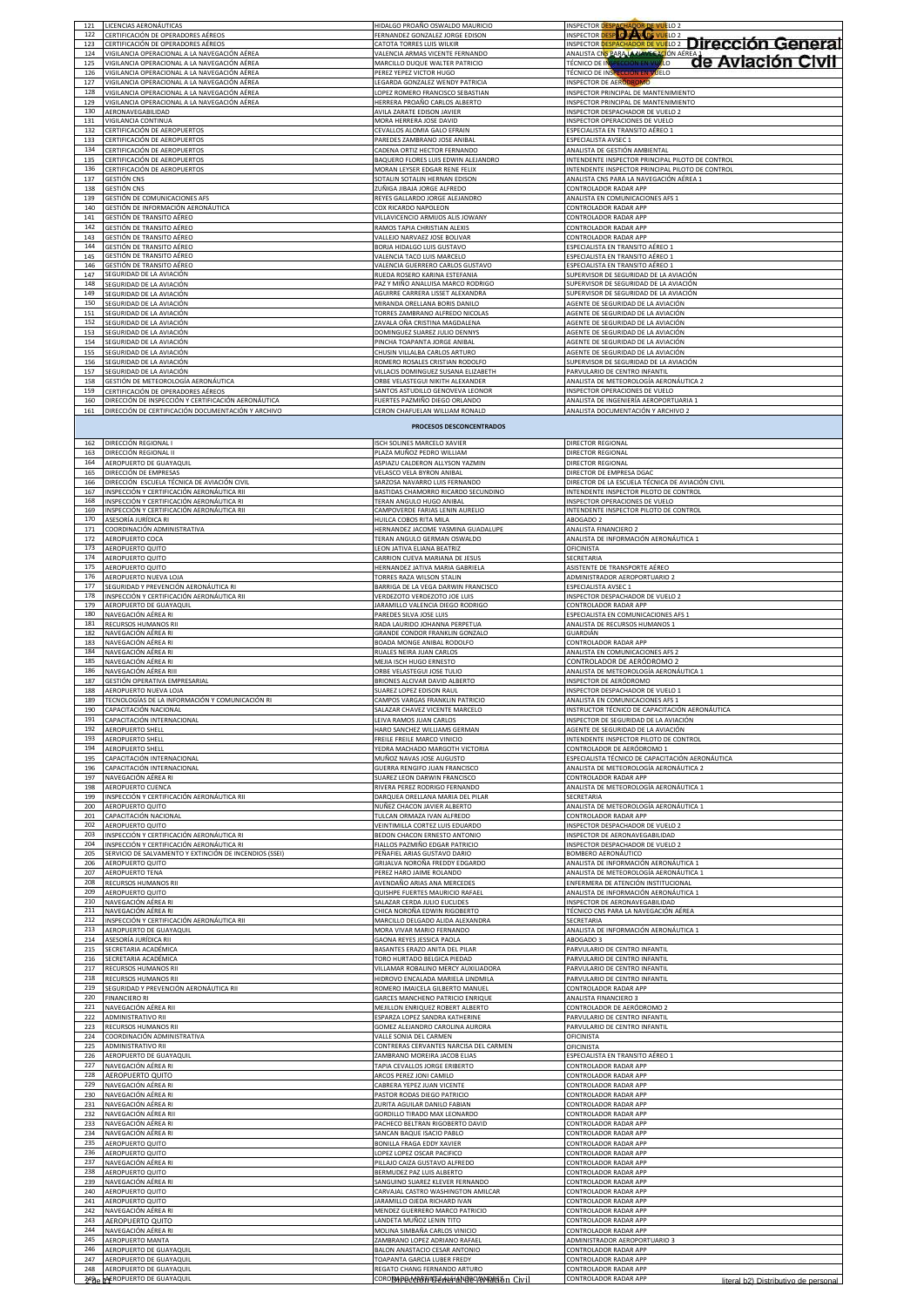| 250        | AEROPUERTO DE GUAYAQUIL                            | ULLOA LARA EDGAR OSWALDO                                               | <b>CONTROLADOR RADAR APP</b>                                                |
|------------|----------------------------------------------------|------------------------------------------------------------------------|-----------------------------------------------------------------------------|
| 251        | AEROPUERTO DE GUAYAQUIL                            | URADO RIVERA SANTIAGO GIOVANNY                                         | CONTROLADOR RADA APP                                                        |
| 252        | AEROPUERTO DE GUAYAQUIL                            | LUZARDO REMACHE JUAN CARLOS                                            | <b>CONTROLADOR RADAR APP</b><br>Dirección General                           |
| 253<br>254 | AEROPUERTO DE GUAYAQUIL<br>AEROPUERTO DE GUAYAQUIL | ESPINOZA VERGARA JOHN GENARO<br>REIRE NAVAS ELMER GIOVANNI             | CONTROLADOR RADAR APPA<br>de Aviación Civil<br><b>CONTROLADO</b>            |
| 255        | AEROPUERTO DE GUAYAQUIL                            | SPINOZA MURILLO DENNY ALEX                                             | CONTROLADOR RADAR AF                                                        |
| 256        | AEROPUERTO DE GUAYAQUIL                            | <b>MONTES CHUNGA EDUARDO MARCELO</b>                                   | CONTROLADOR RADAR AP                                                        |
| 257        | AEROPUERTO DE GUAYAQUIL                            | OALASIN NARVAEZ JUAN FERNANDO                                          | CONTROLADOR RADAR APP                                                       |
| 258        | AEROPUERTO DE GUAYAQUIL                            | ROMERO VEINTIMILLA JORGE BOLIVAR                                       | CONTROLADOR RADAR APP                                                       |
| 259        | AEROPUERTO MANTA                                   | YASELGA MANCHENO RAUL IVAN                                             | CONTROLADOR RADAR APP                                                       |
| 260        | AEROPUERTO DE GUAYAQUIL                            | PINARGOTE VASQUEZ CLEMENTE CRISTOBAL                                   | CONTROLADOR RADAR APP                                                       |
| 261        | AEROPUERTO DE GUAYAQUIL                            | GUZMAN RUIZ LUIS ALFONSO                                               | CONTROLADOR RADAR APP                                                       |
| 262        | AEROPUERTO DE GUAYAQUIL                            | ARAMILLO NOGUERA GALO ALCIDES                                          | CONTROLADOR RADAR APP                                                       |
| 263        | AEROPUERTO DE GUAYAQUIL                            | PORTERO IGLESIAS JUAN CARLOS                                           | CONTROLADOR RADAR APP                                                       |
| 264        | AEROPUERTO DE GUAYAQUIL                            | EON FRANCO LUIS CARLOS                                                 | CONTROLADOR RADAR APP                                                       |
| 265        | AEROPUERTO DE GUAYAQUIL                            | FRANCO YCAZA HARRY GABRIEL                                             | CONTROLADOR RADAR APP                                                       |
| 266        | AEROPUERTO DE GUAYAQUIL                            | PUENTE SILVA HERNAN RICARDO                                            | CONTROLADOR RADAR APP                                                       |
| 267        | AEROPUERTO DE GUAYAQUIL                            | ARIAS HART JOSE ANTONIO                                                | CONTROLADOR RADAR APP                                                       |
| 268        | AEROPUERTO DE GUAYAQUIL                            | ORDOÑEZ CASTRO JORGE HUMBERTO                                          | CONTROLADOR RADAR APP                                                       |
| 269        | AEROPUERTO DE GUAYAQUIL                            | MEJIA MARTINEZ MARCO VINICIO                                           | CONTROLADOR RADAR APP                                                       |
| 270        | AEROPUERTO DE GUAYAQUIL                            | CORONADO MARTINEZ ANGEL ALEJANDRO                                      | CONTROLADOR RADAR APP                                                       |
| 271        | AEROPUERTO DE GUAYAQUIL                            | RENDON MALDONADO EDUARDO ALFREDO                                       | CONTROLADOR RADAR APP                                                       |
| 272        | AEROPUERTO DE GUAYAQUIL                            | ESPINOZA ARELLANO EUGENIO ERASMO                                       | CONTROLADOR RADAR APP                                                       |
| 273        | AEROPUERTO DE GUAYAQUIL                            | TARIRA VELIZ LUIS CESAREO                                              | CONTROLADOR RADAR APP                                                       |
| 274        | AEROPUERTO DE GUAYAQUIL                            | EON VALLEJO JUAN CARLOS                                                | CONTROLADOR DE APROXIMACIÓN NO RADAR                                        |
| 275        | AEROPUERTO DE GUAYAQUIL                            | <b>IHUNIO SARMIENTO MANUEL DAVID</b>                                   | ANALISTA DE METEOROLOGÍA AERONÁUTICA :                                      |
| 276        | AEROPUERTO MANTA                                   | <b>IMBAQUINGO ERAZO MAURICIO RAFAEL</b>                                | CONTROLADOR DE APROXIMACIÓN NO RADAR                                        |
| 277        | AEROPUERTO DE GUAYAQUIL                            | DAVILA VIERA EMMA MARIA                                                | CONTROLADOR DE APROXIMACIÓN NO RADAR                                        |
| 278        | AEROPUERTO DE GUAYAQUIL                            | RECALDE BAEZ PAULO CESAR                                               | CONTROLADOR DE APROXIMACIÓN NO RADAR                                        |
| 279        | AEROPUERTO DE GUAYAQUIL                            | RAMIREZ PEREDO NATHALIE KRISTEL                                        | CONTROLADOR DE APROXIMACIÓN NO RADAR                                        |
| 280        | AEROPUERTO DE GUAYAQUIL                            | SANDOVAL PUGA SUSAN YOLANDA                                            | CONTROLADOR DE APROXIMACIÓN NO RADAR                                        |
| 281        | AEROPUERTO TACHINA (ESMERALDAS)                    | <b>GUERRERO PORRAS FELIPE SEBASTIAN</b>                                | CONTROLADOR DE APROXIMACIÓN NO RADAR                                        |
| 282        | AEROPUERTO DE SANTA ROSA<br>AEROPUERTO NUEVA LOJA  | RENDON SOLORZANO GALO ENRIQUE                                          | CONTROLADOR DE APROXIMACIÓN NO RADAR                                        |
| 283        | AEROPUERTO NUEVA LOJA                              | TROYA HERRERA ANGEL MAURICIO                                           | CONTROLADOR DE APROXIMACIÓN NO RADAR                                        |
| 284        |                                                    | GUILCA BARRIGAS WALTER JOSELITO                                        | CONTROLADOR DE APROXIMACIÓN NO RADAR                                        |
| 285        | AEROPUERTO SHELL                                   | PINEIDA LAZO WILLIAN SANDRO                                            | CONTROLADOR DE APROXIMACIÓN NO RADAR                                        |
| 286        | <b>AEROPUERTO SHELL</b>                            | GRANDA SARANGO ALVARO HERNAN                                           | CONTROLADOR DE APROXIMACIÓN NO RADAR                                        |
| 287        | <b>AEROPUERTO SHELL</b>                            | SOLANO VALLEJO WENDY MAYRA                                             | CONTROLADOR DE APROXIMACIÓN NO RADAR                                        |
| 288        | AEROPUERTO SHELL                                   | OÑATE LOPEZ LUIS BERNARDO                                              | CONTROLADOR DE APROXIMACIÓN NO RADAR                                        |
| 289        | AEROPUERTO SHELL                                   | ANDUN AGUILAR MARLON FERNANDO                                          | CONTROLADOR DE APROXIMACIÓN NO RADAR                                        |
| 290        | AEROPUERTO SHELL                                   | MARTINEZ RODRIGUEZ ALEXANDRA KATHERINE                                 | AGENTE DE SEGURIDAD DE LA AVIACIÓN                                          |
| 291        | AEROPUERTO SAN CRISTÓBAL                           | RAMIREZ DUARTE FABIAN ARTURO                                           | CONTROLADOR DE APROXIMACIÓN NO RADAR                                        |
| 292        | AEROPUERTO SAN CRISTÓBAL                           | AACIAS ROJAS JOSE LUIS                                                 | CONTROLADOR DE APROXIMACIÓN NO RADAR                                        |
| 293        | AEROPUERTO BALTRA                                  | <b>MURILLO ARMIJOS JUAN FRANCISCO</b>                                  | CONTROLADOR DE APROXIMACIÓN NO RADAR                                        |
| 294        | RECURSOS HUMANOS RI                                | <b>MARTINEZ TERAN FERNANDO</b>                                         | ASISTENTE DE RECURSOS HUMANOS                                               |
| 295        | CAPACITACIÓN NACIONAL                              | ARTEAGA MEDRANO RAFAEL ELICEO                                          | ESPECIALISTA TÉCNICO DE CAPACITACIÓN AERONÁUTICA                            |
| 296        | AEROPUERTO LATACUNGA                               | VALLEJO MOSQUERA DARWIN AURELIO                                        | ADMINISTRADOR AEROPORTUARIO 3                                               |
| 297        | RECURSOS HUMANOS RII                               | VALDEZ CORDOVA PIEDAD DEL CARMEN                                       | ANALISTA FINANCIERO 3                                                       |
| 298        | ADMINISTRATIVO RII                                 | ADAN LOZANO EGMA ROSARIO                                               | ANALISTA ADMINISTRATIVO 3                                                   |
| 299        | <b>FINANCIERO RI</b>                               | SISALEMA MASAQUIZA MARIA TERESA                                        | ANALISTA FINANCIERO 2                                                       |
| 300        | NAVEGACIÓN AÉREA RI                                | ONCE VELASTEGUI EDGAR ALAN                                             | CONTROLADOR DE AERÓDROMO 2                                                  |
| 301        | <b>AEROPUERTO QUITO</b>                            | BETANCOURT CHICA EDISON ARMANDO                                        | CONTROLADOR DE AERÓDROMO 2                                                  |
| 302        | AEROPUERTO QUITO                                   | GARZON ULLAGUARI MAYRA MIRELLA                                         | CONTROLADOR DE AERÓDROMO 2                                                  |
| 303        | AEROPUERTO QUITO                                   | CLAVIJO VILLAVICENCIO EDWIN GONZALO                                    | ANALISTA CNS PARA LA NAVEGACIÓN AÉREA 1                                     |
| 304        | NAVEGACIÓN AÉREA RI                                | URAY PANCHI CRISTIAN EDUARDO                                           | CONTROLADOR DE AERÓDROMO 2                                                  |
| 305        | AEROPUERTO QUITO                                   | ASQUEL GALINDO JUAN CARLOS                                             | CONTROLADOR DE AERÓDROMO 2                                                  |
| 306        | AEROPUERTO MANTA                                   | LLIVE TITUAÑA DANY SANTIAGO                                            | CONTROLADOR DE AERÓDROMO 2                                                  |
| 307        | AEROPUERTO QUITO                                   | ALVAREZ LARA LILIANA PATRICIA                                          | CONTROLADOR DE AERÓDROMO 2                                                  |
| 308        | AEROPUERTO DE GUAYAQUIL                            | POZO CORREA CARLOS DAVID                                               | CONTROLADOR DE AERÓDROMO 2                                                  |
| 309        | AEROPUERTO DE GUAYAQUIL                            | PEREZ VERA FRANKLIN                                                    | TÉCNICO CNS PARA LA NAVEGACIÓN AÉREA                                        |
| 310        | AEROPUERTO QUITO                                   | RUIZ CRUZ JONATHAN FERNANDO                                            | CONTROLADOR DE AERÓDROMO 2                                                  |
| 311        | NAVEGACIÓN AÉREA RI                                | RECALDE VIVERO ALDO MARTIN                                             | CONTROLADOR DE AERÓDROMO 2                                                  |
| 312        | AEROPUERTO QUITO                                   | YACHIMBA OBANDO ANGEL HERMEI                                           | CONTROLADOR DE AERÓDROMO 2                                                  |
| 313        | AEROPUERTO QUITO                                   | HERRERA ZAPATA WALTER JERRY                                            | CONTROLADOR DE AERÓDROMO 2                                                  |
| 314        | AEROPUERTO QUITO                                   | MARCHAN CHUMAÑA JEANNETH DE LOS ANGELES                                | CONTROLADOR DE AERÓDROMO 2                                                  |
| 315        | AEROPUERTO QUITO                                   | SALAZAR TAPIA EDISON PATRICIO                                          | CONTROLADOR DE AERÓDROMO 2                                                  |
| 316        | AEROPUERTO QUITO                                   | ALDAS PINZON EVELYN LIZETH                                             | CONTROLADOR DE AERÓDROMO 2                                                  |
| 317        | VAVEGACIÓN AÉREA RI                                | CONTRERAS CORNEJO MARIA ALEXANDRA                                      | SPECIALISTA CNS PARA LA NAVEGACIÓN AÉREA 1                                  |
| 318        | NAVEGACIÓN AÉREA RI                                | ALLEJO MOSQUERA RICARDO PATRICIO                                       | CONTROLADOR DE AERÓDROMO 2                                                  |
| 319        | INSPECCIÓN Y CERTIFICACIÓN AERONÁUTICA RII         | <b>GUZMAN KURE GIOVANNI JOSE</b>                                       | MEDICO ESPECIALISTA DE ATENCIÓN INSTITUCIONAL                               |
| 320        | AEROPUERTO QUITO                                   | HERRERA BASTIDAS ANDRES FERNANDO                                       | CONTROLADOR DE AERÓDROMO 2                                                  |
| 321        | AEROPUERTO SHELL<br>AEROPUERTO LATACUNGA           | TAMAYO ESCOBAR MILTON FERNANDO                                         | CONTROLADOR DE AERÓDROMO 2                                                  |
| 323        | AEROPUERTO MANTA                                   | DEFAZ MAFLA GUIDO BOLIVAR<br>GAVILANES CARREÑO WILSON FABRICIO         | CONTROLADOR DE AERÓDROMO 2<br>CONTROLADOR DE AERÓDROMO 2                    |
| 324        | AEROPUERTO MANTA                                   | EON JATIVA MONICA CECILIA                                              | CONTROLADOR DE AERÓDROMO 2                                                  |
| 325        | AEROPUERTO QUITO                                   | ACOME AGUILAR TELMO FABRICIO                                           | CONTROLADOR DE AERÓDROMO 2                                                  |
| 326        | <b>AEROPUERTO MANTA</b>                            | VERA GARCIA JOSE JULIAN                                                | CONTROLADOR DE AERÓDROMO 2                                                  |
| 327        | AEROPUERTO MANTA                                   | MARIÑO SALAN DAVID JONATHAN                                            | CONTROLADOR DE AERÓDROMO 2                                                  |
| 328        | AEROPUERTO DE GUAYAQUIL                            | MONTALVO PINARGOTE HOLGER VIVIE                                        | CONTROLADOR DE AERÓDROMO 2                                                  |
| 329        | AEROPUERTO DE SANTA ROSA                           | ENDON SANCHEZ RAUL RODRIGO                                             | CONTROLADOR DE APROXIMACIÓN NO RADAR                                        |
| 330        | AEROPUERTO DE GUAYAQUIL                            | <b>SONILLA GALINDO RAMIRO DAVID</b>                                    | CONTROLADOR DE AERÓDROMO 2                                                  |
| 331        | INSPECCIÓN Y CERTIFICACIÓN AERONÁUTICA RII         | ORTEGA CAICEDO CHARLES AMADO                                           | MEDICO ESPECIALISTA DE ATENCIÓN INSTITUCIONAL                               |
| 332        | AEROPUERTO DE GUAYAQUIL                            | PUENTE SILVA JAIME GUSTAVO                                             | CONTROLADOR DE AERÓDROMO 2                                                  |
| 333        | AEROPUERTO DE GUAYAQUIL                            | QUIÑONEZ MONTAÑO MELGAR EDISON                                         | CONTROLADOR DE AERÓDROMO 2                                                  |
| 334        | AEROPUERTO DE GUAYAQUIL                            | LOPEZ VERA INGRID PAOLA                                                | CONTROLADOR DE AERÓDROMO 2                                                  |
| 335        | AEROPUERTO DE GUAYAQUIL                            | ORTEGA CRUZ DANIEL ANDRES                                              | CONTROLADOR DE AERÓDROMO 2                                                  |
| 336<br>337 | AEROPUERTO DE GUAYAQUIL                            | DROVO BAQUERIZO JOHN LUIS ENRIQUE                                      | MEDICO ESPECIALISTA DE ATENCIÓN INSTITUCIONAL<br>CONTROLADOR DE AERÓDROMO 2 |
| 338        | NAVEGACIÓN AÉREA RII<br>NAVEGACIÓN AÉREA RII       | TAPIA INSUASTI ANGEL FERNANDO<br><b>NEIRA ALEJANDRO JOHNNY WINSTON</b> | CONTROLADOR DE AERÓDROMO 2                                                  |
| 339        | AEROPUERTO DE GUAYAQUIL                            | MENDEZ ARIAS KARLA MIRELLA                                             | CONTROLADOR DE AERÓDROMO 2                                                  |
| 340        | AEROPUERTO DE GUAYAQUIL                            | SANTANA HUNGRIA ANGELICA GABRIELA                                      | CONTROLADOR DE AERÓDROMO 2                                                  |
| 341        | AEROPUERTO DE GUAYAQUIL<br>AEROPUERTO DE GUAYAQUIL | ORAL LUA ARELIS VICTORIA<br>AMANIEGO DELGADO VICTOR ISRAEL             | CONTROLADOR DE AERÓDROMO 2                                                  |
| 342<br>343 | AEROPUERTO DE GUAYAQUIL                            | EVALLOS LOPEZ HERNAN XAVIER                                            | CONTROLADOR DE AERÓDROMO 2<br>CONTROLADOR DE AERÓDROMO 2                    |
| 344        | INSPECCIÓN Y CERTIFICACIÓN AERONÁUTICA RII         | ATIÑO LOPEZ EDUARDO ARTURO                                             | MEDICO ESPECIALISTA DE ATENCIÓN INSTITUCIONAL                               |
| 345        | INSPECCIÓN Y CERTIFICACIÓN AERONÁUTICA RII         | NAVARRETE CARPIO FAUSTO WASHINGTON                                     | MEDICO ESPECIALISTA DE ATENCIÓN INSTITUCIONAL                               |
| 346        | AEROPUERTO DE GUAYAQUIL                            | AGUIRRE FREIRE JESSICA GABRIELA                                        | CONTROLADOR DE AERÓDROMO 2                                                  |
| 347        | AEROPUERTO QUITO                                   | CRUZ DIAZ LEONARDO FERNANDO                                            | CONTROLADOR DE AERÓDROMO 2                                                  |
| 348        | AEROPUERTO SHELL                                   | LEON SORIA DIEGO ALEJANDRO                                             | CONTROLADOR DE AERÓDROMO 2                                                  |
| 349        | <b>FINANCIERO RI</b>                               | AREDES ROSERO ADELA DEL CARMEN                                         | ANALISTA FINANCIERO 2                                                       |
| 350        | AEROPUERTO QUITO                                   | CHAVEZ COLOMA PACO ERNESTO                                             | INSPECTOR DE AERONAVEGABILIDAD                                              |
| 351        | TECNOLOGÍAS DE LA INFORMACIÓN Y COMUNICACION RI    | RODAS VALLADARES ROBERTO PATRICIO                                      | ANALISTA DE TECNOLOGÍAS DE LA INFORMACIÓN 2                                 |
| 352        | AEROPUERTO QUITO                                   | EVALLOS ARCOS FERNANDO ANIBAL                                          | INSPECTOR DE AERONAVEGABILIDAD                                              |
| 353        | COORDINACIÓN ADMINISTRATIVA                        | VILLACRES CARRILLO HUGO EDUARDO                                        | ANALISTA FINANCIERO 2                                                       |
| 354        | INGENIERÍA AEROPORTUARIA RI                        | MAITA CASTILLO ORLANDO WILSON                                          | ANALISTA DE INGENIERÍA AEROPORTUARIA 2                                      |
| 355        | INSPECCIÓN Y CERTIFICACIÓN AERONÁUTICA RII         | ANCHEZ CARTAGENA ROBERTO EDWIN                                         | INSPECTOR DE AERONAVEGABILIDAD                                              |
| 356        | AEROPUERTO DE MACARA                               | ORRES ORDOÑEZ MARLON ANTONIO                                           | ADMINISTRADOR AEROPORTUARIO 1                                               |
| 357        | AEROPUERTO RIOBAMBA                                | ALMACHE TUBON MARIO ENRIQUE                                            | ADMINISTRADOR AEROPORTUARIO 1                                               |
| 358        | INSPECCIÓN Y CERTIFICACIÓN AERONÁUTICA RII         | PACHECO SANCHEZ NESTOR ALFREDO                                         | PSICÓLOGO CLÍNICO DE ATENCIÓN INSTITUCIONAL                                 |
| 359        | AEROPUERTO DE GUAYAQUIL                            | GUZMAN RUIZ FRANCISCO JAVIER                                           | ESPECIALISTA EN INFORMACIÓN AERONÁUTICA 1                                   |
| 360        | <b>FINANCIERO RII</b>                              | MANTILLA COELLO PATRICIA GIOCONDA                                      | ANALISTA FINANCIERO 2                                                       |
| 361        | RECURSOS HUMANOS RII                               | ASTUDILLO ACOSTA LUCETTY ALEXANDRA                                     | PERIODISTA 2                                                                |
| 362        | SEGURIDAD Y PREVENCIÓN AERONÁUTICA RII             | YAGER ALMEIDA STANLEY ALBERTO                                          | INSPECTOR EN SEGURIDAD DE VUELO                                             |
| 363        | TECNOLOGÍAS DE LA INFORMACIÓN Y COMUNICACIÓN RII   | LOPEZ CHIQUITO MARIA CELIA                                             | ANALISTA DE TECNOLOGÍAS DE LA INFORMACIÓN 2                                 |
| 364        | <b>FINANCIERO RII</b>                              | HERRERA CASTILLO WILSON SEBASTIAN                                      | ANALISTA FINANCIERO 2                                                       |
| 365        | SEGURIDAD Y PREVENCIÓN AERONÁUTICA RII             | LORES MONTENEGRO EDISON FERNANDO                                       | INSPECTOR EN SEGURIDAD DE VUELO                                             |
| 366        | ADMINISTRATIVO FINANCIERO                          | MACIAS PILLIGUA EVELIN CYNTHIA                                         | ANALISTA FINANCIERO 2                                                       |
| 367        | AEROPUERTO DE GUAYAQUIL                            | ORTIZ PALACIOS MARCO VINICIO                                           | ESPECIALISTA EN METEOROLOGÍA AERONÁUTICA 1                                  |
| 368        | INSPECCIÓN Y CERTIFICACIÓN AERONÁUTICA RII         | CHAVES BALSECA PACO RAMIRO                                             | INSPECTOR OPERACIONES DE VUELO                                              |
| 369        | AEROPUERTO DE GUAYAQUIL                            | DEFAZ MAFLA EDISON GUILLERMO                                           | INSPECTOR DE AERONAVEGABILIDAD                                              |
| 370        | INSPECCIÓN Y CERTIFICACIÓN AERONÁUTICA RII         | RUALES NEIRA MARCO FRANCISCO                                           | INSPECTOR DE AERONAVEGABILIDAD                                              |
| 371        | SEGURIDAD Y PREVENCIÓN AERONÁUTICA RII             | BORJA ERAZO PAUL ALFONSO                                               | INSPECTOR EN SEGURIDAD DE VUELO                                             |
| 372        | INSPECCIÓN Y CERTIFICACIÓN AERONÁUTICA RII         | BAEZ ARMAS SEGUNDO NOLASCO                                             | INSPECTOR DE AERONAVEGABILIDAD                                              |
| 373        | AEROPUERTO QUITO                                   | CARVAJAL CAJAS EDUARDO EPSILON                                         | ANALISTA DE METEOROLOGÍA AERONÁUTICA 2                                      |
| 374        | SEGURIDAD Y PREVENCIÓN AERONÁUTICA RI              | MARIÑO FIGUEROA MERY PIEDAD                                            | ESPECIALISTA AVSEC 1                                                        |
| 375        | <b>AEROPUERTO QUITO</b>                            | ARGAS PAZMIÑO WASHINGTON WILFRIDO ROQUE                                | ANALISTA DE METEOROLOGÍA AERONÁUTICA 2                                      |
| 376        | AEROPUERTO QUITO                                   | ANGUETA RAMIREZ JUAN CARLOS                                            | ANALISTA DE METEOROLOGÍA AERONÁUTICA 2                                      |
| 377        | AEROPUERTO QUITO                                   | GUEVARA ZARATE BYRON EFRAIN                                            | ANALISTA DE METEOROLOGÍA AERONÁUTICA 2                                      |
| 378        | NAVEGACIÓN AÉREA RI                                | <b>ASTRO BARBA DIEGO ANDRES</b>                                        | ANALISTA SAR 1                                                              |
| 379        | NAVEGACIÓN AÉREA RI                                | LORES YUGSI JAIME VINICIO                                              | ANALISTA SAR 1                                                              |
|            | <b>380e MAVEGACIÓN AÉREA RI</b>                    | CAZA <del>HIURRAI@&amp;NZAL@CABUNIC</del> Aviación Civil               | ANALISTA DE METEOROLOGÍA AERONÁUTICA 2 literal b2) Distributivo de personal |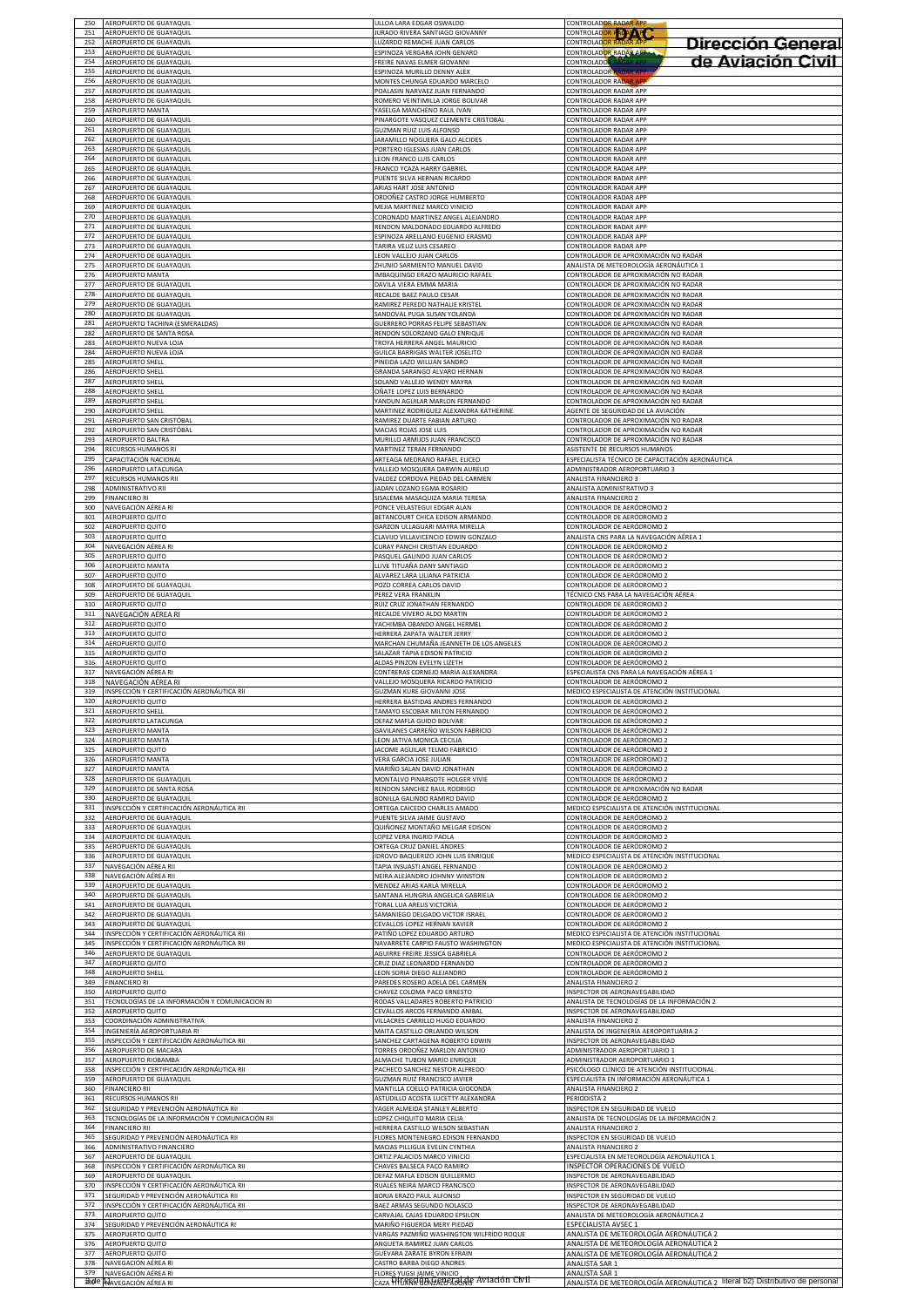| 382        | DIRECCIÓN ESCUELA TÉCNICA DE AVIACIÓN CIVIL | GONZALEZ MOYA VINICIO GUILLERMO                                    | INSTRUCTOR TÉCNICO DE CAPACITACIÓN AERONÁUTICA                                                       |
|------------|---------------------------------------------|--------------------------------------------------------------------|------------------------------------------------------------------------------------------------------|
| 383        | AEROPUERTO QUITO                            | PAGUAY MEJIA JORGE RODRIGO                                         |                                                                                                      |
|            | AEROPUERTO QUITO                            | LAGOS VARGAS EDISON                                                | <b>ANALISTA DE METÉOROLÓGIA AERONÁUTICA 2<br/>ANALISTA DE METÉOROLÓGIA AERONALITY COCIÓN GENETAL</b> |
| 384        | AEROPUERTO TACHINA (ESMERALDAS)             | GAVELA MORA MARCOS ANTONIO                                         | ADMINISTRADOR ALROPORTUARIO 2                                                                        |
| 385        | AEROPUERTO QUITO                            | AMORES JACOME HECTOR CRISTOBAL                                     | ANALISTA DE METEOROLOGÍA AERONACIO 2 AVIACIÓN CIVIL                                                  |
| 386<br>387 | NAVEGACIÓN AÉREA RI                         | ENRIQUEZ SEGOVIA EDWIN HUMBERTO                                    | ANALISTA DE METEOROLOGÍA AERONÁUTICA 2                                                               |
| 388        | AEROPUERTO QUITO                            | RUALES QUELAL ELVIS HUMBERTO                                       | ANALISTA DE INFORMACIÓN AERONÁUTICA 2                                                                |
|            | AEROPUERTO QUITO                            | MONCAYO DIAZ FAUSTO BENIGNO                                        | INTENDENTE INSPECTOR PRINCIPAL PILOTO DE CONTROL                                                     |
| 389        | AEROPUERTO QUITO                            | DALGO LARREA JOSE LUIS                                             | <u>SUPERVISOR DE SEGURIDAD DE LA AVIACIÓN</u>                                                        |
| 390        | CAPACITACIÓN INTERNACIONAL                  | ZAMBRANO CISNEROS LUIS ALEJANDRO                                   | INSTRUCTOR TÉCNICO DE CAPACITACIÓN AERONÁUTICA                                                       |
| 391        | NAVEGACIÓN AÉREA RI                         | VINUEZA GUTIERREZ ALBERTO PATRICIO                                 | ANALISTA DE METEOROLOGÍA AERONÁUTICA 2                                                               |
| 392        | AEROPUERTO QUITO                            | ENRIQUEZ RUIZ LUIS IVAN                                            | ANALISTA DE METEOROLOGÍA AERONÁUTICA 2                                                               |
| 393        | AEROPUERTO QUITO                            | <b>FORRES BASTIDAS BYRON ORLANDO</b>                               | ESPECIALISTA EN OPERACIONES DE CERTIFICACIÓN                                                         |
| 394        | AEROPUERTO DE GUAYAQUIL                     | RIJALVA JOHNSON HECTOR FERNANDO                                    | NSPECTOR DE AERÓDROMO                                                                                |
| 395        | INGENIERÍA AEROPORTUARIA RII                | DELGADO VITERI JOSE LUIS                                           | <u>ESPECIALISTA EN INGENIERÍA AEROPORTUARIA</u>                                                      |
| 396        | AEROPUERTO DE GUAYAQUIL                     | CUENCA CALDERON GODWIN MAGNO                                       | ANALISTA CNS PARA LA NAVEGACIÓN AÉREA 2                                                              |
| 397        | INSPECCIÓN Y CERTIFICACIÓN AERONÁUTICA RIL  | LAINEZ ARAUZ SOFIA MIRELLA                                         | ODONTÓLOGO DE ATENCIÓN INSTITUCIONAL                                                                 |
| 398        | AEROPUERTO DE GUAYAQUIL                     | VALENZUELA DOMINGUEZ FREDDY OSWALDO                                | INSPECTOR DE AERÓDROMO                                                                               |
| 399        | AEROPUERTO DE GUAYAQUIL                     | SANTI REINOSO EDGAR RAMIRO                                         | INSPECTOR DE SEGURIDAD DE LA AVIACIÓN                                                                |
| 400        | AEROPUERTO DE GUAYAQUI                      | COOL ANCHUNDIA IGNACIO JESUS                                       | INSPECTOR DE AERÓDROMO                                                                               |
| 401        | AEROPUERTO DE GUAYAQUIL                     | TORRES MOREIRA DOMINGO NATIVO                                      | ANALISTA DE METEOROLOGÍA AERONÁUTICA 2                                                               |
| 402        | AEROPUERTO DE GUAYAQUII                     | SEVILLA CALDERON SANTIAGO MAURICIO                                 | ANALISTA DE METEOROLOGÍA AERONÁUTICA 2                                                               |
| 403        | INSPECCIÓN Y CERTIFICACIÓN AERONÁUTICA RII  | GONZALEZ MORALES CHARLES EMIGDIO                                   | INTENDENTE INSPECTOR PILOTO DE CONTROL                                                               |
| 404        | <b>AEROPUERTO SALINAS</b>                   | RUGEL CORDOVA ARNOLDO DAVID                                        | ANALISTA CNS PARA LA NAVEGACIÓN AÉREA 2                                                              |
| 405        | VAVEGACIÓN AÉREA RI                         | PAREDES RIVERA VICENTE CELIANO                                     | ANALISTA DE METEOROLOGÍA AERONÁUTICA 1                                                               |
| 406        | VAVEGACIÓN AÉREA RI                         | VACA GUAICHA FRANKLIN EUCLIDES                                     | <u>ANALISTA CNS PARA LA NAVEGACIÓN AÉREA 1</u>                                                       |
| 407<br>408 | NAVEGACIÓN AÉREA RI                         | RAMIREZ ALVARO JUAN ELIAS                                          | ANALISTA DE METEOROLOGÍA AERONÁUTICA 1                                                               |
| 409        | AEROPUERTO QUITO                            | HIDALGO ORTIZ IVAN ALEXANDER                                       | ANALISTA DE METEOROLOGÍA AERONÁUTICA 1                                                               |
|            | NAVEGACIÓN AÉREA RI                         | DE LA TORRE ESPINOSA ALIS YALILE                                   | <u>ANALISTA CNS PARA LA NAVEGACIÓN AÉREA 1</u>                                                       |
| 410        | AEROPUERTO QUITO                            | SIMBAÑA CONDOR CESAR EFRAIN                                        | ANALISTA DE METEOROLOGÍA AERONÁUTICA 1                                                               |
| 411        | AEROPUERTO QUITO                            | ORBE CARDENAS WILMER PATRICIO                                      | ANALISTA DE INFORMACIÓN AERONÁUTICA 1                                                                |
| 412        | AEROPUERTO QUITO                            | FLORES TAMAYO JORGE FERNANDO                                       | ANALISTA DE INFORMACIÓN AERONÁUTICA 1                                                                |
| 413        | AEROPUERTO QUITO                            | LLIVE TITUAÑA LORENA SOLEDAD                                       | ANALISTA DE INFORMACIÓN AERONÁUTICA 1                                                                |
| 414<br>415 | AEROPUERTO DE GUAYAQUIL                     | HOLGUIN ROMERO ELVIS JUNIOR                                        | ANALISTA CNS PARA LA NAVEGACIÓN AÉREA                                                                |
| 416        | NAVEGACIÓN AÉREA RI                         | NICOLALDE CIFUENTES GONZALO EDUARDO                                | ANALISTA CNS PARA LA NAVEGACIÓN AÉREA 1                                                              |
|            | AEROPUERTO DE GUAYAQUIL                     | LOAIZA BERMEO CRISTIAN FERNANDO                                    | CONTROLADOR DE AERÓDROMO 1                                                                           |
| 417        | AEROPUERTO QUITO                            | ARA GALLARDO DANIEL EDUARDO                                        | CONTROLADOR DE AERÓDROMO 1                                                                           |
| 418        | NAVEGACIÓN AÉREA RI                         | REVELO CEVALLOS MARCELO EDUARDO                                    | ANALISTA EN COMUNICACIONES AFS 1                                                                     |
| 419        | AEROPUERTO QUITO                            | CHAVEZ SIERRA MARCELO CLIMACO                                      | ANALISTA EN COMUNICACIONES AFS 1                                                                     |
| 420        | NAVEGACIÓN AÉREA RI                         | <b>GUEVARA SUASNAVAS FREDDY HERNAN</b>                             | ANALISTA CNS PARA LA NAVEGACIÓN AÉREA 1                                                              |
| 421        | CAPACITACIÓN NACIONAL                       | CLAVIJO MONTEROS MARCO FERNANDO                                    | ANALISTA CNS PARA LA NAVEGACIÓN AÉREA 1                                                              |
| 422        | AEROPUERTO QUITO                            | SANTACRUZ ANDRADE RUBEN MARCELO                                    | ANALISTA CNS PARA LA NAVEGACIÓN AÉREA 1                                                              |
| 423        | NAVEGACIÓN AÉREA RI                         | TORRES MORALES ERNESTO ROLANDO                                     | ANALISTA EN COMUNICACIONES AFS 1                                                                     |
| 424        | INSPECCIÓN Y CERTIFICACIÓN AERONÁUTICA RI   | CEVALLOS RUBIO SANTIAGO PAUL                                       | ANALISTA EN COMUNICACIONES AFS 1                                                                     |
| 425        | AEROPUERTO SAN CRISTÓBAL                    | ECHEVERRIA MARTINEZ WLADIMIR ABDON                                 | ANALISTA DE METEOROLOGÍA AERONÁUTICA 1                                                               |
| 426        | AEROPUERTO QUITO                            | SALAZAR CANGO CARMEN ALEJANDRA                                     | ANALISTA DE INFORMACIÓN AERONÁUTICA 1                                                                |
| 427        | AEROPUERTO CUENCA                           | RODAS MANCHENO CESAR ALEJANDRO                                     | CONTROLADOR DE APROXIMACIÓN NO RADAR                                                                 |
| 428        | AEROPUERTO CUENCA                           | LEON BERNAL MILTON AUGUSTO                                         | ANALISTA CNS PARA LA NAVEGACIÓN AÉREA 1                                                              |
| 429        | NAVEGACIÓN AÉREA RI                         | GALVEZ CHAMORRO CARLOS ALBERTO                                     | ANALISTA EN COMUNICACIONES AFS 1                                                                     |
| 430        | VAVEGACIÓN AÉREA RI                         | CARRERA RODRIGUEZ GALO EDISON                                      | ANALISTA DE METEOROLOGÍA AERONÁUTICA 1                                                               |
| 431        | VAVEGACIÓN AÉREA RI                         | PALLO DE LA CUEVA HERNAN MAURICIO                                  | <u>ANALISTA DE METEOROLOGÍA AERONÁUTICA 1</u>                                                        |
| 432        | AEROPUERTO QUITO                            | FREIRE ROSERO JUAN RAMIRO                                          | <u>ANALISTA DE METEOROLOGÍA AERONÁUTICA 1</u>                                                        |
| 433        | AEROPUERTO QUITO                            | ERAZO VINUEZA CARLOS CIVILINO                                      | ANALISTA DE METEOROLOGÍA AERONÁUTICA 1                                                               |
| 434        | <b>AEROPUERTO LATACUNGA</b>                 | JACHO CAYO WILMA PIEDAD                                            | <u>ANALISTA DE INFORMACIÓN AERONÁUTICA 1</u>                                                         |
| 435        | NAVEGACIÓN AÉREA RI                         | RUBIO HIDALGO JORGE VINICIO                                        | ANALISTA EN COMUNICACIONES AFS 1                                                                     |
| 436        | AEROPUERTO QUITO                            | MORALES CALVOPIÑA SANDY FERNANDA                                   | ANALISTA DE INFORMACIÓN AERONÁUTICA 1                                                                |
| 437        | NAVEGACIÓN AÉREA RI                         | CIFUENTES PINTO ALBA CECILIA                                       | ANALISTA CNS PARA LA NAVEGACIÓN AÉREA 1                                                              |
| 438        | AEROPUERTO LATACUNGA                        | OLIVO SARABIA EDGAR LEONARDO                                       | ANALISTA CNS PARA LA NAVEGACIÓN AÉREA 1                                                              |
| 439        | NAVEGACIÓN AÉREA RI                         | YAZBEK SARMIENTO DARWIN MANOLO                                     | ANALISTA EN COMUNICACIONES AFS 1                                                                     |
| 440        | NAVEGACIÓN AÉREA RI                         | OCAÑA DAVALOS MILTON GIOVANNY                                      | ANALISTA EN COMUNICACIONES AFS 1                                                                     |
| 441        | GESTIÓN CNS                                 | OCAÑA ESPIN GERARDO ALEJANDRO                                      | ANALISTA CNS PARA LA NAVEGACIÓN AÉREA 1                                                              |
| 442        | NAVEGACIÓN AÉREA RI                         | NIETO TOAPANTA NESTOR ROGELIO                                      | ANALISTA CNS PARA LA NAVEGACIÓN AÉREA 1                                                              |
| 443        | AEROPUERTO QUITO                            | MARTINEZ PULLES PIEDAD AIDA                                        | ANALISTA CNS PARA LA NAVEGACIÓN AÉREA 1                                                              |
| 444        | AEROPUERTO LATACUNGA                        | CULQUI PANCHI SIMON EDUARDO                                        | ANALISTA CNS PARA LA NAVEGACIÓN AÉREA 1                                                              |
| 445        | NAVEGACIÓN AÉREA RI                         | JARAMILLO BONE XAVIER GUSTAVO                                      | ANALISTA DE INFORMACIÓN AERONÁUTICA 1                                                                |
| 446        | AEROPUERTO QUITO                            | BAZANTES CHICO DANILO EDUARDO                                      | ANALISTA DE INFORMACIÓN AERONÁUTICA 1                                                                |
| 447        | AEROPUERTO QUITO                            | JACOME ENRIQUEZ GUSTAVO ALFONSO                                    | INSPECTOR DESPACHADOR DE VUELO 2                                                                     |
| 448        | AEROPUERTO CUENCA                           | CARRILLO CRESPO LORENA MARIUXI                                     | CONTROLADOR DE AERÓDROMO 1                                                                           |
| 449        | NAVEGACIÓN AÉREA RI                         | PIEDRA RAMIREZ EDWIN MAURICIO                                      | ANALISTA CNS PARA LA NAVEGACIÓN AÉREA 1                                                              |
| 450        | AEROPUERTO QUITO                            | FLORES LLANOS ZOILA ELOIZA                                         | ANALISTA CNS PARA LA NAVEGACIÓN AÉREA 1                                                              |
| 451        | AEROPUERTO QUITO                            | SAENZ REVELO ANGELA BELEN                                          | ANALISTA DE INFORMACIÓN AERONÁUTICA 1                                                                |
| 452        | AEROPUERTO QUITO                            | VARELA VILLALBA NELSON HUMBERTO FRANCISCO                          | ANALISTA CNS PARA LA NAVEGACIÓN AÉREA 1                                                              |
| 453<br>454 | AEROPUERTO QUITO                            | TOAPANTA BANDA BAYRON ALEXANDER<br>PACHECO GONZALEZ ANDRES ENRIQUE | ANALISTA CNS PARA LA NAVEGACIÓN AÉREA 1                                                              |
| 455        | AEROPUERTO QUITO<br>AEROPUERTO QUITO        | <b>IERRERA FERNANDEZ JORGE PATRICIO</b>                            | ANALISTA CNS PARA LA NAVEGACIÓN AÉREA 1<br>ESPECIALISTA AVSEC 2                                      |
| 456        | GESTIÓN OPERATIVA EMPRESARIAL               | VIEJIA PEÑAHERRERA EDGAR ROBERTO                                   | SUPERVISOR DE OPERACIONES DE COMBUSTIBLE DE AVIACIÓN                                                 |
| 457        | INSPECCIÓN Y CERTIFICACIÓN AERONÁUTICA RI   | VALLE TORO MONICA MARLENE                                          | LABORATORISTA DE ATENCIÓN INSTITUCIONAL                                                              |
| 458        | AEROPUERTO QUITO                            | HERRERA ZAPATA OLGER MARCELO                                       | ANALISTA DE INFORMACIÓN AERONÁUTICA 1                                                                |
| 459        |                                             | SANTAMARIA CASTILLO MARIA BELEN                                    |                                                                                                      |
| 460        | AEROPUERTO QUITO<br>NAVEGACIÓN AÉREA RI     | YEPEZ SOTO VICTOR HUGO                                             | ANALISTA CNS PARA LA NAVEGACIÓN AÉREA 1<br>ANALISTA CNS PARA LA NAVEGACIÓN AÉREA 1                   |
| 461        | INSPECCIÓN Y CERTIFICACIÓN AERONÁUTICA RII  | TAPIA RIVERA ROMULO SALVADOR                                       | INSPECTOR DESPACHADOR DE VUELO 2                                                                     |
| 462        | AEROPUERTO QUITO                            | GANCHALA OBANDO BYRON ARTURO                                       | INSPECTOR DE TRANSPORTE AÉREO                                                                        |
| 463        | NAVEGACIÓN AÉREA RI                         | DAVALOS ALBUJA WINSOR JUNIOR                                       | ANALISTA EN COMUNICACIONES AFS                                                                       |
| 464        | NAVEGACIÓN AÉREA RI                         | PAZOS DUQUE LOTARIO ERNESTO                                        | ANALISTA EN COMUNICACIONES AFS 1                                                                     |
| 465        | NAVEGACIÓN AÉREA RI                         | MORALES RIVAS GERARDO GABRIEL                                      | ANALISTA CNS PARA LA NAVEGACIÓN AÉREA 1                                                              |
| 466        | NAVEGACIÓN AÉREA RI                         | PAEZ CHANGOTASIG MARTHA ISABEI                                     | ANALISTA CNS PARA LA NAVEGACIÓN AÉREA 1                                                              |
| 467<br>468 | AEROPUERTO QUITO<br>VAVEGACIÓN AÉREA RI     | SUAREZ JARAMILLO HECTOR FERNANDO                                   | ANALISTA DE INFORMACIÓN AERONÁUTICA 1                                                                |
| 469        | AEROPUERTO COCA                             | ALLARDO GALLARDO LAURO FRANCISCO<br>BAEZ SANTIANA DIEGO FERNANDO   | ANALISTA CNS PARA LA NAVEGACIÓN AÉREA 1<br>CONTROLADOR DE AERÓDROMO 1                                |
| 470        | AEROPUERTO SAN CRISTÓBAL                    | ZAMBRANO LOPEZ VICTOR LUIS ANIBAL                                  | ANALISTA DE METEOROLOGÍA AERONÁUTICA 1                                                               |
| 471        | AEROPUERTO LA TOMA (LOJA)                   | JARAMILLO VALAREZO GILVER EUCLIDES                                 | CONTROLADOR DE AERÓDROMO 1                                                                           |
| 472        | AEROPUERTO LA TOMA (LOJA)                   | ALTAMIRANO ACURIO RAUL MAURICIO                                    | CONTROLADOR DE AERÓDROMO 1                                                                           |
| 473        | NAVEGACIÓN AÉREA RI                         | CHACHA NORIEGA HECTOR FELIPE                                       | ANALISTA DE METEOROLOGÍA AERONÁUTICA 1                                                               |
| 474        | AEROPUERTO LA TOMA (LOJA)                   | RIVAS MORA TERESA DE JESUS                                         | ANALISTA DE METEOROLOGÍA AERONÁUTICA 1                                                               |
| 475        | AEROPUERTO LA TOMA (LOJA)                   | ROMERO IBARRA SANTIAGO VINICIO                                     | ANALISTA CNS PARA LA NAVEGACIÓN AÉREA 1                                                              |
| 476        | AEROPUERTO LA TOMA (LOJA)                   | CORREA GUAMAN JUAN OSWALDO                                         | INSPECTOR DESPACHADOR DE VUELO 2                                                                     |
| 477        | AEROPUERTO LA TOMA (LOJA)                   | VERDESOTO LEMA MARCO ANTONIO                                       | ANALISTA DE METEOROLOGÍA AERONÁUTICA 1                                                               |
| 478        | AEROPUERTO LA TOMA (LOJA)                   | ROMERO IBARRA DELFOS REMIGIO                                       | INSPECTOR DESPACHADOR DE VUELO 2                                                                     |
| 479        | AEROPUERTO DE GUAYAQUIL                     | LOYOLA ALAMA SILVIA ALEXANDRA                                      | CONTROLADOR DE AERÓDROMO 1                                                                           |
| 480        | <b>AEROPUERTO DE GUAYAQUIL</b>              | <b>IVADENEIRA LAGOS NATHALY HAYMETH</b>                            | SECRETARIA                                                                                           |
| 481        | AEROPUERTO DE GUAYAQUIL                     | MOROCHO TINOCO JHONNY FRANCISCO                                    | TÉCNICO CNS PARA LA NAVEGACIÓN AÉREA                                                                 |
| 482        | AEROPUERTO CUENCA                           | CAMPOVERDE PATIÑO JUAN CARLOS                                      | CONTROLADOR DE AERÓDROMO 1                                                                           |
| 483        | AEROPUERTO CUENCA                           | NIVICELA PULLA MAYRA PATRICIA                                      | INSPECTOR DE AERÓDROMO                                                                               |
| 484        | AEROPUERTO RIOBAMBA                         | CISNEROS INCA LILIANA PATRICIA                                     | ANALISTA DE METEOROLOGÍA AERONÁUTICA 1                                                               |
| 485        | AEROPUERTO DE GUAYAQUIL                     | MEJIA ZAMBRANO JEAN PAUL                                           | CONTROLADOR DE AERÓDROMO 1                                                                           |
| 486        | AEROPUERTO LATACUNGA                        | ULLOA LARA LUIS RODRIGO                                            | ANALISTA DE METEOROLOGÍA AERONÁUTICA 1                                                               |
| 487        | AEROPUERTO LATACUNGA                        | VARGAS PAZMIÑO JOSE ABELARDO                                       | ANALISTA DE METEOROLOGÍA AERONÁUTICA 1                                                               |
| 488        | AEROPUERTO LATACUNGA                        | TOBAR BERRAZUETA PAULINA FRANCISCA                                 | ANALISTA DE INFORMACIÓN AERONÁUTICA 1                                                                |
| 489        | AEROPUERTO QUITO                            | QUISHPE OÑA CARLOS ALBERTO                                         | ANALISTA DE INFORMACIÓN AERONÁUTICA 1                                                                |
| 490        | AEROPUERTO LATACUNGA                        | PASOCHOA NUÑEZ TEOFILO EDUARDO                                     | ANALISTA DE INFORMACIÓN AERONÁUTICA 1                                                                |
| 491        | AEROPUERTO LATACUNGA                        | JIMENEZ GARCIA BYRON RODRIGO                                       | CONTROLADOR DE AERÓDROMO 2                                                                           |
| 492        | AEROPUERTO LATACUNGA                        | <b>MARTINEZ SEGOVIA MYRIAM ELENA</b>                               | ANALISTA DE INFORMACIÓN AERONÁUTICA 1                                                                |
| 493        | AEROPUERTO LATACUNGA                        | AREDES CASTILLO CONSUELO DEL PILAR                                 | ANALISTA FINANCIERO 1                                                                                |
| 494<br>495 | <b>AEROPUERTO LATACUNGA</b>                 | MARTINEZ SEGOVIA ALBA JEANETTE                                     | INSPECTOR DESPACHADOR DE VUELO 2                                                                     |
| 496        | AEROPUERTO LATACUNGA                        | CUNALATA CORDOVA CARLOS DAVID                                      | INSPECTOR DESPACHADOR DE VUELO 2                                                                     |
|            | AEROPUERTO SHELL                            | VILLACIS GUERRON LENIN ANIBAL                                      | ANALISTA DE INFORMACIÓN AERONÁUTICA 1                                                                |
| 497        | AEROPUERTO LATACUNGA                        | BUENAÑO GONZALEZ GLORIA IRENE                                      | ANALISTA DE INFORMACIÓN AERONÁUTICA 1                                                                |
| 498        | AEROPUERTO SHELL                            | RIOS TORO MARIA GABRIELA                                           | INSPECTOR DESPACHADOR DE VUELO 2                                                                     |
| 499        | AEROPUERTO LATACUNGA                        | MIRANDA GUEVARA RICHARD PAUL                                       | ANALISTA CNS PARA LA NAVEGACIÓN AÉREA 1                                                              |
| 500        | GESTIÓN OPERATIVA EMPRESARIAL               | FLORES SARZOSA EDWIN REMBERTO                                      | OPERADOR DE DESPACHO DE COMBUSTIBLES                                                                 |
| 501        | GESTIÓN OPERATIVA EMPRESARIAL               | ANDRADE GAVINO JONATHAN JAVIER                                     | SUPERVISOR DE OPERACIONES DE COMBUSTIBLE DE AVIACIÓN                                                 |
| 502        | AEROPUERTO TULCÁN                           | ROSERO VILLARREAL JEFFERSON OMAR                                   | ANALISTA DE METEOROLOGÍA AERONÁUTICA 1                                                               |
| 503        | AEROPUERTO TULCÁN                           | VILLARREAL MEDINA SEGUNDO MANUEL                                   | INSPECTOR DESPACHADOR DE VUELO 2                                                                     |
| 504        | AEROPUERTO TULCÁN                           | FIERRO MONTENEGRO JULIO EDIBERTO                                   | ANALISTA DE METEOROLOGÍA AERONÁUTICA 1                                                               |
| 505        | <b><i>LEROPUERTO TULCÁN</i></b>             | BOLAÑOS JACOME SIXTO BAYARDO                                       | CONTROLADOR DE AERÓDROMO 1                                                                           |
| 506        | AEROPUERTO CUENCA                           | CARRANCO PIEDRA JAIME VICENTE                                      | ANALISTA CNS PARA LA NAVEGACIÓN AÉREA 1                                                              |
| 507        | AEROPUERTO CUENCA                           | ENCALADA BRAVO PABLO DAVID                                         | ANALISTA CNS PARA LA NAVEGACIÓN AÉREA 1                                                              |
| 508        | AEROPUERTO CUENCA                           | MENDEZ GOMEZ ANA ELIZABETH                                         | CONTROLADOR DE AERÓDROMO 1                                                                           |
| 509        | AEROPUERTO MANTA                            | INTRIAGO ALCIVAR JORGE LUIS                                        | CONTROLADOR DE AERÓDROMO 1                                                                           |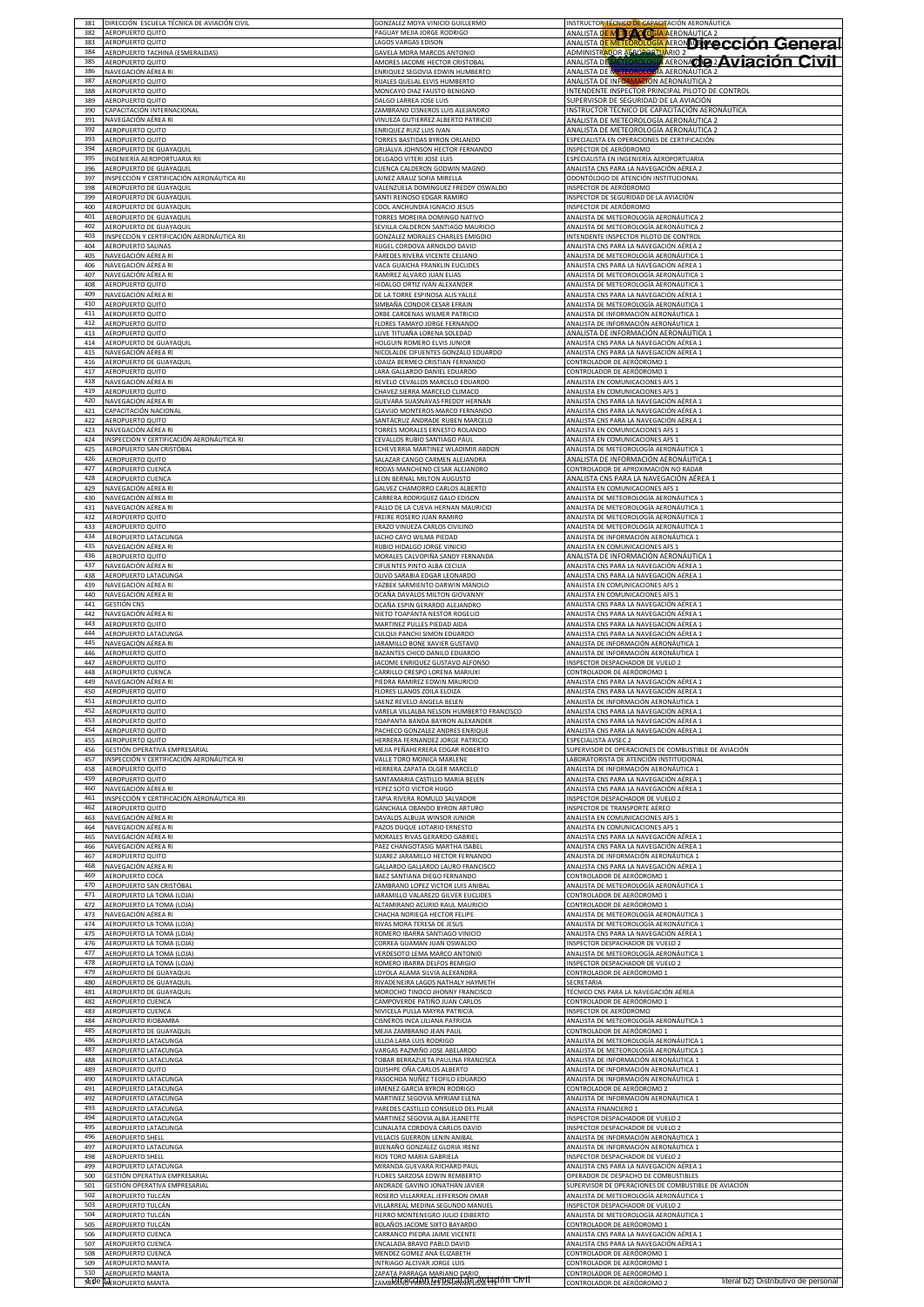| 513        | <b>AEROPUERTO MANTA</b><br><b>AEROPUERTO MANTA</b> | LASCANO CALDERON KARINA ISABEL<br>OCAMPO INTRIAGO JOSE OLIVER    | ANALISTA DE INFORMACIÓN AERONÁUTICA 1                                                                                       |
|------------|----------------------------------------------------|------------------------------------------------------------------|-----------------------------------------------------------------------------------------------------------------------------|
| 514        | <b>AEROPUERTO MANTA</b>                            | BRITO DILLON EDUARDO VINICIO                                     | <b>ANALISTA DE ME E DE Q ED AERONÁUTICA :<br/>ANALISTA DE METEOROLÓGIA AERONÁU DI FECCIÓN GENETAL</b>                       |
| 515        | <b>AEROPUERTO MANTA</b>                            | ORTEGA ZAMBRANO LUIS LEONARDO                                    | ANALISTA DE METEOROLOGÍA AERONÁUTICA                                                                                        |
| 516        | AEROPUERTO MANTA                                   | ALMEIDA ALBUJA WILSON GERARDO                                    | ANALISTA DE METEOROLOGÍA A ERONÁUTICIE AVIACIÓN CIVII                                                                       |
| 517        | AEROPUERTO CUENCA                                  | ORDOÑEZ SANCHEZ CARLOS ALBERTO                                   | <b>CONTROLADOR DE AERÓDROMO 1</b>                                                                                           |
| 518        | AEROPUERTO MANTA                                   | ZAPATA MENESES FRANKLIN GEOVANNY                                 | ANALISTA DE METEOROLOGÍA AERONÁUTICA 1                                                                                      |
| 519        | AEROPUERTO MANTA                                   | LOPEZ MUÑOZ DAVID FABRICIO                                       | CONTROLADOR DE AERÓDROMO 1                                                                                                  |
| 520        | AEROPUERTO MANTA                                   | PAZOS HEREDIA JAVIER DARIO                                       | INSPECTOR DESPACHADOR DE VUELO 2                                                                                            |
| 521        | <b>AEROPUERTO MANTA</b>                            | BONILLA SUAREZ JORGE JAVIER                                      | ANALISTA DE METEOROLOGÍA AERONÁUTICA 1                                                                                      |
| 522<br>523 | AEROPUERTO MANTA<br><b>AEROPUERTO MANTA</b>        | CHANCAY PACHECO ROBERTH ANTONIO                                  | ANALISTA DE INFORMACIÓN AERONÁUTICA 1                                                                                       |
| 524        | AEROPUERTO MANTA                                   | CAIZA GUACHAMIN LUIS RIGOBERTO<br>ALMEIDA ALBUJA BYRON GUSTAVO   | ANALISTA DE INFORMACIÓN AERONÁUTICA 1<br>ANALISTA CNS PARA LA NAVEGACIÓN AÉREA 1                                            |
| 525        | AEROPUERTO MANTA                                   | MOLINA CAICEDO FRANCISCO JAVIER                                  | CONTROLADOR DE AERÓDROMO 1                                                                                                  |
| 526        | AEROPUERTO DE GUAYAQUIL                            | MAZON MARTILLO MARIO FERNANDO                                    | ANALISTA DE INFORMACIÓN AERONÁUTICA 1                                                                                       |
| 527        | INSPECCIÓN Y CERTIFICACIÓN AERONÁUTICA RII         | ESPARZA ESTEVEZ EDWIN LENIN                                      | INSPECTOR OPERACIONES DE VUELO                                                                                              |
| 528        | INSPECCIÓN Y CERTIFICACIÓN AERONÁUTICA RII         | MERA PEÑA MAYLIN DEL PILAR                                       | INSPECTOR DESPACHADOR DE VUELO 2                                                                                            |
| 529        | <b>FINANCIERO RII</b>                              | PAUCAR RAMOS VENTURA TRINIDAD                                    | ANALISTA FINANCIERO 1                                                                                                       |
| 530        | AEROPUERTO DE GUAYAQUIL                            | LADD MORANTE EDUARDO ALFREDO                                     | ANALISTA DE INFORMACIÓN AERONÁUTICA 1                                                                                       |
| 531        | INSPECCIÓN Y CERTIFICACIÓN AERONÁUTICA RI          | CAICEDO JIMENEZ CRISTIAN MAURICIO                                | INSPECTOR DESPACHADOR DE VUELO 2                                                                                            |
| 532        | INSPECCIÓN Y CERTIFICACIÓN AERONÁUTICA RI          | CASTRO ESPINOZA GINA GLENDA                                      | FISIOTERAPISTA DE ATENCIÓN INSTITUCIONAL                                                                                    |
| 533        | AEROPUERTO DE GUAYAQUIL                            | POLIT CHACON FERNANDO GUILLERMO                                  | ANALISTA DE INFORMACIÓN AERONÁUTICA 1                                                                                       |
| 534        | AEROPUERTO DE GUAYAQUIL                            | QUINDE MUÑOZ WASHINGTON WILFRIDO                                 | ANALISTA CNS PARA LA NAVEGACIÓN AÉREA 1                                                                                     |
| 535        | AEROPUERTO DE GUAYAQUIL                            | GAVILANEZ SECAIRA JAVIER ENRIQUE                                 | ANALISTA CNS PARA LA NAVEGACIÓN AÉREA 1                                                                                     |
| 536        | AEROPUERTO DE GUAYAQUIL                            | TAPIA YAGUAL NANCY KARINA                                        | ANALISTA CNS PARA LA NAVEGACIÓN AÉREA 1                                                                                     |
| 537        | <b>AEROPUERTO DE GUAYAQUIL</b>                     | ULLOA PEREZ SEGUNDO NEPTALI                                      | ANALISTA EN COMUNICACIONES AFS 1                                                                                            |
| 538        | INSPECCIÓN Y CERTIFICACIÓN AERONÁUTICA RII         | SOTO VERA LAURA PATRICIA                                         | INSPECTOR DESPACHADOR DE VUELO 2                                                                                            |
| 539        | AEROPUERTO DE GUAYAQUIL                            | ESPINOZA ROSADO MARIA DE FATIMA                                  | ANALISTA CNS PARA LA NAVEGACIÓN AÉREA 1                                                                                     |
| 540        | AEROPUERTO DE GUAYAQUIL                            | CASTILLO DEL PEZO EFREN ANTONIO                                  | ANALISTA CNS PARA LA NAVEGACIÓN AÉREA 1                                                                                     |
| 541        | AEROPUERTO DE GUAYAQUIL                            | CALLE FLORES KATHERINE MICHELLE                                  | CONTROLADOR DE AERÓDROMO 1                                                                                                  |
| 542        | GESTIÓN OPERATIVA EMPRESARIAL                      | DAVALOS BERNIS FREDDY RENATO                                     | SUPERVISOR DE OPERACIONES DE COMBUSTIBLE DE AVIACIÓN                                                                        |
| 543        | <b>FINANCIERO RII</b>                              | ZAVALA PEÑA NORMA PATRICIA                                       | ANALISTA FINANCIERO 1                                                                                                       |
| 544        | AEROPUERTO DE GUAYAQUIL                            | TEJENA CASTILLO OSCAR OSWALDO                                    | ANALISTA CNS PARA LA NAVEGACIÓN AÉREA 1                                                                                     |
| 545        | AEROPUERTO DE GUAYAQUIL                            | BERMEO MINCHALA EDGAR PATRICIO                                   | ANALISTA CNS PARA LA NAVEGACIÓN AÉREA 1                                                                                     |
| 546        | AEROPUERTO DE GUAYAQUIL                            | UVIDIA ANDRADE VERONICA ROSARIO                                  | ANALISTA CNS PARA LA NAVEGACIÓN AÉREA 1                                                                                     |
| 547        | AEROPUERTO DE GUAYAQUIL                            | RAMOS LEON JHON ISMAEL                                           | ANALISTA DE INFORMACIÓN AERONÁUTICA 1                                                                                       |
| 548        | AEROPUERTO DE GUAYAQUIL                            | ROMAN BARRAGAN GABRIELA VERONICA                                 | ANALISTA DE METEOROLOGÍA AERONÁUTICA 1                                                                                      |
| 549        | AEROPUERTO DE GUAYAQUIL                            | <b>SOLORZANO ROMERO DIEGO MAURICIO</b>                           | ANALISTA DE METEOROLOGÍA AERONÁUTICA 2                                                                                      |
| 550        | AEROPUERTO DE GUAYAQUIL                            | POZO TATES FRANKLIN RODRIGO                                      | ANALISTA DE INFORMACIÓN AERONÁUTICA 1                                                                                       |
| 551        | AEROPUERTO DE GUAYAQUIL                            | CASTILLO RIVERA JULIANA MAGALY                                   | ANALISTA DE METEOROLOGÍA AERONÁUTICA 1                                                                                      |
| 552        | AEROPUERTO DE GUAYAQUIL                            | LOZA GAVILANES IVAN ANDRES                                       | CONTROLADOR DE AERÓDROMO 1                                                                                                  |
| 553        | AEROPUERTO DE GUAYAQUIL                            | PUENTE SILVA JHON ANTONIO                                        | ANALISTA DE INFORMACIÓN AERONÁUTICA 1                                                                                       |
| 554        | AEROPUERTO DE GUAYAQUIL                            | MORAN SUAREZ JORGE ORLANDO                                       | ANALISTA DE INFORMACIÓN AERONÁUTICA 1                                                                                       |
| 555        | AEROPUERTO DE GUAYAQUIL                            | VELASTEGUI ALVARADO MARIA ALEXANDRA                              | CONTROLADOR DE AERÓDROMO 1                                                                                                  |
| 556        | AEROPUERTO DE GUAYAQUIL                            | BARCHI RODRIGUEZ ALVARO RODRIGO                                  | CONTROLADOR DE AERÓDROMO 1                                                                                                  |
| 557        | AEROPUERTO DE GUAYAQUIL                            | MOSQUERA MORQUECHO PATRICIO ARTURO                               | ANALISTA CNS PARA LA NAVEGACIÓN AÉREA 1                                                                                     |
| 558        | AEROPUERTO DE GUAYAQUIL                            | NARVAEZ MIGUEL VICENTE                                           | ESPECIALISTA EN TRANSITO AÉREO 1                                                                                            |
| 559        | AEROPUERTO DE GUAYAQUIL                            | PINOS CHANCAY JOSE ANTONIO                                       | ANALISTA DE INFORMACIÓN AERONÁUTICA 1                                                                                       |
| 560        | ADMINISTRATIVO FINANCIERO                          | SALAS COLOMA ISABEL ANGELA                                       | ANALISTA FINANCIERO 1                                                                                                       |
| 561        | AEROPUERTO DE GUAYAQUIL                            | MARTINEZ MARTINEZ CELSO FABIAN                                   | ANALISTA DE INFORMACIÓN AERONÁUTICA 1                                                                                       |
| 562        | NAVEGACIÓN AÉREA RII                               | PEREZ VELEZ JESSICA PETITA                                       | ANALISTA EN COMUNICACIONES AFS 1                                                                                            |
| 563        | AEROPUERTO DE GUAYAQUIL                            | SOLIS ANDRADE JUAN ESTEBAN                                       | INSPECTOR DE SEGURIDAD DE LA AVIACIÓN                                                                                       |
| 564        | AEROPUERTO DE GUAYAQUIL                            | PEÑA SAN LUCAS JUAN CARLOS                                       | INSPECTOR DE SEGURIDAD DE LA AVIACIÓN                                                                                       |
| 565        | AEROPUERTO DE GUAYAQUIL                            | ALOMOTO CATOTA EDUARDO XAVIER                                    | ANALISTA DE METEOROLOGÍA AERONÁUTICA 1                                                                                      |
| 566        | AEROPUERTO DE GUAYAQUIL                            | BAYAS FERNANDEZ CESAR JAVIER                                     | ANALISTA DE INFORMACIÓN AERONÁUTICA 1                                                                                       |
| 567        | AEROPUERTO DE GUAYAQUIL                            | RAMIREZ GUEVARA NELSON RAUL                                      | ANALISTA DE INFORMACIÓN AERONÁUTICA 1                                                                                       |
| 568        | AEROPUERTO DE GUAYAQUIL                            | MIRANDA GUEVARA MIGUEL ANGE                                      | ANALISTA CNS PARA LA NAVEGACIÓN AÉREA :                                                                                     |
| 569        | AEROPUERTO DE GUAYAQUIL                            | RECALDE SANCHEZ JOSE VICENTE                                     | ANALISTA DE INFORMACIÓN AERONÁUTICA 1                                                                                       |
| 570        | INSPECCIÓN Y CERTIFICACIÓN AERONÁUTICA RI          | MURRIETA OQUENDO SOLANGE CATHERINE                               | INSPECTOR DESPACHADOR DE VUELO 2                                                                                            |
| 571        | INSPECCIÓN Y CERTIFICACIÓN AERONÁUTICA RII         | MALDONADO VIVANCO CESAR LENIN                                    | ESPECIALISTA CNS PARA LA NAVEGACIÓN AÉREA 1                                                                                 |
| 572        | AEROPUERTO DE GUAYAQUIL                            | ARIAS JURADO LUIS ALBERTO                                        | ANALISTA DE INFORMACIÓN AERONÁUTICA 1                                                                                       |
| 573        | AEROPUERTO DE GUAYAQUIL                            | ARGUDO GUZMAN BORIS JOSE                                         | ANALISTA DE INFORMACIÓN AERONÁUTICA 1                                                                                       |
| 574        | AEROPUERTO DE GUAYAQUIL                            | TORRES MOREIRA LUIS ABRAHAM                                      | ANALISTA DE METEOROLOGÍA AERONÁUTICA 1                                                                                      |
| 575        | AEROPUERTO DE GUAYAQUIL                            | VITERI MACIAS STEVEN RONALD                                      | ANALISTA DE INFORMACIÓN AERONÁUTICA 1                                                                                       |
| 576        | AEROPUERTO DE GUAYAQUIL                            | ROSERO MEJIA ANDREA NATHALY                                      | CONTROLADOR DE AERÓDROMO 1                                                                                                  |
| 577        | AEROPUERTO DE GUAYAQUIL                            | ARTEAGA MONTENEGRO JORGE LUIS                                    | CONTROLADOR DE AERÓDROMO 1                                                                                                  |
| 578        | AEROPUERTO DE GUAYAQUIL                            | GRANDA ENCALADA ANTONIO FIDEL                                    | INSPECTOR DESPACHADOR DE VUELO 2                                                                                            |
| 579        | ADMINISTRATIVO FINANCIERO                          | ENDARA VELEZ BLANCA ISABEL                                       | ANALISTA FINANCIERO 1                                                                                                       |
| 580        | ADMINISTRATIVO FINANCIERO                          | PLAZA GUEVARA VERONICA LISSETTE                                  | ANALISTA FINANCIERO 1                                                                                                       |
| 581        | AEROPUERTO DE GUAYAQUIL                            | IIMENEZ CONRADO GUSTAVO EFRAIN<br>APOLO CAICEDO VICTOR HUGO      | ANALISTA CNS PARA LA NAVEGACIÓN AÉREA :<br>ANALISTA DE INFORMACIÓN AERONÁUTICA 1                                            |
| 582        | AEROPUERTO DE GUAYAQUIL                            |                                                                  |                                                                                                                             |
| 583        | INSPECCIÓN Y CERTIFICACIÓN AERONÁUTICA RII         | VALVERDE YEPEZ MYRIAM JEANNET                                    | ANALISTA DE SEGUROS AERONÁUTICOS 1                                                                                          |
| 584        | NAVEGACIÓN AÉREA RII                               | FRANCO FERRUZOLA GABRIEL FERNANDO                                | CONTROLADOR DE AERÓDROMO 1                                                                                                  |
| 585        | AEROPUERTO DE GUAYAQUIL                            | CEDEÑO OVIEDO JORGE ADRIAN                                       | ANALISTA DE INFORMACIÓN AERONÁUTICA 1                                                                                       |
| 586        | AEROPUERTO DE GUAYAQUIL                            | MORENO DELGADO MARCO GUILLERMO                                   |                                                                                                                             |
| 587<br>588 | AEROPUERTO DE GUAYAQUIL<br>AEROPUERTO DE GUAYAQUIL | DUCHI SILVA WALTER EGIDIO<br>JARAMILLO HEREDIA CHRISTIAN EDUARDO | ANALISTA CNS PARA LA NAVEGACIÓN AÉREA 1<br>ANALISTA CNS PARA LA NAVEGACIÓN AÉREA 1<br>ANALISTA DE INFORMACIÓN AERONÁUTICA 1 |
| 589        | AEROPUERTO DE GUAYAQUIL                            | VILLACRES VALAREZO ALISON ANDREA                                 | CONTROLADOR DE AERÓDROMO 1                                                                                                  |
| 590        | AEROPUERTO DE GUAYAQUIL                            | ORTIZ CONTRERAS WILSON DANIEL                                    | CONTROLADOR DE AERÓDROMO 1                                                                                                  |
| 591        | AEROPUERTO MANTA                                   | CORONADO MARTINEZ MARIA FERNANDA                                 | CONTROLADOR DE AERÓDROMO 1                                                                                                  |
| 592        | AEROPUERTO TACHINA (ESMERALDAS                     | QUIÑONEZ CHANCAY CRISTIAN RENAN                                  | ANALISTA DE METEOROLOGÍA AERONÁUTICA 1                                                                                      |
| 593        | AEROPUERTO TACHINA (ESMERALDAS)                    | EGAS GARCIA EDGAR EDUARDO                                        | ANALISTA DE METEOROLOGÍA AERONÁUTICA 1                                                                                      |
| 594        | AEROPUERTO TULCÁN                                  | VENEGAS RECALDE EDWIN ULISES                                     | CONTROLADOR DE AERÓDROMO 1                                                                                                  |
| 595        | AEROPUERTO DE SANTA ROSA                           | JIMENEZ ORTIZ EDISON JOWAR                                       | INSPECTOR DESPACHADOR DE VUELO 2                                                                                            |
| 596        | AEROPUERTO DE SANTA ROSA                           | ALMEIDA GUDIÑO CHRISTIAN GUSTAVO                                 | ANALISTA DE METEOROLOGÍA AERONÁUTICA 1                                                                                      |
| 597        | AEROPUERTO DE SANTA ROSA                           | ALARCON FAJARDO ROBERTO CARLOS                                   | ANALISTA DE METEOROLOGÍA AERONÁUTICA 1                                                                                      |
| 598        | AEROPUERTO DE GUAYAQUIL                            | MEJIA RICAURTE GABRIELA CAROLINA                                 | CONTROLADOR DE AERÓDROMO 1                                                                                                  |
| 599        | NAVEGACIÓN AÉREA RI                                | CONDOR SIMBAÑA EDGAR RAMIRO                                      | ANALISTA DE INFORMACIÓN AERONÁUTICA 1                                                                                       |
| 600        | NAVEGACIÓN AÉREA RI                                | GAVILANES JIMENEZ TANIA LISBET                                   | CONTROLADOR DE AERÓDROMO 1                                                                                                  |
| 601        | NAVEGACIÓN AÉREA RI                                | GONZALEZ BRUNO JONATHAN MIGUEL                                   | CONTROLADOR DE AERÓDROMO 1                                                                                                  |
| 602        | AEROPUERTO COCA                                    | GUALOTUÑA GUEVARA FREDDY ALBERTO                                 | ANALISTA DE METEOROLOGÍA AERONÁUTICA 1                                                                                      |
| 603        | NAVEGACIÓN AÉREA RI                                | RIOS TORO OSCAR GABRIEL                                          | CONTROLADOR DE AERÓDROMO 1                                                                                                  |
| 604        | NAVEGACIÓN AÉREA RII                               | CHAMORRO ORTEGA MARCELO OLIVEROS                                 | ANALISTA DE METEOROLOGÍA AERONÁUTICA 1                                                                                      |
| 605        | AEROPUERTO SHELI                                   | MASABANDA GUANCHA ALEXANDRA ELIZABETH                            | CONTROLADOR DE AERÓDROMO                                                                                                    |
| 606        | AEROPUERTO COCA                                    | PACHECO JARAMILLO OSCAR ALEXANDER                                | ANALISTA DE INFORMACIÓN AERONÁUTICA 1                                                                                       |
| 607        | AEROPUERTO NUEVA LOJA                              | CHUGA ENRIQUEZ MARCO ANTONIO                                     | ANALISTA DE METEOROLOGÍA AERONÁUTICA 1                                                                                      |
| 608        | NAVEGACIÓN AÉREA RIII                              | GALVEZ NICOLALDE DANIEL MAURICIO                                 | ANALISTA DE METEOROLOGÍA AERONÁUTICA 1                                                                                      |
| 609        | AEROPUERTO NUEVA LOJA                              | PEREZ YEPEZ JOHNNY SILVERIO                                      | INSPECTOR DESPACHADOR DE VUELO 2                                                                                            |
| 610        | <b>AEROPUERTO SHELL</b>                            | CUNALATA CORDOVA EDWIN SANTIAGO                                  | CONTROLADOR DE AERÓDROMO 1                                                                                                  |
| 611        | AEROPUERTO SHELL                                   | FLORES RODRIGUEZ NELSON IVAN                                     | CONTROLADOR DE AERÓDROMO 1                                                                                                  |
| 612        | AEROPUERTO SHELL                                   | SALAN TORRES PAUL ISRAEL                                         | CONTROLADOR DE AERÓDROMO 1                                                                                                  |
| 613        | AEROPUERTO SHELL                                   | SOLORZANO SOLORZANO MARIO GONZALO                                | ANALISTA DE METEOROLOGÍA AERONÁUTICA 1                                                                                      |
| 614        | AEROPUERTO SHELL                                   | GAVIDIA ROBALINO LUIS POLIDORO                                   | ANALISTA DE METEOROLOGÍA AERONÁUTICA 1                                                                                      |
| 615        | AEROPUERTO SHELL                                   | CABRERA VIVANCO FREDY BOLIVAR                                    | ANALISTA DE INFORMACIÓN AERONÁUTICA 1                                                                                       |
| 616        | AEROPUERTO SHELL                                   | CISNEROS FONSECA MIGUEL ANGEL                                    | ANALISTA CNS PARA LA NAVEGACIÓN AÉREA 1                                                                                     |
| 617        | AEROPUERTO SHELI                                   | ANDINO GAVIDIA JOHNNY FABRICIO                                   | INSPECTOR DESPACHADOR DE VUELO 2                                                                                            |
| 618        | <b>AEROPUERTO SHELL</b>                            | ANDRADE TORRES ROBERTO ALFREDO                                   | INSPECTOR DESPACHADOR DE VUELO 2                                                                                            |
| 619        | AEROPUERTO SHELL                                   | RAMOS NAVEDA EDISON GIOVANNY                                     | ANALISTA DE INFORMACIÓN AERONÁUTICA 1                                                                                       |
| 620        | AEROPUERTO SHELL                                   | VEGA AGUILAR EVELYN PATRICIA                                     | CONTROLADOR DE AERÓDROMO 1                                                                                                  |
| 621        | AEROPUERTO SHELL                                   | TAMAYO ESCOBAR MAYRA ALEJANDRA                                   | CONTROLADOR DE AERÓDROMO 1                                                                                                  |
| 622        | <b>AEROPUERTO SHELL</b>                            | ANDINO GAVIDIA PAOLA ODERAY                                      | ANALISTA DE INFORMACIÓN AERONÁUTICA 1                                                                                       |
| 623        | AEROPUERTO SHELL                                   | ORTIZ JARA LENIN GUALBERTO                                       | ANALISTA DE METEOROLOGÍA AERONÁUTICA 1                                                                                      |
| 624        | AEROPUERTO SHELL                                   | MONTENEGRO CAJAMARCA PATRICIO RAMIRO                             | CONTROLADOR DE AERÓDROMO 1                                                                                                  |
| 625        | AEROPUERTO SHELL                                   | PACHECO ESPIN DANIELA FERNANDA                                   | ANALISTA DE METEOROLOGÍA AERONÁUTICA 1                                                                                      |
| 626        | AEROPUERTO SHELL                                   | NARANJO CABRERA JAIME PATRICIO                                   | BOMBERO AERONÁUTICO                                                                                                         |
| 627        | <b>FINANCIERO RIII</b>                             | VALLADOLID NOA NANCY JAQUELINE                                   | ANALISTA FINANCIERO 1                                                                                                       |
| 628        | <b>AEROPUERTO SHELL</b>                            | OCAÑA CHUGA JOHANA PAOLA                                         | CONTROLADOR DE AERÓDROMO 1                                                                                                  |
| 629        | AEROPUERTO TENA                                    | QUIÑONEZ CEDILLO JAIME ANTONIO                                   | ANALISTA DE METEOROLOGÍA AERONÁUTICA 1                                                                                      |
| 630        | <b>AEROPUERTO TENA</b>                             | GOMEZ VALLEJO JONATHAN ANDRES                                    | ANALISTA FINANCIERO 1                                                                                                       |
| 631        | AEROPUERTO SHELL                                   | QUISHPI ZISA JAIME FERNANDO                                      | BOMBERO AERONÁUTICO                                                                                                         |
| 632        | <b>FINANCIERO RIII</b>                             | QUICHIMBO VINTIMILLA JOSE DIEGO                                  | ANALISTA FINANCIERO 1                                                                                                       |
| 633        | AEROPUERTO TENA                                    | VARGAS COELLO HENRY JULIER                                       | CONTROLADOR DE AERÓDROMO 1                                                                                                  |
| 634        | AEROPUERTO MACAS                                   | DELGADO ROMERO MARCO VINICIO                                     | INSPECTOR DESPACHADOR DE VUELO 2                                                                                            |
| 635        | AEROPUERTO LATACUNGA                               | GUERRERO NARANJO PABLO ALEX                                      | ANALISTA DE METEOROLOGÍA AERONÁUTICA 1                                                                                      |
| 636        | <b>AEROPUERTO SHELL</b>                            | BATALLAS ESCOBAR LORENA DEL PILAR                                | CONTROLADOR DE AERÓDROMO 1                                                                                                  |
| 637        | <b>AEROPUERTO MACAS</b>                            | REVELO CESAR WLADIMIR                                            | INSPECTOR DESPACHADOR DE VUELO 2                                                                                            |
| 638        | AEROPUERTO MACAS                                   | NETO REINOSO RODRIGO GERARDO                                     | ANALISTA DE METEOROLOGÍA AERONÁUTICA 1                                                                                      |
| 639        | <b>AEROPUERTO SHELL</b>                            | CISNEROS GUZMAN FREDY ARMANDO                                    | CONTROLADOR DE AERÓDROMO 1                                                                                                  |
| 640        | AEROPUERTO MACAS                                   | MONTENEGRO MEJIA CARLOS EDUARDO                                  | ANALISTA DE METEOROLOGÍA AERONÁUTICA 1                                                                                      |
| 641        | <b>AEROPUERTO SHELL</b>                            | PAREDES CASTRO RAUL ISRAEL                                       | CONTROLADOR DE AERÓDROMO 1                                                                                                  |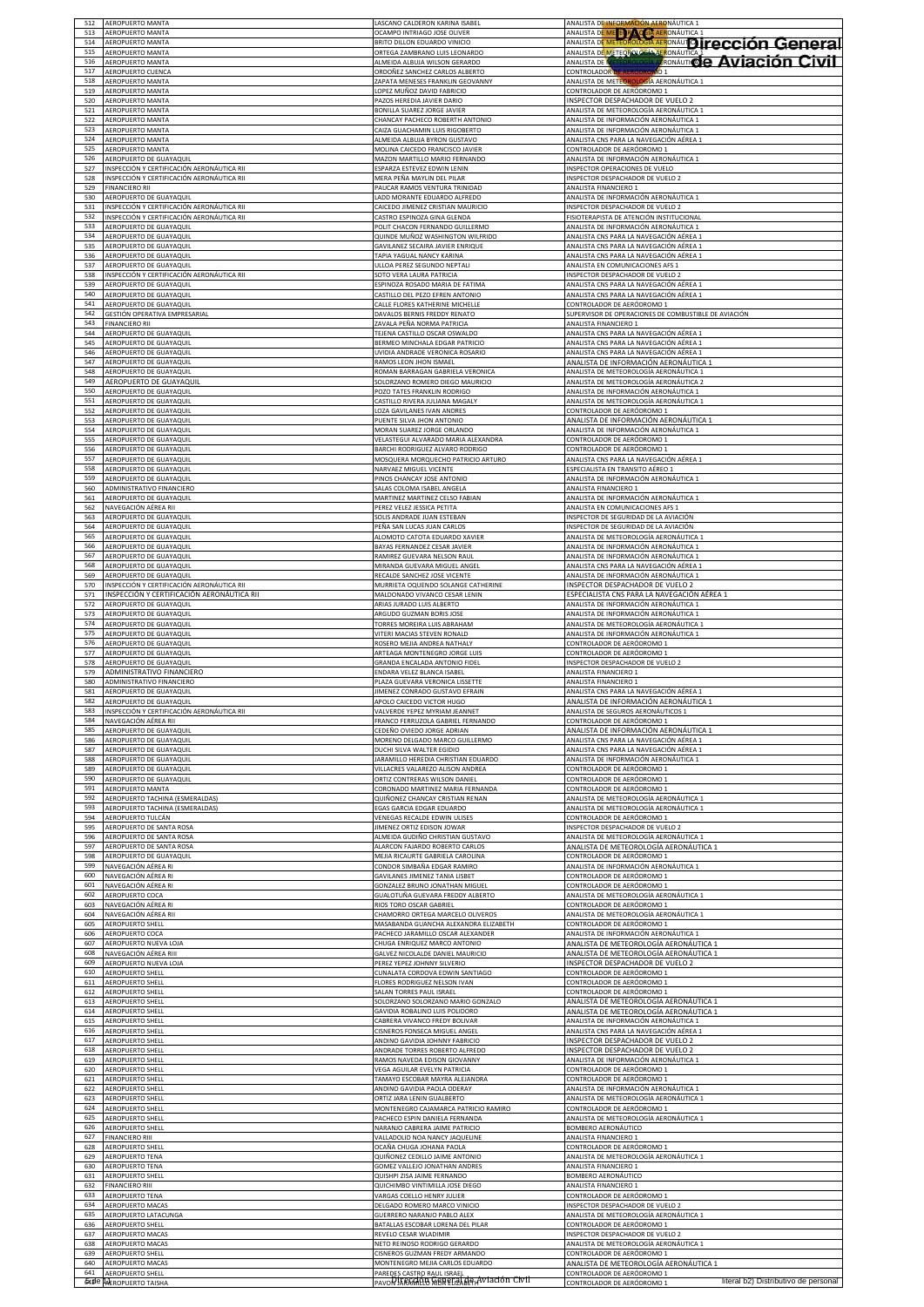| 643               | AEROPUERTO TAISHA                                                       | ARCOS TUITZA JUAN RAFAEL                                                                       | CONTROLADOR DE AERÓDROMO 1                                                                                   |
|-------------------|-------------------------------------------------------------------------|------------------------------------------------------------------------------------------------|--------------------------------------------------------------------------------------------------------------|
| 644               | AEROPUERTO SAN CRISTÓBAL                                                | VALENCIA VEGA TANIA LORENA                                                                     | CONTROLADOR DE AE LOROMO 1                                                                                   |
| 645<br>646        | AEROPUERTO SAN CRISTÓBAL<br>AEROPUERTO SAN CRISTÓBAL                    | OCHOA BUSTOS CHARLIE JAVIER<br>RAMIREZ VALLE JOSE ANGEL                                        | CONTROLADOR DE AERÓDROMO 1<br>Dirección General<br>ANALISTA DE METEOROLOGÍA AERONÁUTICA                      |
| 647<br>648        | AEROPUERTO DE GUAYAQUIL<br>AEROPUERTO DE ISABELA                        | ROMERO IBARRA FELIPE PATRICIO<br><b>IACOME CRUZ RAUL VICENTE</b>                               | de Aviación Civil<br><b>CONTROLADOR RADAR APP</b><br><b>INSPECTOR DESPACHADOR DE VUELO 2</b>                 |
| 649               | AEROPUERTO BALTRA                                                       | CHANGO ALGUIAR ELSA MARINA                                                                     | ANALISTA DE INFORMACIÓN AERONÁUTICA 1                                                                        |
| 650               | AEROPUERTO BALTRA                                                       | <b>SUERRERO CULQUICONDOR AMPARITO ELIZABETH</b>                                                | ANALISTA DE INFORMACIÓN AERONÁUTICA 1                                                                        |
| 651               | AEROPUERTO BALTRA                                                       | YALA ANDRADE CARLOS ANDRES                                                                     | CONTROLADOR DE AERÓDROMO 1                                                                                   |
| 652               | AEROPUERTO BALTRA                                                       | ALAZAR NEIRA ANDRES GABRIEL                                                                    | CONTROLADOR DE AERÓDROMO 1                                                                                   |
| 653               | AEROPUERTO QUITO                                                        | ABRIL MAYORGA HERNAN PATRICIO                                                                  | TÉCNICO CNS PARA LA NAVEGACIÓN AÉREA                                                                         |
| 654               | AEROPUERTO QUITO                                                        | VASQUEZ NAUPARI HECTOR ENRIQUE                                                                 | TÉCNICO CNS PARA LA NAVEGACIÓN AÉREA                                                                         |
| 655               | RECURSOS HUMANOS RII                                                    | RAMBAY VARGAS MARIA ANTONIETA                                                                  | ANALISTA DE RECURSOS HUMANOS 1                                                                               |
| 656               | INSPECCIÓN Y CERTIFICACIÓN AERONÁUTICA RI                               | MAITA BARRERA AIDA PAULINA                                                                     | ENFERMERA DE ATENCIÓN INSTITUCIONAL                                                                          |
| 657               | AEROPUERTO LA TOMA (LOJA)                                               | RIOS MAGALI GIENITT                                                                            | SUPERVISOR DE SEGURIDAD DE LA AVIACIÓN                                                                       |
| 658               | AEROPUERTO TULCÁN                                                       | VIVAS BOLAÑOS EDWIN ALIRIO                                                                     | AGENTE DE SEGURIDAD DE LA AVIACIÓN                                                                           |
| 659               | AEROPUERTO MANTA                                                        | HOLGUIN BRIONES GONZALO PACATO                                                                 | SUPERVISOR DE SEGURIDAD DE LA AVIACIÓN                                                                       |
| 660               | AEROPUERTO DE GUAYAQUII                                                 | HUERTA PINARGOTE ASTER GUSTAVO ENRIQUE                                                         | TÉCNICO CNS PARA LA NAVEGACIÓN AÉREA                                                                         |
| 661               | AEROPUERTO DE GUAYAQUIL                                                 | APOLO GARBOA SANDRA KATUSKA                                                                    | SUPERVISOR DE SEGURIDAD DE LA AVIACIÓN                                                                       |
| 662               | AEROPUERTO DE GUAYAQUIL                                                 | BURGOS LOPEZ MAURICIO DAVID                                                                    | TÉCNICO CNS PARA LA NAVEGACIÓN AÉREA                                                                         |
| 663               | INSPECCIÓN Y CERTIFICACIÓN AERONÁUTICA RII                              | SALTOS DOMINGUEZ VILMA NARCISA                                                                 | ENFERMERA DE ATENCIÓN INSTITUCIONAL                                                                          |
| 664               | AEROPUERTO TACHINA (ESMERALDAS)                                         | ANDRADE CUESTA ANTONIO JOSE                                                                    | SUPERVISOR DE SEGURIDAD DE LA AVIACIÓN                                                                       |
| 665               | AEROPUERTO DE SANTA ROSA                                                | <b>FENESACA ROMERO LIONEL ORLANDO</b>                                                          | SUPERVISOR DE SEGURIDAD DE LA AVIACIÓN                                                                       |
| 666               | AEROPUERTO DE SANTA ROSA                                                | RIVERA ORDOÑEZ JUNIOR IVAN                                                                     | TÉCNICO CNS PARA LA NAVEGACIÓN AÉREA                                                                         |
| 667               | AEROPUERTO COCA                                                         | SALAZAR CANDO HOLGUER VINICIO                                                                  | SUPERVISOR DE SEGURIDAD DE LA AVIACIÓN                                                                       |
| 668               | AEROPUERTO SHELL                                                        | VITERI NORIEGA MARIO FROILAN                                                                   | TÉCNICO CNS PARA LA NAVEGACIÓN AÉREA                                                                         |
| 669               | AEROPUERTO MACAS                                                        | ALARCON JARAMILLO MANUEL FACUNDO                                                               | SUPERVISOR DE SEGURIDAD DE LA AVIACIÓN                                                                       |
| 670               | <b>FINANCIERO RI</b>                                                    | <b>NUCA CHICAIZA SANDRA PATRICIA</b>                                                           | ASISTENTE FINANCIERO                                                                                         |
| 671               | <b>FINANCIERO RI</b>                                                    | <b>IUMBO CUMBICOS MARIA FERNANDA</b>                                                           | ASISTENTE FINANCIERO                                                                                         |
| 672<br>673        | SEGURIDAD Y PREVENCIÓN AERONÁUTICA RII<br><b>FINANCIERO RI</b>          | ROLDAN FARFAN GENNY JASMIN                                                                     | AGENTE DE SEGURIDAD DE LA AVIACIÓN                                                                           |
| 674               | COORDINACIÓN ADMINISTRATIVA                                             | CORONEL ROMO FANNY CECILIA<br>ABEZAS MENA AMPARITO DEL ROCIO                                   | ANALISTA FINANCIERO 2<br>ANALISTA FINANCIERO 1                                                               |
| 675               | <b>AEROPUERTO QUITO</b>                                                 | ORRES SUAREZ PIEDAD SILVANA                                                                    | ASISTENTE DE TRANSPORTE AÉREO                                                                                |
| 676               | AEROPUERTO QUITO                                                        | BARCA ROSILLO MARIA PAULINA                                                                    | ASISTENTE DE TRANSPORTE AÉREO                                                                                |
| 677               | AEROPUERTO QUITO                                                        | MORES CASTRO HECTOR LEONARDO                                                                   | ANALISTA DE INFORMACIÓN AERONÁUTICA 1                                                                        |
| 678               | COMERCIALIZACIÓN ESPACIOS AEROPORTUARIOS E INMUEBLES RI                 | <b>GUIRRE MARTINEZ DIANA ELIZABETH</b>                                                         | ANALISTA DE COMERCIALIZACIÓN 1                                                                               |
| 679               | AEROPUERTO DE GUAYAQUIL                                                 | <b>ESTRELLA OCHOA KARLINA TATIANA</b>                                                          | ASISTENTE DE TRANSPORTE AÉREO                                                                                |
| 680               | <b>FINANCIERO RI</b>                                                    | LARREA NAVARRETE ERIKA GERMANIA                                                                | ASISTENTE FINANCIERO                                                                                         |
| 681               | <b>FINANCIERO RI</b>                                                    | VILLALVA MARTINEZ LAURA DE LAS MERCEDES                                                        | ANALISTA FINANCIERO 1                                                                                        |
| 682               | FINANCIERO RI                                                           | CORREA ORTIZ MARIA ELIZABETH                                                                   | ASISTENTE FINANCIERO                                                                                         |
| 683<br>684<br>685 | ADMINISTRATIVO R1<br>COORDINACIÓN ADMINISTRATIVA                        | ARIAS PEREZ HUGO HIPOLITO<br>MANJARRES NUÑEZ FAUSTO ALFONSO                                    | CHOFER<br>ASISTENTE DE TECNOLOGÍAS DE LA INFORMACIÓN                                                         |
| 686<br>687        | FINANCIERO RI<br>COORDINACIÓN ADMINISTRATIVA<br><b>AEROPUERTO QUITO</b> | ULLOA RAMOS PAUL ANIBAI<br>TERAN CEVALLOS MARCOS DAVID<br>ROSAS VALENCIA ZAIDA JACQUELINE      | ASISTENTE FINANCIERO<br>ASISTENTE DE TECNOLOGÍAS DE LA INFORMACIÓN<br>ASISTENTE DE TRANSPORTE AÉREO          |
| 688               | AEROPUERTO QUITO                                                        | RAZO CUASAPAZ MARISOL TAMARA                                                                   | ASISTENTE DE TRANSPORTE AÉREO                                                                                |
| 689               | AEROPUERTO DE GUAYAQUIL                                                 | AZARES CEVALLOS JOSE DARIO                                                                     | AGENTE DE SEGURIDAD DE LA AVIACIÓN                                                                           |
| 690               | AEROPUERTO QUITO                                                        | ANTANA RODRIGUEZ JORGE ANIBAL                                                                  | ASISTENTE DE TRANSPORTE AÉREO                                                                                |
| 691               | <b>FINANCIERO RI</b>                                                    | GUZMAN SALAZAR MIGUEL ANGEL                                                                    | ASISTENTE FINANCIERO                                                                                         |
| 692               | AEROPUERTO MACAS                                                        | CHUQUI MERINO RICARDO MARIO                                                                    | AGENTE DE SEGURIDAD DE LA AVIACIÓN                                                                           |
| 693               | AEROPUERTO NUEVA LOJA                                                   | MIHALACHE GUAITA CARLA                                                                         | AGENTE DE SEGURIDAD DE LA AVIACIÓN                                                                           |
| 694               | AEROPUERTO LA TOMA (LOJA)                                               | JIMENEZ MOTOCHE MARIA EUGENIA                                                                  | AGENTE DE SEGURIDAD DE LA AVIACIÓN                                                                           |
| 695               | AEROPUERTO LA TOMA (LOJA)                                               | CORREA PARDO OSCAR GEOVANY                                                                     | AGENTE DE SEGURIDAD DE LA AVIACIÓN                                                                           |
| 696               | AEROPUERTO LATACUNGA                                                    | <b>VARGAS CARRERA JOSE BAYRON</b>                                                              | AGENTE DE SEGURIDAD DE LA AVIACIÓN                                                                           |
| 697               | AEROPUERTO LATACUNGA                                                    | SAMPEDRO VASQUEZ KARINA SOLEDAD                                                                | AGENTE DE SEGURIDAD DE LA AVIACIÓN                                                                           |
| 698               | AEROPUERTO SHELL                                                        | BALSECA TORRES DARWIN MEDARDO                                                                  | AGENTE DE SEGURIDAD DE LA AVIACIÓN                                                                           |
| 699               | AEROPUERTO TULCÁN                                                       | <b>SUERRON GUERRON PATRICIA</b>                                                                | AGENTE DE SEGURIDAD DE LA AVIACIÓN                                                                           |
| 700               | AEROPUERTO TULCÁN                                                       | PALACIOS GUERRON FELIX OSWALDO                                                                 | AGENTE DE SEGURIDAD DE LA AVIACIÓN                                                                           |
| 701               | AEROPUERTO CUENCA                                                       | ALVARES LAZO ANA SOLEDAD                                                                       | ASISTENTE DE TRANSPORTE AÉREO                                                                                |
| 702               | AEROPUERTO CUENCA                                                       | ELLO CEDILLO MARIA JOSE                                                                        | ASISTENTE DE TRANSPORTE AÉREO                                                                                |
| 703               | AEROPUERTO CUENCA                                                       | BRITO VASQUEZ ALVARO MODESTO                                                                   | INSPECTOR DESPACHADOR DE VUELO 1                                                                             |
| 704               | AEROPUERTO MANTA                                                        | GAVILANEZ GRANIZO FAUSTO ALEXANDER                                                             | AGENTE DE SEGURIDAD DE LA AVIACIÓN                                                                           |
| 705               | <b>AEROPUERTO MANTA</b>                                                 | CORONEL CORONEL JULIO ALEJANDRO                                                                | INSPECTOR DESPACHADOR DE VUELO 1                                                                             |
| 706               | AEROPUERTO MANTA                                                        | ALVEAR LOZANO VICTOR IVAN                                                                      | AGENTE DE SEGURIDAD DE LA AVIACIÓN                                                                           |
| 707               | AEROPUERTO MANTA                                                        | MOREIRA MACIAS MARIA REBECA                                                                    | AGENTE DE SEGURIDAD DE LA AVIACIÓN                                                                           |
| 708               | AEROPUERTO MANTA                                                        | BARCIA ALAVA JOSELO NOEI                                                                       | AGENTE DE SEGURIDAD DE LA AVIACIÓN                                                                           |
| 709               | AEROPUERTO MANTA                                                        | BONILLA ESCUDERO RAQUEL ANTONIETA                                                              | ASISTENTE DE TRANSPORTE AÉREO                                                                                |
| 710               | AEROPUERTO MANTA                                                        | <b>BARCIA LEON ANGEL ENRIQUE</b>                                                               | AGENTE DE SEGURIDAD DE LA AVIACIÓN                                                                           |
| 711               | AEROPUERTO SAN VICENTE                                                  | MUÑOZ RODRIGUEZ MARIA DEL ROCIO                                                                | AGENTE DE SEGURIDAD DE LA AVIACIÓN                                                                           |
| 712               | ADMINISTRATIVO FINANCIERO                                               | ANDRADE BARBA HOMERO ANTONIO                                                                   | ASISTENTE DE RECURSOS HUMANOS                                                                                |
| 713               | AEROPUERTO DE GUAYAQUIL                                                 | CHEVERRIA CONTRERAS DIGNA AMALIA                                                               | ASISTENTE DE TRANSPORTE AÉREO                                                                                |
| 714               | <b>FINANCIERO RII</b>                                                   | NAVAS NIEVES GLADYS LUISA                                                                      | ASISTENTE FINANCIERO                                                                                         |
| 715               | ADMINISTRATIVO FINANCIERO                                               | PESANTES MOREIRA NARCISA ALEGRIA                                                               | ASISTENTE FINANCIERO                                                                                         |
| 716               | AEROPUERTO DE GUAYAQUIL                                                 | CEDEÑO PROAÑO LILIAN DEL ROCIO                                                                 | ASISTENTE DE TRANSPORTE AÉREO                                                                                |
| 717               | RECURSOS HUMANOS RII                                                    | NUÑEZ VACA MARLIN VANESA                                                                       | OFICINISTA                                                                                                   |
| 718               | <b>FINANCIERO RII</b>                                                   | QUIMIS QUIMIS ROBERT FELIPE                                                                    | ASISTENTE FINANCIERO                                                                                         |
| 719               | ADMINISTRATIVO FINANCIERO                                               | MEJIA GARCIA MARCOS ALFREDO                                                                    | <b>ASISTENTE FINANCIERO</b>                                                                                  |
| 720               | ADMINISTRATIVO FINANCIERO                                               | CRUZ ALVEAR JUAN RAMON                                                                         | ASISTENTE FINANCIERO                                                                                         |
| 721               | <b>FINANCIERO RII</b>                                                   | SANTAMARIA ZAVALA ALEXANDRA ELIZABETH                                                          | ASISTENTE FINANCIERO                                                                                         |
| 722               | AEROPUERTO DE GUAYAQUIL                                                 | <b>IGUEROA QUIMI MILTON CAYETANO</b>                                                           | ASISTENTE DE TRANSPORTE AÉREO                                                                                |
| 723               | AEROPUERTO DE GUAYAQUIL                                                 | VELIZ ROSADO MAGNO GUSTAVO                                                                     | ASISTENTE DE TRANSPORTE AÉREO                                                                                |
| 724               | TECNOLOGÍAS DE LA INFORMACIÓN Y COMUNICACIÓN RII                        | CHLOBOHM EGAS HANS DIETER                                                                      | ANALISTA DE TECNOLOGÍAS DE LA INFORMACIÓN 1                                                                  |
| 725               | TECNOLOGÍAS DE LA INFORMACIÓN Y COMUNICACIÓN                            | HIRIBOGA ANDRADE JORGE GONZALO                                                                 | ANALISTA DE TECNOLOGÍAS DE LA INFORMACIÓN 1                                                                  |
| 726               | TECNOLOGÍAS DE LA INFORMACIÓN Y COMUNICACIÓN RII                        | NTRIAGO HENRIQUEZ DARWIN ERWIN                                                                 | ASISTENTE DE TECNOLOGÍAS DE LA INFORMACIÓN                                                                   |
| 727               | AEROPUERTO DE GUAYAQUIL                                                 | ARRILLO GUAMANQUISPE CLEVER MAURICIO                                                           | ASISTENTE DE TRANSPORTE AÉREO                                                                                |
| 728               | AEROPUERTO DE GUAYAQUIL                                                 | MORALES ARAUJO DENICE ANABELLE                                                                 | ASISTENTE DE TRANSPORTE AÉREO                                                                                |
| 729               | <b>FINANCIERO RII</b>                                                   | COBA ESPINOZA KATTY DEL ROCIO                                                                  | ASISTENTE FINANCIERO                                                                                         |
| 730               | AEROPUERTO DE GUAYAQUIL                                                 | CARRERA MOLINA GEOVANNY HUMBERTO                                                               | ASISTENTE DE TRANSPORTE AÉREO                                                                                |
| 731               | AEROPUERTO DE GUAYAQUIL                                                 | MURILLO VELASQUEZ MELBA ROXANA                                                                 | ASISTENTE DE TRANSPORTE AÉREO                                                                                |
| 732               | AEROPUERTO TACHINA (ESMERALDAS)                                         | <b>IVERA PAREDES JOSE ALBERTO</b>                                                              | TÉCNICO EN SERVICIOS AERONÁUTICOS                                                                            |
| 733               | AEROPUERTO TACHINA (ESMERALDAS                                          | GAS VILLACRES GIOVANNA DE LOS ANGELES                                                          | AGENTE DE SEGURIDAD DE LA AVIACIÓN                                                                           |
| 734               | AEROPUERTO TACHINA (ESMERALDAS)                                         | RODRIGUEZ TOZCANO ROYER JESUS                                                                  | AGENTE DE SEGURIDAD DE LA AVIACIÓN                                                                           |
| 735               | AEROPUERTO TACHINA (ESMERALDAS)                                         | BONE BOLAÑOS DIGNA MERCEDES                                                                    | AGENTE DE SEGURIDAD DE LA AVIACIÓN                                                                           |
| 736               | AEROPUERTO TACHINA (ESMERALDAS)                                         | MOREIRA MOREIRA VICENTE SOCRATE                                                                | AGENTE DE SEGURIDAD DE LA AVIACIÓN                                                                           |
| 737               | AEROPUERTO TACHINA (ESMERALDAS)                                         | HURTADO ANGULO RAMON GENARO                                                                    | AGENTE DE SEGURIDAD DE LA AVIACIÓN                                                                           |
| 738               | AEROPUERTO DE SANTA ROSA                                                | ARVAJAL CEVALLOS JHONNY FABRICIO                                                               | AGENTE DE SEGURIDAD DE LA AVIACIÓN                                                                           |
| 739<br>740<br>741 | AEROPUERTO DE SANTA ROSA<br>AEROPUERTO DE SANTA ROSA                    | SERRANO MOSCOSO TANIA KARINA<br><b>RODAS ORELLANA KLEBER JOSE</b>                              | AGENTE DE SEGURIDAD DE LA AVIACIÓN<br>AGENTE DE SEGURIDAD DE LA AVIACIÓN                                     |
| 742               | AEROPUERTO DE SANTA ROSA                                                | LASSO ALBAN MARIA DEL CARMEN                                                                   | AGENTE DE SEGURIDAD DE LA AVIACIÓN                                                                           |
| 743               | AEROPUERTO COCA                                                         | SUAREZ RODRIGUEZ KARLA JANINA                                                                  | AGENTE DE SEGURIDAD DE LA AVIACIÓN                                                                           |
| 744<br>745        | AEROPUERTO COCA<br>AEROPUERTO COCA<br>AEROPUERTO COCA                   | MOREIRA CHAUCA ANGEL EFREN<br>ESPIN CAICEDO FLAVIO VICENTE OSWALDO<br>LORI LLORI OFELIA SILVIA | AGENTE DE SEGURIDAD DE LA AVIACIÓN<br>INSPECTOR DESPACHADOR DE VUELO 1<br>AGENTE DE SEGURIDAD DE LA AVIACIÓN |
| 746<br>747        | AEROPUERTO NUEVA LOJA                                                   | BALSECA TORRES DARIO JAVIER                                                                    | AGENTE DE SEGURIDAD DE LA AVIACIÓN                                                                           |
| 748               | AEROPUERTO SHELL                                                        | BAEZ BAEZ LUIS FERNANDO                                                                        | AGENTE DE SEGURIDAD DE LA AVIACIÓN                                                                           |
| 749               | AEROPUERTO SHELL                                                        | AICEDO SORIA SILVIO FRANCISCO                                                                  | AGENTE DE SEGURIDAD DE LA AVIACIÓN                                                                           |
| 750<br>751        | AEROPUERTO TENA<br>AEROPUERTO MACAS<br>AEROPUERTO QUITO                 | IMBO GALLARDO JUAN GABRIEL<br>AANOSALVAS SANGURIMA ALFREDA REBECA<br>OJAS LOZA ANDRES ALBERTO  | AGENTE DE SEGURIDAD DE LA AVIACIÓN<br>AGENTE DE SEGURIDAD DE LA AVIACIÓN<br>INSPECTOR DESPACHADOR DE VUELO 2 |
| 752               | AEROPUERTO NUEVA LOJA                                                   | AREDES DURAN PATRICIO RODRIGO                                                                  | AGENTE DE SEGURIDAD DE LA AVIACIÓN                                                                           |
| 753               | AEROPUERTO SAN CRISTÓBAL                                                | LLERENA MARTILLO NATALY JOHANA                                                                 | AGENTE DE SEGURIDAD DE LA AVIACIÓN                                                                           |
| 754               | AEROPUERTO SAN CRISTÓBAL                                                | CEVALLOS BAQUE NADIA ANDREA                                                                    | AGENTE DE SEGURIDAD DE LA AVIACIÓN                                                                           |
| 755               | AEROPUERTO SAN CRISTÓBAL                                                | MALIZA ILLICACHI MARIO JAVIER                                                                  | AGENTE DE SEGURIDAD DE LA AVIACIÓN                                                                           |
| 756               | AEROPUERTO BALTRA                                                       | HIDALGO ARMIJOS JAVIER ALEJANDRO                                                               | AGENTE DE SEGURIDAD DE LA AVIACIÓN                                                                           |
| 757               | AEROPUERTO BALTRA                                                       | MARGRABER CULQUICONDOR ERIK DAVID                                                              | AGENTE DE SEGURIDAD DE LA AVIACIÓN                                                                           |
| 758               | ADMINISTRATIVO RII                                                      | LOZA BENITEZ HECTOR OSWALDO                                                                    | ASISTENTE DE ACTIVOS FIJOS                                                                                   |
| 759               | ADMINISTRATIVO R1                                                       | RAMOS LOPEZ MENTOR RODOLFO                                                                     | GUARDALMACÉN 1                                                                                               |
| 760               | INGENIERÍA AEROPORTUARIA RI                                             | LEON NARVAEZ MARCO VINICIO                                                                     | ASISTENTE DE INGENIERÍA AEROPORTUARIA                                                                        |
| 761               | ADMINISTRATIVO R1                                                       | <b>TIPAN CAILLAGUA MARIA MERCEDES</b>                                                          | ASISTENTE DE PROVEEDURÍA                                                                                     |
| 762               | <b>ADMINISTRATIVO R1</b>                                                | ONE RUMBEA TEODORO RODOLFO                                                                     | ASISTENTE DE ACTIVOS FIJOS                                                                                   |
| 763               | NAVEGACIÓN AÉREA RIII                                                   | VELASTEGUI PARRA MAURICIO JAVIER                                                               | ANALISTA CNS PARA LA NAVEGACIÓN AÉREA 1                                                                      |
| 764               | INGENIERÍA AEROPORTUARIA RI                                             | ROSALES VASQUEZ GALO FERNANDO                                                                  | ASISTENTE DE INGENIERÍA AEROPORTUARIA                                                                        |
| 765               | AEROPUERTO DE GUAYAQUIL                                                 | VELEZ GONZALEZ RUBEN LEOPOLDO                                                                  | ASISTENTE DE ACTIVOS FIJOS                                                                                   |
| 766               | INSPECCIÓN Y CERTIFICACIÓN AERONÁUTICA RII                              | SORROSA PINTO CARLOS ALBERTO                                                                   | TÉCNICO EN ELECTROENCEFALOGRAMA/CARDIOGRAMA                                                                  |
| 767               | INSPECCIÓN Y CERTIFICACIÓN AERONÁUTICA RI                               | TAPIA MIGUEL ANGEL                                                                             | INTENDENTE INSPECTOR PILOTO DE CONTROL                                                                       |
| 768               | ADMINISTRATIVO FINANCIERO                                               | AGURTO CHANGO OSCAR ENRIQUE                                                                    | ASISTENTE FINANCIERO                                                                                         |
| 769               | ADMINISTRATIVO RII                                                      | LUNA JIMENEZ JAIME CARLOS                                                                      | ASISTENTE DE PROVEEDURÍA                                                                                     |
| 770               | AEROPUERTO DE GUAYAQUIL                                                 | CARRASCO LARA EDUARDO                                                                          | GUARDALMACÉN 1                                                                                               |
| 771               | CAPACITACIÓN NACIONAL                                                   | SORIA VALENCIA PATRICIA VERONICA                                                               | TÉCNICO DEL CENTRO DE OPERACIONES DE EMERGENCIA                                                              |
| 772               | INSPECCIÓN Y CERTIFICACIÓN AERONÁUTICA RI                               | BENITEZ ESPINOSA FAUSTO RODRIGO                                                                | TÉCNICO DEL CENTRO DE OPERACIONES DE EMERGENCIA                                                              |
|                   | <b>fire ALEROPUERTO LA TOMA (LOJA)</b>                                  | PALADINES CARBO CORBOT OF ASPERANGEION CIVIL                                                   | ASISTENTE DE ENFERMERÍA DE ATENCIÓN INSTITUCIONEE D2) Distributivo de personal                               |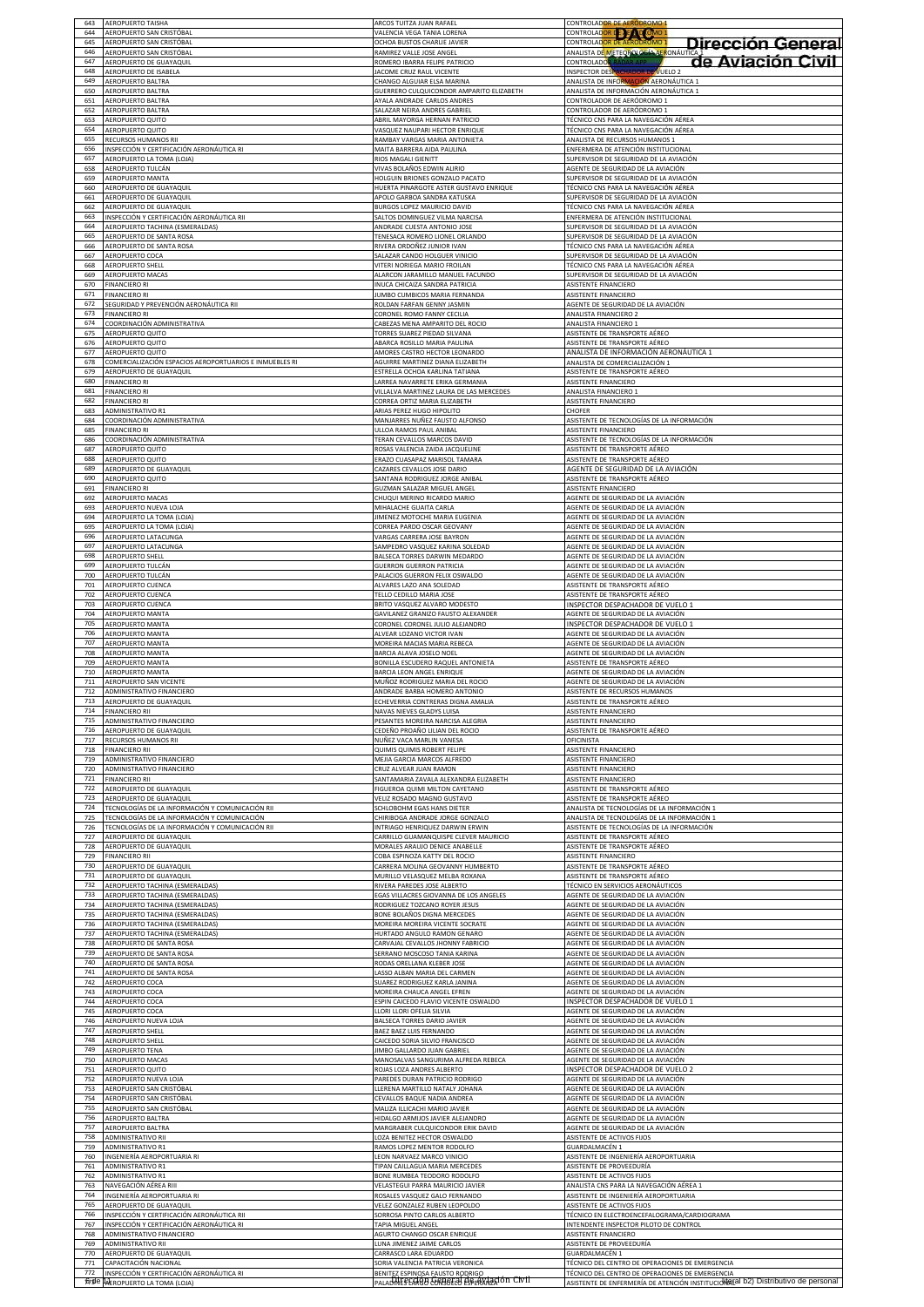| 774               | AEROPUERTO DE GUAYAQUII                                                                           | CELI PARADA NANCY ALEXANDRA                                                                                 | ASISTENTE DE ENFERMERÍA DE ATENCIÓN INSTITUCIONAL                                                         |
|-------------------|---------------------------------------------------------------------------------------------------|-------------------------------------------------------------------------------------------------------------|-----------------------------------------------------------------------------------------------------------|
| 775               | INSPECCIÓN Y CERTIFICACIÓN AERONÁUTICA RII                                                        | DOMINGUEZ MESIAS ANGELA DE LA CRUZ                                                                          | ASISTENTE DE EN EN DERIN DE ATENCIÓN INSTITUCIONAL                                                        |
| 776<br>777        | ASESORÍA JURÍDICA RII<br><b>ADMINISTRATIVO R1</b>                                                 | VILLAVICENCIO GARCIA FLOR DE MARIA<br>PAZOS MOREJON ELSA MARCELA                                            | ABOGADO 1<br>Dirección General<br><b>SECRETARIA</b>                                                       |
| 778<br>779        | DIRECCIÓN ESCUELA TÉCNICA DE AVIACIÓN CIVIL<br>CAPACITACIÓN NACIONAL                              | ANDRADE DIAZ MARIA VICTORIA<br>BECERRA MOLINEROS MIRIAN ELIZABETH                                           | de Aviación Civil<br><b>SECRETARIA E</b><br>UTIVA <sub>2</sub><br>SECRETARIA                              |
| 780               | RECURSOS HUMANOS RI                                                                               | MARTINEZ VILLAGOMEZ GRACE MARGOTH                                                                           | OFICINISTA                                                                                                |
| 781               | DIRECCIÓN REGIONAL I                                                                              | JARAMILLO MAFLA FABIOLA PATRICIA                                                                            | SECRETARIA                                                                                                |
| 782               | DIRECCIÓN REGIONAL I                                                                              | AVILA RAMOS ALCIRA DEL ROCIO                                                                                | SECRETARIA                                                                                                |
| 783               | NAVEGACIÓN AÉREA RI                                                                               | CISNEROS MORALES MARIA DE LOURDES                                                                           | SECRETARIA                                                                                                |
| 784               | AEROPUERTO QUITO                                                                                  | REVELO CARVAJAL ALICIA JACQUELINE                                                                           | SECRETARIA                                                                                                |
| 785               | AEROPUERTO LATACUNGA                                                                              | <b>GUTIERREZ RAMON MARIA ERCILIA</b>                                                                        | SECRETARIA                                                                                                |
| 786               | INSPECCIÓN Y CERTIFICACIÓN AERONÁUTICA RII                                                        | DIAZ LEON GRETA PATRICIA                                                                                    | SECRETARIA                                                                                                |
| 787               | ADMINISTRATIVO RII                                                                                | BARRETO ALVARADO VILMA GRACIELA                                                                             | <b>OFICINISTA</b>                                                                                         |
| 788               | AEROPUERTO TULCÁN                                                                                 | ARGOTI ORTIZ LIDIA FABIOLA                                                                                  | ASISTENTE DE ENFERMERÍA DE ATENCIÓN INSTITUCIONAL                                                         |
| 789               | <b>FINANCIERO RII</b>                                                                             | CORONEL ALVARADO NELLY MARGARITA                                                                            | OFICINISTA                                                                                                |
| 790               | FINANCIERO RII                                                                                    | <b>/ELEZ CASTRO HERLANDA DE LOS ANGELES</b>                                                                 | OFICINISTA                                                                                                |
| 791               | <u>INSPECCIÓN Y CERTIFICACIÓN AERONÁUTICA RII</u>                                                 | GUERRA CEDEÑO GINA LORENA                                                                                   | SECRETARIA                                                                                                |
| 792               | AEROPUERTO DE GUAYAQUIL                                                                           | MAQUILON GOMEZ SILVANA EUNICE                                                                               | SECRETARIA                                                                                                |
| 793               | <b>FINANCIERO RII</b>                                                                             | ORTEGA SIGUA MANUEL RODRIGO                                                                                 | OFICINISTA                                                                                                |
| 794               | ADMINISTRATIVO RII                                                                                | URBINA YAGUAL WALTER ANTONIO                                                                                | OFICINISTA                                                                                                |
| 795               | INSPECCIÓN Y CERTIFICACIÓN AERONÁUTICA RII                                                        | AVILES ROSADO MARIA DEL CARMEN                                                                              | SECRETARIA                                                                                                |
| 796               | ADMINISTRATIVO RII                                                                                | LEON ZAMBRANO DILIA ELIZABETH                                                                               | OFICINISTA                                                                                                |
| 797               | INGENIERÍA AEROPORTUARIA RII                                                                      | ROMERO ROMAN EMERITA ESMERALDA                                                                              | SECRETARIA                                                                                                |
| 798               | ADMINISTRATIVO FINANCIERO                                                                         | VELEZ FAJARDO CECILIA MARIA                                                                                 | SECRETARIA                                                                                                |
| 799               | FINANCIERO RII                                                                                    | JIMENEZ ORTIZ BLANCA ROSA                                                                                   | SECRETARIA                                                                                                |
| 800<br>801<br>802 | ASESORÍA JURÍDICA RII<br>ASESORÍA JURÍDICA RII                                                    | QUIÑONEZ GARCES MARJORIE FRANCISCA<br>HIDALGO MINDA BRENDA DEL PILAR                                        | SECRETARIA<br>OFICINISTA                                                                                  |
| 803<br>804        | DIRECCIÓN REGIONAL II<br>AEROPUERTO DE GUAYAQUIL<br>INSPECCIÓN Y CERTIFICACIÓN AERONÁUTICA RII    | DROVO GRANIZO YOLANDA VERONICA<br><b>RODRIGUEZ LIMONES MARIA FERNANDA</b><br>AGUILAR ORELLANA SANDRA GLORIA | SECRETARIA<br><u>ANALISTA CNS PARA LA NAVEGACIÓN AÉREA 1</u>                                              |
| 805<br>806        | ADMINISTRATIVO RII<br>TECNOLOGÍAS DE LA INFORMACIÓN Y COMUNICACIÓN RII                            | MONTALVAN PARRAGA DORA<br>RUALES ESPINOZA JUANA ELIZABETH                                                   | SECRETARIA<br>OFICINISTA<br>SECRETARIA                                                                    |
| 807               | RECURSOS HUMANOS RII                                                                              | TORRES CANADAS ELSA LEONOR                                                                                  | SECRETARIA                                                                                                |
| 808               | AEROPUERTO TACHINA (ESMERALDAS)                                                                   | MARTINEZ BRAVO IRMA DEL ROCIO                                                                               | SECRETARIA                                                                                                |
| 809               | AEROPUERTO TACHINA (ESMERALDAS)                                                                   | PALACIOS MONTESDEOCA EDDWIN GABRIEL                                                                         | CHOFER                                                                                                    |
| 810               | AEROPUERTO DE SANTA ROSA                                                                          | BARZALLO MOROCHO NARCISA DEL ROCIO                                                                          | SECRETARIA                                                                                                |
| 811               | AEROPUERTO MACAS                                                                                  | RODRIGUEZ NORIEGA GUADALUPE LUCINDA                                                                         | SECRETARIA                                                                                                |
| 812               | GESTIÓN OPERATIVA EMPRESARIAL                                                                     | CADENA CASTILLO EDISON ALBERTO                                                                              | TÉCNICO DE MANTENIMIENTO                                                                                  |
| 813               | <b>ADMINISTRATIVO R1</b>                                                                          | YEPEZ GONZALES ALEX CRISTIAN                                                                                | CHOFER                                                                                                    |
| 814               | AEROPUERTO QUITO                                                                                  | TOAPANTA ULLAURI RICHARD WILLIAM                                                                            | CHOFER                                                                                                    |
| 815               | AEROPUERTO QUITO                                                                                  | SILVA MORAN HUGO EDUARDO                                                                                    | CHOFER                                                                                                    |
| 816               | AEROPUERTO QUITO                                                                                  | ROMERO ALVARADO WILLIAM HERNAN                                                                              | CHOFER                                                                                                    |
| 817               | ADMINISTRATIVO R1                                                                                 | LOPEZ LAMA LUIS EFREN                                                                                       | CHOFER                                                                                                    |
| 818               | NAVEGACIÓN AÉREA RI                                                                               | LEVOYER RAMIREZ EDUARDO PATRICIO                                                                            | CHOFER                                                                                                    |
| 819               | NAVEGACIÓN AÉREA RI                                                                               | CHELA GAIBOR DIEGO ALONSO                                                                                   | CHOFER                                                                                                    |
| 820               | ADMINISTRATIVO R1                                                                                 | BAHAMONDE TIPAN NELSON OSWALDO                                                                              | CHOFER                                                                                                    |
| 821               | ADMINISTRATIVO R1                                                                                 | AYERVE TOBAR ARMANDO ALEXANDER                                                                              | CHOFER                                                                                                    |
| 822               | GESTIÓN OPERATIVA EMPRESARIAL                                                                     | RAMIREZ TAPIA JORGE RAFAEI                                                                                  | TÉCNICO EN DESPACHO DE COMBUSTIBLE DE AVIACIÓN                                                            |
| 823               | GESTIÓN OPERATIVA EMPRESARIAL                                                                     | PACHECO CALDERON MIGUEL PATRICIO                                                                            | TÉCNICO EN DESPACHO DE COMBUSTIBLE DE AVIACIÓN                                                            |
| 824               | DIRECCIÓN ESCUELA TÉCNICA DE AVIACIÓN CIVIL                                                       | CUMBAL TOAPANTA DELIA MATILDE                                                                               | COCINERO                                                                                                  |
| 825               | ADMINISTRATIVO R1                                                                                 | MANOBANDA REA JOSE AMABLE                                                                                   | TÉCNICO EN SERVICIOS DE MANTENIMIENTO 1                                                                   |
| 826               | GESTIÓN OPERATIVA EMPRESARIAL                                                                     | BRIONES TAPIA OLMEDO DAVID                                                                                  | TÉCNICO EN DESPACHO DE COMBUSTIBLE DE AVIACIÓN                                                            |
| 827               | ADMINISTRATIVO R1                                                                                 | RUZ GOMEZ FREDDY JESUS                                                                                      | CHOFER                                                                                                    |
| 828               | AEROPUERTO SALINAS                                                                                | RODRIGUEZ ROMERO KATIUSCA SORAYA                                                                            | CONSERJE                                                                                                  |
| 829               | GESTIÓN OPERATIVA EMPRESARIAL                                                                     | CORDOVA RUIZ VICTOR HUGO                                                                                    | TÉCNICO EN DESPACHO DE COMBUSTIBLE DE AVIACIÓN                                                            |
| 830               | ADMINISTRATIVO R1                                                                                 | MORALES GUALOTO JOSE MIGUEL                                                                                 | TÉCNICO EN SERVICIOS DE MANTENIMIENTO 1                                                                   |
| 831               | ADMINISTRATIVO R1                                                                                 | JURADO AYALA JOSE ANTONIO                                                                                   | CHOFER                                                                                                    |
| 832               | ADMINISTRATIVO R1                                                                                 | FLORES LARA EDGAR ANDRES                                                                                    | ANALISTA DE SEGUROS AERONÁUTICOS 3                                                                        |
| 833               | NAVEGACIÓN AÉREA RI                                                                               | ALTAMIRANO GARRIDO ALEJANDRO GIOVANI                                                                        | CHOFER                                                                                                    |
| 834               | DIRECCIÓN ESCUELA TÉCNICA DE AVIACIÓN CIVIL                                                       | MESIAS VERGARA WILSON GERMAN                                                                                | ENCUADERNADOR                                                                                             |
| 835               | ADMINISTRATIVO R1                                                                                 | RODRIGUEZ NEGRETE VICTOR HUGO                                                                               | TÉCNICO EN SERVICIOS DE MANTENIMIENTO 2                                                                   |
| 836               | AEROPUERTO QUITO                                                                                  | HERRERA SOTO LENIN BERNARDO                                                                                 | TÉCNICO EN SERVICIOS DE MANTENIMIENTO 1                                                                   |
| 837               | <b>ADMINISTRATIVO R1</b>                                                                          | VERA VINUEZA LUIS IVAN                                                                                      | CHOFER                                                                                                    |
| 838               | <b>ADMINISTRATIVO R1</b>                                                                          | USHIÑA PACHECO MARIO FABIAN                                                                                 | CHOFER                                                                                                    |
| 839               | DIRECCIÓN ESCUELA TÉCNICA DE AVIACIÓN CIVIL                                                       | NRIQUEZ RUIZ CARMITA GRACIELA                                                                               | CONSERJE                                                                                                  |
| 840               | DIRECCIÓN ESCUELA TÉCNICA DE AVIACIÓN CIVIL                                                       | PIEDRA ALMEIDA GLADIS JOVA                                                                                  | CONSERJE                                                                                                  |
| 841               | <b>ADMINISTRATIVO R1</b>                                                                          | SAN PEDRO MALAGON LETICIA CECIBEL                                                                           | CONSERJE                                                                                                  |
| 842               | GESTIÓN OPERATIVA EMPRESARIAL                                                                     | <b>GUZMAN QUIROZ LUIS ANDRES</b>                                                                            | TÉCNICO EN DESPACHO DE COMBUSTIBLE DE AVIACIÓN                                                            |
| 843               | GESTIÓN OPERATIVA EMPRESARIAL                                                                     | PEREZ CARRASCAL FABIAN GEOVANNY                                                                             | TÉCNICO EN DESPACHO DE COMBUSTIBLE DE AVIACIÓN                                                            |
| 844               | GESTIÓN OPERATIVA EMPRESARIAL                                                                     | ZAMORA MACAS MANUEL ANTONIO                                                                                 | TÉCNICO EN DESPACHO DE COMBUSTIBLE DE AVIACIÓN                                                            |
| 845               | AFROPUFRTO DE GUAYAQUII                                                                           | TOAPANTA ARIAS MILTON IACINTO                                                                               | TÉCNICO EN SERVICIOS DE MANTENIMIENTO 1                                                                   |
| 846               | AEROPUERTO DE GUAYAQUIL                                                                           | YEPEZ MORENO SIMON EDUARDO                                                                                  | TÉCNICO EN SERVICIOS DE MANTENIMIENTO 1                                                                   |
| 847               | <b>ADMINISTRATIVO R1</b>                                                                          | CHASILUISA ESCOBAR MARIO ROSENDO                                                                            | TÉCNICO EN SERVICIOS DE MANTENIMIENTO 1                                                                   |
| 848               | ADMINISTRATIVO R1                                                                                 | CALISPA PILICITA LUIS ARTURO                                                                                | CHOFER                                                                                                    |
| 849               | ADMINISTRATIVO R1                                                                                 | AGUILA WILSON FRANCISCO                                                                                     | CHOFER                                                                                                    |
| 850               | <b>ADMINISTRATIVO R1</b>                                                                          | PIEDRA SANCHEZ EDISON ERNESTO                                                                               | CHOFER                                                                                                    |
| 851               | <b>ADMINISTRATIVO R1</b>                                                                          | HIDALGO LLANO WILSON ALBERTO                                                                                | CHOFER                                                                                                    |
| 852               | AEROPUERTO QUITO                                                                                  | CHISAGUANO PILLAJO GALO MANUEL                                                                              | CONSERJE                                                                                                  |
| 853               | DIRECCIÓN ESCUELA TÉCNICA DE AVIACIÓN CIVIL                                                       | CHICAIZA MACANSELA MILTON EDUARDO                                                                           | CONSERJE                                                                                                  |
| 854<br>855<br>856 | ADMINISTRATIVO R1<br>ADMINISTRATIVO R1                                                            | LINCANGO ALVARO JOSE LUIS<br>ANDRADE AGUIRRE FRANKLIN IVAN                                                  | CHOFER<br>TÉCNICO EN SERVICIOS DE MANTENIMIENTO 2<br>CONSERJE                                             |
| 857<br>858        | DIRECCIÓN ESCUELA TÉCNICA DE AVIACIÓN CIVIL<br>ADMINISTRATIVO R1<br>GESTIÓN OPERATIVA EMPRESARIAL | LOPEZ MOLINA LEONARDO<br>MENDEZ JARAMILLO ANGEL RAUL<br>MEDINA VASQUEZ PAOLO CESAR                          | CHOFER<br>TÉCNICO EN DESPACHO DE COMBUSTIBLE DE AVIACIÓN                                                  |
| 859               | GESTIÓN OPERATIVA EMPRESARIAL                                                                     | ROMERO TOLEDO PATRICIO TRAJANO                                                                              | TÉCNICO EN DESPACHO DE COMBUSTIBLE DE AVIACIÓN                                                            |
| 860               | AEROPUERTO LA TOMA (LOJA)                                                                         | NARVAEZ ROGELIO                                                                                             | BOMBERO AERONÁUTICO                                                                                       |
| 861               | AEROPUERTO LA TOMA (LOJA)                                                                         | LOYOLA MORA LEONEL ALBERTO                                                                                  | BOMBERO AERONÁUTICO                                                                                       |
| 862               | AEROPUERTO LA TOMA (LOJA)                                                                         | CORDOVA LUZURIAGA JUAN CARLOS                                                                               | BOMBERO AERONÁUTICO                                                                                       |
| 863               | AEROPUERTO LA TOMA (LOJA)                                                                         | CHAMBA RAMON EDUARDO BOLIVAR                                                                                | BOMBERO AERONÁUTICO                                                                                       |
| 864               | AEROPUERTO RIOBAMBA                                                                               | ABAY GUAMAN CARLOS ALFONSO                                                                                  | GUARDIÁN                                                                                                  |
| 865               | <b>AEROPUERTO LATACUNGA</b>                                                                       | ARMENDARIZ CAICEDO VICTOR HUGO                                                                              | <b>BOMBERO AERONÁUTICO</b>                                                                                |
| 866               | AEROPUERTO LATACUNGA                                                                              | HIDALGO MORENO HUGO FERNANDO                                                                                | BOMBERO AERONÁUTICO                                                                                       |
| 867               | AEROPUERTO LATACUNGA                                                                              | MORENO RIOS WALTER GUILLERMO                                                                                | BOMBERO AERONÁUTICO                                                                                       |
| 868               | AEROPUERTO LATACUNGA                                                                              | MARTINEZ BUSTILLOS WILLIAM PATRICIO                                                                         | BOMBERO AERONÁUTICO                                                                                       |
| 869               | AEROPUERTO LATACUNGA                                                                              | SEGOVIA PAZMIÑO FLAVIO FERNANDO                                                                             | BOMBERO AERONÁUTICO                                                                                       |
| 870               | AEROPUERTO LATACUNGA                                                                              | QUINALUISA SHULCA IVAN ESTUARDO                                                                             | BOMBERO AERONÁUTICO                                                                                       |
| 871               | AEROPUERTO LATACUNGA                                                                              | ALBAN TOVAR EDMUNDO MARCELO                                                                                 | BOMBERO AERONÁUTICO                                                                                       |
| 872               | AEROPUERTO LATACUNGA                                                                              | GUACHO SALAZAR JHON KLEBER                                                                                  | BOMBERO AERONÁUTICO                                                                                       |
| 873               | AEROPUERTO LATACUNGA                                                                              | LEON ARROYO ROGHER IGNACIO                                                                                  | BOMBERO AERONÁUTICO                                                                                       |
| 874               | AEROPUERTO LATACUNGA                                                                              | <b>GUANO TOAPANTA CARLOS PATRICIO</b>                                                                       | TÉCNICO EN DESPACHO DE COMBUSTIBLE DE AVIACIÓN                                                            |
| 875               | AEROPUERTO LATACUNGA                                                                              | CUNALATA ASQUI LUIS ARMANDO                                                                                 | GUARDIÁN                                                                                                  |
| 876               | AEROPUERTO LATACUNGA                                                                              | OAPANTA PILA ALVARO RODRIGO                                                                                 | ANALISTA CNS PARA LA NAVEGACIÓN AÉREA 1                                                                   |
| 877               | GESTIÓN OPERATIVA EMPRESARIAL                                                                     | PAREDES TAPIA GUIDO GIOVANI                                                                                 | TÉCNICO EN DESPACHO DE COMBUSTIBLE DE AVIACIÓN                                                            |
| 878               | AEROPUERTO MANTA                                                                                  | PAZMIÑO CONRADO MARCO VINICIO                                                                               | BOMBERO AERONÁUTICO                                                                                       |
| 879<br>880<br>881 | AEROPUERTO MACAS<br>AEROPUERTO LATACUNGA                                                          | FALCONY HIDALGO ROLANDO EUGENIO<br>DEFAZ CAJAS MARCO ANTONIO                                                | BOMBERO AERONÁUTICO<br>BOMBERO AERONÁUTICO                                                                |
| 882<br>883        | AEROPUERTO LATACUNGA<br>AEROPUERTO LATACUNGA<br>AEROPUERTO LATACUNGA                              | CAMPAÑA CAICEDO VICTOR HUGO<br>CAIZA VEINTIMILLA JOSE LUIS<br>LUGMANIA CALDERON MARCO ALCIDES               | BOMBERO AERONÁUTICO<br>BOMBERO AERONÁUTICO<br>BOMBERO AERONÁUTICO                                         |
| 884               | AEROPUERTO LATACUNGA                                                                              | ANCHATIPAN NAVAS LUIS ARTURO                                                                                | TÉCNICO EN SERVICIOS DE MANTENIMIENTO 2                                                                   |
| 885               | AEROPUERTO LATACUNGA                                                                              | GUTIERREZ BONILLA HUGO PATRICIO                                                                             | BOMBERO AERONÁUTICO                                                                                       |
| 886               | AEROPUERTO SHELL                                                                                  | RUIZ SOSA MARIO VINICIO                                                                                     | BOMBERO AERONÁUTICO                                                                                       |
| 887               | AEROPUERTO TULCÁN                                                                                 | VILLARREAL YANDUN JOSE LUIS                                                                                 | BOMBERO AERONÁUTICO                                                                                       |
| 888               | AEROPUERTO TULCÁN                                                                                 | MORILLO BOLAÑOS AMILCAR EUGENIO                                                                             | BOMBERO AERONÁUTICO                                                                                       |
| 889               | AEROPUERTO TULCÁN                                                                                 | LIMA MEJIA SEGUNDO JOSE PEDRO                                                                               | BOMBERO AERONÁUTICO                                                                                       |
| 890               | AEROPUERTO TULCÁN                                                                                 | DEL HIERRO ORTEGA GALO GERMAN                                                                               | BOMBERO AERONÁUTICO                                                                                       |
| 891               | AEROPUERTO TULCÁN                                                                                 | MARTINEZ GUZMAN MANUEL MESIAS                                                                               | CHOFER                                                                                                    |
| 892               | AEROPUERTO TULCÁN                                                                                 | CHUGA VILLARREAL WILSON ALFREDO                                                                             | CHOFER                                                                                                    |
| 893               | AEROPUERTO TULCÁN                                                                                 | JATIVA GARCIA XAVIER FERNANDO                                                                               | BOMBERO AERONÁUTICO                                                                                       |
| 894               | AEROPUERTO CUENCA                                                                                 | GORDILLO GUINGLA ESTUARDO GERMAN                                                                            | CHOFER                                                                                                    |
| 895               | AEROPUERTO LA TOMA (LOJA)                                                                         | SALTOS MOYANO BENJAMIN AURELIO                                                                              | CHOFER                                                                                                    |
| 896               | AEROPUERTO CUENCA                                                                                 | CHIMBO GRANDA SERGIO ANTONIO                                                                                | CHOFER                                                                                                    |
| 897               | GESTIÓN OPERATIVA EMPRESARIAL                                                                     | ESPINOZA MERCHAN WILSON SEVERO                                                                              | TÉCNICO EN DESPACHO DE COMBUSTIBLE DE AVIACIÓN                                                            |
| 898               | AEROPUERTO MANTA                                                                                  | VIVANCO CALVA JORGE ALFREDO                                                                                 | <b>BOMBERO AERONÁUTICO</b>                                                                                |
| 899               | AEROPUERTO MANTA                                                                                  | HURTADO BRIONES ANGELA JACQUELINE                                                                           | OFICINISTA                                                                                                |
| 900               | AEROPUERTO LA TOMA (LOJA)                                                                         | UCHUARI CAJILIMA MARIO BALTAZAR                                                                             | BOMBERO AERONÁUTICO                                                                                       |
| 901               | AEROPUERTO MANTA                                                                                  | ANDOVAL LOPEZ OSCAR ALFREDO                                                                                 | BOMBERO AERONÁUTICO                                                                                       |
| 902<br>903        | AEROPUERTO QUITO<br>AEROPUERTO MANTA<br>90de AEROPUERTO MANTA                                     | IZA VIERA LEOPOLDO FERNANDO<br>CASTILLO RUEDA JUAN CARLOS<br>AGUILERA CARRA CAREGA MARCA WACION CIVIL       | BOMBERO AERONÁUTICO<br>BOMBERO AERONÁUTICO<br>literal b2) Distributivo de personal<br>BOMBERO AERONÁUTICO |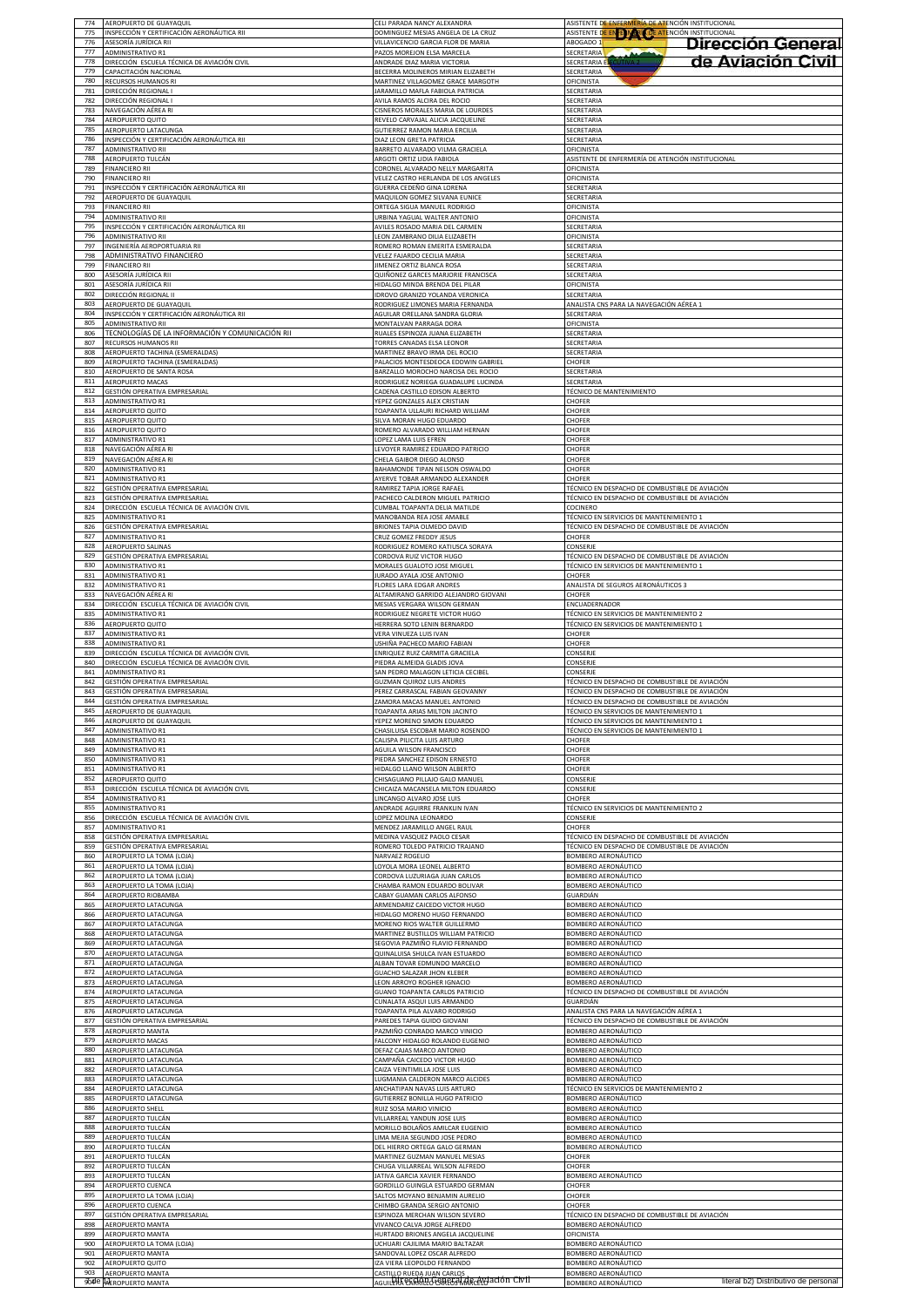| 905        | <b>AEROPUERTO MANTA</b>                                            | VILLAVICENCIO ZAMBRANO CARLOS WALTHER                               | <b>CHOFER</b>                                                                                                       |
|------------|--------------------------------------------------------------------|---------------------------------------------------------------------|---------------------------------------------------------------------------------------------------------------------|
| 906        | GESTIÓN OPERATIVA EMPRESARIAL                                      | VELIZ CASTRO JAIME JAVIER                                           | <b>TÉCNICO EN DES ACTAD COMBUSTIBLE DE AVIACIÓN</b>                                                                 |
| 907        | <b>AEROPUERTO MANTA</b>                                            | SALCEDO LEON JOB GUILLERMO                                          | Dirección General<br>CHOFER                                                                                         |
| 908<br>909 | GESTIÓN OPERATIVA EMPRESARIAL                                      | QUIÑONEZ CORTEZ JUAN CARLOS                                         | <b><u>TECNICO EN DESPAÇÃO DE CAMBUSTIBLE DE AMAGOR<br/>TECNICO EN DESPAÇÃO DE CAMBUSTIBLE DE AVÍACIÓN CIVIL</u></b> |
| 910        | AEROPUERTO MANTA<br><b>AEROPUERTO SAN VICENTE</b>                  | CHAVEZ NEVAREZ DINO RODOLFO AUGUSTO<br>MOREIRA ANDRADE RAMON AMANDO |                                                                                                                     |
| 911<br>912 | GESTIÓN OPERATIVA EMPRESARIAL                                      | HERNANDEZ ZAMBRANO MARIO HONORIO                                    | TÉCNICO EN DESPACHO DE COMBUSTIBLE DE AVIACIÓN                                                                      |
| 913        | AEROPUERTO MANTA                                                   | INTRIAGO TORRES JUAN EFREN                                          | BOMBERO AERONÁUTICO                                                                                                 |
|            | <b>AEROPUERTO MANTA</b>                                            | CHAVEZ VASQUEZ MANUEL ABELARDO                                      | BOMBERO AERONÁUTICO                                                                                                 |
| 914        | AEROPUERTO SAN VICENTE                                             | QUIROZ BARRETO JOSE ANTONIO                                         | BOMBERO AERONÁUTICO                                                                                                 |
| 915        | AEROPUERTO MANTA                                                   | SALAZAR TELLO ANGEL JESUS                                           | TÉCNICO EN SERVICIOS DE MANTENIMIENTO 1                                                                             |
| 916        | GESTIÓN OPERATIVA EMPRESARIAL                                      | LOPEZ MOREIRA JOSE SANTIAGO                                         | TÉCNICO EN DESPACHO DE COMBUSTIBLE DE AVIACIÓN                                                                      |
| 917        | GESTIÓN OPERATIVA EMPRESARIAL                                      | MUÑOZ TORRES DOVE JESUS                                             | MECÁNICO DE AVIACIÓN                                                                                                |
| 918        | ADMINISTRATIVO RII                                                 | NIETO HENRIQUEZ HECTOR AGUSTIN                                      | CHOFER                                                                                                              |
| 919        | NAVEGACIÓN AÉREA RII                                               | LOZA QUIZPE JACINTO ARMANDO                                         | CHOFER                                                                                                              |
| 920        | AEROPUERTO TENA                                                    | CHANCUSIG CHANCUSIG MARIO FERNANDO                                  | ANALISTA CNS PARA LA NAVEGACIÓN AÉREA 1                                                                             |
| 921        | ADMINISTRATIVO RII                                                 | CARPIO SANCHEZ LUIS OMAR                                            | CHOFER                                                                                                              |
| 922        | SESTIÓN OPERATIVA EMPRESARIAL                                      | QUEZADA SANCHEZ JORGE ENRIQUE                                       | TÉCNICO EN DESPACHO DE COMBUSTIBLE DE AVIACIÓN                                                                      |
| 923        | GESTIÓN OPERATIVA EMPRESARIAL                                      | LOZA JIMENEZ HECTOR OSWALDO                                         | TÉCNICO EN DESPACHO DE COMBUSTIBLE DE AVIACIÓN                                                                      |
| 924        | GESTIÓN OPERATIVA EMPRESARIAL                                      | ZHUNE ORTEGA JUAN ALBERTO                                           | TÉCNICO EN DESPACHO DE COMBUSTIBLE DE AVIACIÓN                                                                      |
| 925        | GESTIÓN OPERATIVA EMPRESARIAL                                      | SALAZAR PILLIGUA ALEX RONALD                                        | TÉCNICO EN DESPACHO DE COMBUSTIBLE DE AVIACIÓN                                                                      |
| 926        | GESTIÓN OPERATIVA EMPRESARIAL                                      | PALMA YAGUAL JOSE PATRICIO                                          | TÉCNICO EN DESPACHO DE COMBUSTIBLE DE AVIACIÓN                                                                      |
| 927        | GESTIÓN OPERATIVA EMPRESARIAL                                      | ORTEGA VERA EZEQUIEL SIMON                                          | TÉCNICO EN DESPACHO DE COMBUSTIBLE DE AVIACIÓN                                                                      |
| 928        | GESTIÓN OPERATIVA EMPRESARIAL                                      | MONTEROS CASTILLO JORGE ISAAC                                       | TÉCNICO EN DESPACHO DE COMBUSTIBLE DE AVIACIÓN                                                                      |
| 929        | GESTIÓN OPERATIVA EMPRESARIAL                                      | MARTINEZ VERA RAFAEL ANTONIO                                        | TÉCNICO EN DESPACHO DE COMBUSTIBLE DE AVIACIÓN                                                                      |
| 930        | GESTIÓN OPERATIVA EMPRESARIAL                                      | CARABALI SANCHEZ ANGEL CELI                                         | TÉCNICO EN DESPACHO DE COMBUSTIBLE DE AVIACIÓN                                                                      |
| 931        | GESTIÓN OPERATIVA EMPRESARIAL                                      | KAROLYS PIEDRAHITA GILBERTO VICENTE                                 | TÉCNICO EN DESPACHO DE COMBUSTIBLE DE AVIACIÓN                                                                      |
| 932        | GESTIÓN OPERATIVA EMPRESARIAL                                      | RODRIGUEZ CEVALLOS ANTONIO ALEXANDER                                | SUPERVISOR DE OPERACIONES DE COMBUSTIBLE DE AVIACIÓN                                                                |
| 933        | ADMINISTRATIVO RII                                                 | ZAMBRANO BAJAÑA LEONCIO BENITO                                      | CHOFER                                                                                                              |
| 934        | ADMINISTRATIVO RII                                                 | MACIAS BARZOLA BERNARDO ANTONIO MAGUNCIO                            | CONSERJE                                                                                                            |
| 935<br>936 | <b>AEROPUERTO DE GUAYAQUIL</b>                                     | CAJAS SILVA GONZALO VINICIO                                         | TÉCNICO EN SERVICIOS DE MANTENIMIENTO 1                                                                             |
| 937        | <u>GESTIÓN OPERATIVA EMPRESARIAL</u>                               | AVILA FUENTES ANGEL GUILLERMO                                       | TÉCNICO EN DESPACHO DE COMBUSTIBLE DE AVIACIÓN                                                                      |
|            | GESTIÓN OPERATIVA EMPRESARIAL                                      | JARA GOMEZ VICENTE OBDULIO                                          | TÉCNICO EN SERVICIOS DE MANTENIMIENTO 1                                                                             |
| 938        | GESTIÓN OPERATIVA EMPRESARIAL                                      | PLUA CEDEÑO JAIME FERNANDO                                          | TÉCNICO EN DESPACHO DE COMBUSTIBLE DE AVIACIÓN                                                                      |
| 939        | GESTIÓN OPERATIVA EMPRESARIAL                                      | RIOS FRANCO GERMAN ORLANDO                                          | TÉCNICO EN DESPACHO DE COMBUSTIBLE DE AVIACIÓN                                                                      |
| 940        | NAVEGACIÓN AÉREA RII                                               | QUIMIS INDACOCHEA FREDDY NARCISO                                    | CHOFER                                                                                                              |
| 941        | AEROPUERTO DE GUAYAQUII                                            | ESPINOZA ROMERO JOSE BOLIVAR                                        | CHOFER                                                                                                              |
| 942        | AEROPUERTO DE GUAYAQUIL                                            | CAICEDO DE LA CRUZ RIGOBERTO JAVIER                                 | TÉCNICO EN SERVICIOS DE MANTENIMIENTO 2                                                                             |
| 943        | AEROPUERTO DE GUAYAQUIL                                            | VEGA PIGUAVE ENRIQUE YARI                                           | TÉCNICO EN SERVICIOS DE MANTENIMIENTO 1                                                                             |
| 944        | INSPECCIÓN Y CERTIFICACIÓN AERONÁUTICA RII                         | ZUÑIGA ROSAS MANUEL EDUARDO                                         | INTENDENTE INSPECTOR PILOTO DE CONTROL                                                                              |
| 945        | NAVEGACIÓN AÉREA RII                                               | BAÑOS ALVARADO SEGUNDO GILBERTO                                     | CHOFER                                                                                                              |
| 946        | COMERCIALIZACIÓN ESPACIOS AEROPORTUARIOS E INMUEBLES RII           | SEGOVIA BONILLA CARLOS ALEJANDRO                                    | ANALISTA DE COMERCIALIZACIÓN 3                                                                                      |
| 947        | <b>LEROPUERTO DE SANTA ROSA</b>                                    | CERVANTES ENGRACIA JULIO AUGUSTO                                    | BOMBERO AERONÁUTICO                                                                                                 |
| 948        | RECURSOS HUMANOS RII                                               | HIDALGO MINDA LUIS ALBERTO                                          | CONSERJE                                                                                                            |
| 949        | AEROPUERTO DE GUAYAQUIL                                            | AVILES SUAREZ JOHN WILLIAN                                          | TÉCNICO EN SERVICIOS DE MANTENIMIENTO 1                                                                             |
| 950        | NAVEGACIÓN AÉREA RII                                               | BUENO VILLACIS FRANCISCO JAVIER                                     | CHOFER                                                                                                              |
| 951        | ADMINISTRATIVO RII                                                 | CABANILLA GOMEZ LUIS ENRIQUE                                        | CHOFER                                                                                                              |
| 952        | GESTIÓN OPERATIVA EMPRESARIAL                                      | ZAMORA VERA ANGEL AGUSTIN                                           | TÉCNICO EN DESPACHO DE COMBUSTIBLE DE AVIACIÓN                                                                      |
| 953        | AEROPUERTO DE GUAYAQUIL                                            | CORDOVA ZAMORA JULIO MARCELO                                        | CHOFER                                                                                                              |
| 954        | AEROPUERTO DE GUAYAQUIL                                            | FRANCO VICUÑA CESAR ERNESTO                                         | TÉCNICO EN SERVICIOS DE MANTENIMIENTO 1                                                                             |
| 955        | ADMINISTRATIVO RII                                                 | ASTUDILLO VILLACIS FREDI ELIECER                                    | CHOFER                                                                                                              |
| 956        | INANCIERO RII                                                      | RAMIREZ ALCIVAR IVAN GIOVANNI                                       | CONSERJI                                                                                                            |
| 957        | NAVEGACIÓN AÉREA RI                                                | AYALA PUNIN LENIN MARCEL                                            | INSPECTOR DE NAVEGACIÓN AÉREA CNS                                                                                   |
| 958        | GESTIÓN OPERATIVA EMPRESARIAL                                      | CARPIO TOBAR XAVIER ORLANDO                                         | TÉCNICO EN DESPACHO DE COMBUSTIBLE DE AVIACIÓN                                                                      |
| 959        | GESTIÓN OPERATIVA EMPRESARIAL                                      | DONOSO BONE WIMPER EDUARDO                                          | TÉCNICO EN DESPACHO DE COMBUSTIBLE DE AVIACIÓN                                                                      |
| 960        | GESTIÓN OPERATIVA EMPRESARIAL                                      | LAMA RIVERA JIMMY AUGUSTO                                           | TÉCNICO EN SERVICIOS DE MANTENIMIENTO 1                                                                             |
| 961<br>962 | SESTIÓN OPERATIVA EMPRESARIAL                                      | SCOTT VALERO PUGLIO CRISPIN                                         | TÉCNICO EN DESPACHO DE COMBUSTIBLE DE AVIACIÓN                                                                      |
| 963        | <u>SESTIÓN OPERATIVA EMPRESARIAL</u>                               | <b>BOHORQUEZ OLLAGUE LUIS FELIPE</b>                                | TÉCNICO EN DESPACHO DE COMBUSTIBLE DE AVIACIÓN                                                                      |
|            | AEROPUERTO DE GUAYAQUIL                                            | BARRENO PARRA RAMON EDELBERTO                                       | GUARDIÁN                                                                                                            |
| 964        | ADMINISTRATIVO RII                                                 | TORAL BARZOLA JORGE ANIBAL WASHINGTON                               | TÉCNICO EN SERVICIOS DE MANTENIMIENTO 1                                                                             |
| 965        | ADMINISTRATIVO RII                                                 | PACHECO MOSQUERA COLON ELIAS                                        | TÉCNICO EN SERVICIOS DE MANTENIMIENTO 1                                                                             |
| 966        | AEROPUERTO DE GUAYAQUIL                                            | VILLACIS MORA RODRIGO WILFRIDO                                      | CHOFER                                                                                                              |
| 967        | AEROPUERTO DE SANTA ROSA                                           | VIVANCO ESPINOZA ALEXANDER EFREN                                    | BOMBERO AERONÁUTICO                                                                                                 |
| 968        | SEGURIDAD Y PREVENCIÓN AERONÁUTICA RII                             | MONTEROS ESPINOZA PORFIRIO ISAAC                                    | BOMBERO AERONÁUTICO                                                                                                 |
| 969        | GESTIÓN OPERATIVA EMPRESARIAL                                      | VELEZ FAJARDO JOHN ANGEL                                            | TÉCNICO EN DESPACHO DE COMBUSTIBLE DE AVIACIÓN                                                                      |
| 970        | GESTIÓN OPERATIVA EMPRESARIAL                                      | SANTILLAN LARA EDUARDO VICENTE                                      | TÉCNICO EN DESPACHO DE COMBUSTIBLE DE AVIACIÓN                                                                      |
| 971        | AEROPUERTO DE GUAYAQUIL                                            | MEDINA YAGUAL WILSON GIOVANNI                                       | TÉCNICO EN SERVICIOS DE MANTENIMIENTO 2                                                                             |
| 972        | AEROPUERTO DE GUAYAQUIL                                            | RAMOS BARBA ROGELIO RAMIRO                                          | TÉCNICO EN SERVICIOS DE MANTENIMIENTO 2                                                                             |
| 973        | <b>IDMINISTRATIVO RII</b>                                          | RUIZ JURADO WILLIAM                                                 | CHOFER                                                                                                              |
| 974        | DIRECCIÓN REGIONAL II                                              | COELLO CABRERA LUIS JOHN                                            | CONSERJE                                                                                                            |
| 975        | ADMINISTRATIVO RII                                                 | CARABALI SANCHEZ MANUEL JESUS                                       | CHOFER                                                                                                              |
| 976        | RECURSOS HUMANOS RIII                                              | REYES RODAS MONICA BALBINA                                          | ASISTENTE DE RECURSOS HUMANOS                                                                                       |
| 977        | <b>RECURSOS HUMANOS RIII</b>                                       | RIOFRIO OLALLA ANITA CRISTINA                                       | ANALISTA DE RECURSOS HUMANOS 1                                                                                      |
| 978        | GESTIÓN OPERATIVA EMPRESARIAL                                      | ARAGUNDI VACACELA VICENTE EFREN                                     | TÉCNICO EN DESPACHO DE COMBUSTIBLE DE AVIACIÓN                                                                      |
| 979        | GESTIÓN OPERATIVA EMPRESARIAL                                      | MUÑOZ ORTEGA ALSY GEOVANNY                                          | TÉCNICO EN DESPACHO DE COMBUSTIBLE DE AVIACIÓN                                                                      |
| 980        | GESTIÓN OPERATIVA EMPRESARIAL                                      | GUERRERO SAMANIEGO ROBINSON GIOVANNY                                | TÉCNICO EN DESPACHO DE COMBUSTIBLE DE AVIACIÓN                                                                      |
| 981        | SEGURIDAD Y PREVENCIÓN AERONÁUTICA RI                              | CARRERA CORO CRISTIAN JAVIER                                        | TÉCNICO EN SERVICIO EN MANTENIMIENTO 1                                                                              |
| 982        | AEROPUERTO DE GUAYAQUIL                                            | VINCES SANTOS STALIN IVAN                                           | CHOFER                                                                                                              |
| 983        | AEROPUERTO LA TOMA (LOJA)                                          | CASTILLO CARRION DARWIN ALBERTO                                     | BOMBERO AERONÁUTICO                                                                                                 |
| 984        | <b>FINANCIERO RII</b>                                              | ALVAREZ ROGEL SEGUNDO SILVIO                                        | CONSERJE                                                                                                            |
| 985        | AEROPUERTO DE GUAYAQUIL                                            | ALMEIDA CASTRO JOFFRE ANTONIO                                       | BOMBERO AERONÁUTICO                                                                                                 |
| 986        | AEROPUERTO TACHINA (ESMERALDAS)                                    | BAUTISTA VELASCO CRISTHIAN YOVANY                                   | GUARDIÁN                                                                                                            |
| 987<br>988 | AEROPUERTO TACHINA (ESMERALDAS)                                    | RUANO ARIZALA EDISON                                                | BOMBERO AERONÁUTICO<br>BOMBERO AERONÁUTICO                                                                          |
| 989        | AEROPUERTO TACHINA (ESMERALDAS)<br>AEROPUERTO TACHINA (ESMERALDAS) | LASSO RODRIGUEZ JUAN JOSE<br><b>GARZON POZO ERICK RITCHARI</b>      | BOMBERO AERONÁUTICO                                                                                                 |
| 990        | AEROPUERTO TACHINA (ESMERALDAS)                                    | PARRA MORALES ALEX SANTIAGO                                         | BOMBERO AERONÁUTICO                                                                                                 |
| 991        | AEROPUERTO TACHINA (ESMERALDAS)                                    | SIMBA DE LA CRUZ JHONN JAIRO                                        | BOMBERO AERONÁUTICO                                                                                                 |
| 992        | GESTIÓN OPERATIVA EMPRESARIAL                                      | BUSTAMANTE YOR PAQUITO                                              | TÉCNICO EN DESPACHO DE COMBUSTIBLE DE AVIACIÓN                                                                      |
| 993        | AEROPUERTO TACHINA (ESMERALDAS)                                    | QUIÑONEZ ANGULO NILSON CELIN                                        | BOMBERO AERONÁUTICO                                                                                                 |
| 994        | AEROPUERTO TACHINA (ESMERALDAS)                                    | <b>BARROS TIXE LUIS ARTURO</b>                                      | BOMBERO AERONÁUTICO                                                                                                 |
| 995        | AEROPUERTO TACHINA (ESMERALDAS)                                    | PRADO GARCIA DAVID BALDEMAR                                         | CHOFER                                                                                                              |
| 996        | AEROPUERTO MANTA                                                   | CEDEÑO VELEZ LEONARDO ALEXANDER                                     | ANALISTA CNS PARA LA NAVEGACIÓN AÉREA 1                                                                             |
| 997        | AEROPUERTO TACHINA (ESMERALDAS)                                    | CANCIO CHEME EXON CLARD                                             | GUARDIÁN                                                                                                            |
| 998        | <b>AEROPUERTO MACAS</b>                                            | MATAMOROS ESPINOZA JOSE ALEXANDER                                   | GUARDIÁN                                                                                                            |
| 999        | <b>AEROPUERTO COCA</b>                                             | PALADINES ALAVA JOHN ALFREDO                                        | AGENTE DE SEGURIDAD DE LA AVIACIÓN                                                                                  |
| 1000       | NAVEGACIÓN AÉREA RII                                               | PINTADO MORALES JUAN CARLOS                                         | BOMBERO AERONÁUTICO                                                                                                 |
| 1001       | AEROPUERTO DE SANTA ROSA                                           | JIMENEZ BENITEZ SEGUNDO ALEJANDRO                                   | BOMBERO AERONÁUTICO                                                                                                 |
| 1002       | AEROPUERTO DE SANTA ROSA                                           | LEON LOZANO ANDERSON MAX                                            | BOMBERO AERONÁUTICO                                                                                                 |
| 1003       | AEROPUERTO DE SANTA ROSA                                           | AJILA CHAPIN HUMBERTO STALIN                                        | BOMBERO AERONÁUTICO                                                                                                 |
| 1004       | AEROPUERTO DE SANTA ROSA                                           | VASQUEZ LAINES WILSON JAVIER                                        | BOMBERO AERONÁUTICO                                                                                                 |
| 1005       | SEGURIDAD Y PREVENCIÓN AERONÁUTICA RII                             | HOLGUIN SOTO EDDIE GREGORIO                                         | BOMBERO AERONÁUTICO                                                                                                 |
| 1006       | AEROPUERTO DE SANTA ROSA                                           | RODAS ORELLANA ENRIQUE JONAS ALEJANDRO                              | BOMBERO AERONÁUTICO                                                                                                 |
| 1007       | AEROPUERTO DE SANTA ROSA                                           | ARBOLEDA BRIONES LEOPOLDO ERNESTO                                   | BOMBERO AERONÁUTICO                                                                                                 |
| 1008       | AEROPUERTO DE SANTA ROSA                                           | URDIN SURIAGA ELDER ERMEL                                           | BOMBERO AERONÁUTICO                                                                                                 |
| 1009       | AEROPUERTO DE GUAYAQUIL                                            | HIDALGO MINDA WASHINGTON EMILIO                                     | BOMBERO AERONÁUTICO                                                                                                 |
| 1010       | <b>LEROPUERTO COCA</b>                                             | TROYA GARZON NELSON VIRGILIO                                        | BOMBERO AERONÁUTICO                                                                                                 |
| 1011       | <b>AEROPUERTO SHELL</b>                                            | ROMERO CONSTANTE OSCAR RODRIGO                                      | BOMBERO AERONÁUTICO                                                                                                 |
| 1012       | <b>AEROPUERTO COCA</b>                                             | CONDO NOA CARLIN LIBERATO                                           | GUARDIÁN                                                                                                            |
| 1013       | AEROPUERTO COCA                                                    | DUMAN LLIGUICHUZHCA JOSE CARLOS JULIO                               | BOMBERO AERONÁUTICO                                                                                                 |
| 1014       | AEROPUERTO COCA                                                    | TOSCANO SANCHEZ JORGE ALEJANDRO                                     | BOMBERO AERONÁUTICO                                                                                                 |
| 1015       | AEROPUERTO COCA                                                    | REYES VARGAS JOSE LUIS                                              | BOMBERO AERONÁUTICO                                                                                                 |
| 1016       | AEROPUERTO COCA                                                    | DALGO UQUILLAS FAUSTO RUFINO                                        | BOMBERO AERONÁUTICO                                                                                                 |
| 1017       | AEROPUERTO COCA                                                    | QUISHPE CHASIQUIZA SEGUNDO RODRIGO                                  | BOMBERO AERONÁUTICO                                                                                                 |
| 1018       | AEROPUERTO COCA                                                    | CASTRO GUERRERO SEGUNDO RENE                                        | BOMBERO AERONÁUTICO                                                                                                 |
| 1019       | AEROPUERTO COCA                                                    | LINCANGO ALVARO NELSON RODRIGO                                      | BOMBERO AERONÁUTICO                                                                                                 |
| 1020       | AEROPUERTO COCA                                                    | ALEMAN CRIOLLO ALFREDO EFRAIN                                       | BOMBERO AERONÁUTICO                                                                                                 |
| 1021       | AEROPUERTO COCA                                                    | JIMENEZ PARDO JULIO CESAR                                           | BOMBERO AERONÁUTICO                                                                                                 |
| 1022       | <b>AEROPUERTO COCA</b>                                             | CHASI MERA ANGEL EDUARDO                                            | AGENTE DE SEGURIDAD DE LA AVIACIÓN                                                                                  |
| 1023       | <b>AEROPUERTO NUEVA LOJA</b>                                       | GUERRERO JIMENEZ RAMIRO GUSTAVO                                     | BOMBERO AERONÁUTICO                                                                                                 |
| 1024       | AEROPUERTO NUEVA LOJA                                              | BONE CARVAJAL HERMINIO VLADIMIR                                     | BOMBERO AERONÁUTICO                                                                                                 |
| 1025       | AEROPUERTO NUEVA LOJA                                              | CALDERON CHIMBO MARCO FLORENTINO                                    | BOMBERO AERONÁUTICO                                                                                                 |
| 1026       | AEROPUERTO NUEVA LOJA                                              | GUAMAN PAGUAY ERALDO HOMERO                                         | BOMBERO AERONÁUTICO                                                                                                 |
| 1027       | AEROPUERTO NUEVA LOJA                                              | NUÑEZ SILVA DANILO AGAPITO                                          | BOMBERO AERONÁUTICO                                                                                                 |
| 1028       | AEROPUERTO NUEVA LOJA                                              | ALVARADO ALVARADO NORMAN OSWALDO                                    | BOMBERO AERONÁUTICO                                                                                                 |
| 1029       | AEROPUERTO NUEVA LOJA                                              | LOAYZA OCHOA JORGE VISMAR                                           | BOMBERO AERONÁUTICO                                                                                                 |
| 1030       | AEROPUERTO SHELL                                                   | GAVIDIA ROBALINO MARCO VICENTE                                      | BOMBERO AERONÁUTICO                                                                                                 |
| 1031       | AEROPUERTO SHELL                                                   | LASSO HUGO MANUEL                                                   | BOMBERO AERONÁUTICO                                                                                                 |
| 1032       | AEROPUERTO SHELL                                                   | VITERI NORIEGA GILBERTO JOSE                                        | TÉCNICO EN SERVICIOS DE MANTENIMIENTO 2                                                                             |
| 1033       | AEROPUERTO SHELL                                                   | ORTIZ SUAREZ HECTOR GONZALO                                         | GUARDIÁN                                                                                                            |
| 1034       | AEROPUERTO TENA                                                    | GUAMAN MENDOZA POLIVIO MESIA:                                       | BOMBERO AERONÁUTICO                                                                                                 |
|            | 1835e MEROPUERTO SHELL                                             | ARIAS VELESSI WILLIEN ESTA ALA AVIACIÓN CIVIL                       | literal b2) Distributivo de personal<br>BOMBERO AERONÁUTICO                                                         |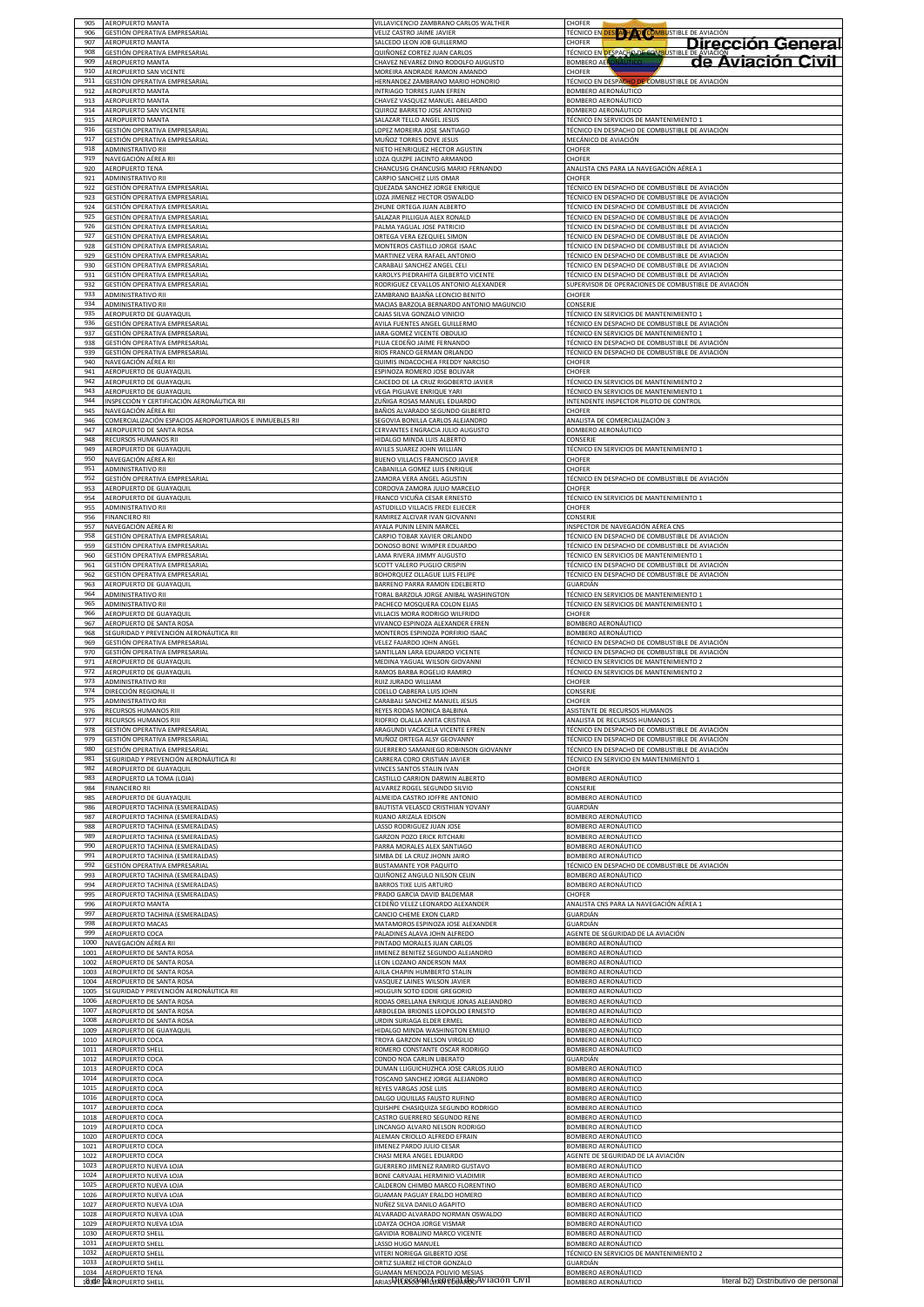| 1036                 | AEROPUERTO LATACUNGA                                                                            | ALVAREZ MOLINA CARLOS GILBERTO                                                                       | <b>BOMBERO AERONÁUTICO</b>                                                                                                                         |
|----------------------|-------------------------------------------------------------------------------------------------|------------------------------------------------------------------------------------------------------|----------------------------------------------------------------------------------------------------------------------------------------------------|
| 1037                 | AEROPUERTO TENA                                                                                 | MIRANDA CASTRO GALO FAVIAN                                                                           | BOMBERO AERO A TAO                                                                                                                                 |
| 1038<br>1039         | AEROPUERTO TENA<br>AEROPUERTO MACAS                                                             | GREFA RIVADENEYRA HECTOR MARCELO<br>GRANDA ALARCON RODRIGO VINICIO                                   | Dirección General<br><b>GUARDIÁN</b><br>BOMBERO AERONÁUTICO                                                                                        |
| 1040<br>1041         | AEROPUERTO MACAS<br>AEROPUERTO MACAS                                                            | PALACIOS JARAMILLO GONZALO WILLAN<br>MOLINA ESPINOZA JORGE WILFRIDO                                  | de Aviación Civil<br><b>BOMBERO AER</b><br><b>BOMBERO AERONAUTICO</b>                                                                              |
| 1042                 | AEROPUERTO TENA                                                                                 | GAVILANES ALTAMIRANO EDISON XAVIER                                                                   | <b>BOMBERO AERONAUTI</b>                                                                                                                           |
| 1043                 | AEROPUERTO MACAS                                                                                | LASCANO FREIRE CARLOS RAUL                                                                           | <b>BOMBERO AERONÁUTICO</b>                                                                                                                         |
| 1044                 | AEROPUERTO MACAS                                                                                | COZAR AGUAYO GUILLERMO RAFAEL                                                                        | BOMBERO AERONÁUTICO                                                                                                                                |
| 1045                 | <b>AEROPUERTO MACAS</b>                                                                         | MALLA DIAZ HOMERO ENRIQUE                                                                            | GUARDIÁN                                                                                                                                           |
| 1046                 | AEROPUERTO SAN CRISTÓBAL                                                                        | ALVARADO CELI ANGEL BENIGNO                                                                          | BOMBERO AERONÁUTICO                                                                                                                                |
| 1047                 | <b>AEROPUERTO SAN CRISTÓBAL</b>                                                                 | ORTEGA SANDOVAL JHONNY PAUL                                                                          | <b>BOMBERO AERONÁUTICO</b>                                                                                                                         |
| 1048                 | AEROPUERTO SAN CRISTÓBAL                                                                        | PALATE SAILEMA SEGUNDO MANUEL                                                                        | BOMBERO AERONÁUTICO                                                                                                                                |
| 1049                 | AEROPUERTO SAN CRISTÓBAL                                                                        | CHAUCA PALLO CARLOS MAURICIO                                                                         | BOMBERO AERONÁUTICO                                                                                                                                |
| 1050                 | AEROPUERTO DE ISABELA                                                                           | CONTRERAS DELGADO PEDRO JAVIER                                                                       | BOMBERO AERONÁUTICO                                                                                                                                |
| 1051                 | AEROPUERTO DE ISABELA                                                                           | CEVALLOS LUNA ALFONSO ROBERTO                                                                        | BOMBERO AERONÁUTICO                                                                                                                                |
| 1052<br>1053<br>1054 | AEROPUERTO BALTRA<br><b>ADMINISTRATIVO RIII</b>                                                 | ROMERO IBARRA IVAN AQUILES<br>LOMBEIDA VERGARA EDGAR HERNAN<br>STERLING HERNANDEZ ERWIN ULIANOV      | BOMBERO AERONÁUTICO<br>CHOFER                                                                                                                      |
| 1055<br>1056         | AEROPUERTO DE SANTA ROSA<br>ADMINISTRATIVO R1<br>CALIDAD Y MEJORA CONTINUA                      | CUMBAL CUICHAN BLANCA IRENE<br>MALDONADO PAZMIÑO MARCIA SEMIRAMIS                                    | BOMBERO AERONÁUTICO<br>COCINERC<br>ANALISTA DE PLANIFICACIÓN Y CALIDAD 2                                                                           |
| 1057                 | AEROPUERTO SAN CRISTÓBAL                                                                        | YANGARE TORRES ABEL DARIO                                                                            | AGENTE DE SEGURIDAD DE LA AVIACIÓN                                                                                                                 |
| 1058                 | AEROPUERTO SALINAS                                                                              | MAYORGA BERMEO DAISY LORENA                                                                          | AGENTE DE SEGURIDAD DE LA AVIACIÓN                                                                                                                 |
| 1059                 | AEROPUERTO SAN CRISTÓBAL                                                                        | BUENAÑO ZAVALA HENRRY ANDRES                                                                         | BOMBERO AERONÁUTICO                                                                                                                                |
| 1060                 | AEROPUERTO NUEVA LOJA                                                                           | TOSCANO BORJA MARCELO ANDRES                                                                         | CONTROLADOR DE AERÓDROMO 1                                                                                                                         |
| 1061                 | NAVEGACIÓN AÉREA RIII                                                                           | OÑATE LAZO CARLOS ALFREDO                                                                            | ANALISTA CNS PARA LA NAVEGACIÓN AÉREA 1                                                                                                            |
| 1062                 | AEROPUERTO COCA                                                                                 | MUÑOZ CERDA CARLOS ROBERTO                                                                           | CONTROLADOR DE AERÓDROMO 1                                                                                                                         |
| 1063                 | AEROPUERTO COCA                                                                                 | ROJAS ARAUZ ELVIS VINICIO                                                                            | CHOFER                                                                                                                                             |
| 1064                 | AEROPUERTO MACAS                                                                                | ANDINO GAVIDIA KARLA SABRINA                                                                         | CONTROLADOR DE AERÓDROMO 1                                                                                                                         |
| 1065                 | AEROPUERTO MACAS                                                                                | CANTOS BORJA DIEGO ALBERTO                                                                           | CONTROLADOR DE AERÓDROMO 1                                                                                                                         |
| 1066                 | <b>AEROPUERTO TENA</b>                                                                          | HARO FLORES SLENDY VANESSA                                                                           | ANALISTA CNS PARA LA NAVEGACIÓN AÉREA 1                                                                                                            |
| 1067                 | AEROPUERTO TENA                                                                                 | TOAPANTA SANTOS SHOGO XAVIER                                                                         | ANALISTA CNS PARA LA NAVEGACIÓN AÉREA 1                                                                                                            |
| 1068                 | AEROPUERTO TENA                                                                                 | CALUCHO LOPEZ RONALD ALEXANDER                                                                       | CHOFER                                                                                                                                             |
| 1069                 | AEROPUERTO TAISHA                                                                               | CANDO MECIAS DIEGO FERNANDO                                                                          | CONTROLADOR DE AERÓDROMO 1                                                                                                                         |
| 1070                 | TECNOLOGÍAS DE LA INFORMACIÓN Y COMUNICACIÓN RIII                                               | CARRILLO ROBALINO EULALIA XIMENA                                                                     | ANALISTA DE TECNOLOGÍAS DE LA INFORMACIÓN 1                                                                                                        |
| 1071                 | AEROPUERTO TACHINA (ESMERALDAS)                                                                 | ZUÑIGA TAMAYO MARLON MAURICIO                                                                        | ANALISTA CNS PARA LA NAVEGACIÓN AÉREA 1                                                                                                            |
| 1072                 | COORDINACIÓN ADMINISTRATIVA                                                                     | VALENCIA QUIROZ JENNY ADRIANA                                                                        | OFICINISTA                                                                                                                                         |
| 1073                 | <b>AEROPUERTO QUITO</b>                                                                         | BONILLA CUADRADO ALEX JAVIER                                                                         | ANALISTA CNS PARA LA NAVEGACIÓN AÉREA 1                                                                                                            |
| 1074                 | INSPECCIÓN Y CERTIFICACIÓN AERONÁUTICA RI                                                       | SANCHEZ VALLEJO NELLY FERNANDA                                                                       | INSPECTOR AUXILIAR DE CABINA                                                                                                                       |
| 1075                 | AEROPUERTO QUITO                                                                                | ZAPATA NARANJO SANDRA VERONICA                                                                       | ASISTENTE DE TRANSPORTE AÉREO                                                                                                                      |
| 1076                 | AEROPUERTO QUITO                                                                                | JIMENEZ RIVAS EVELYN DAYANA                                                                          | ASISTENTE DE TRANSPORTE AÉREO                                                                                                                      |
| 1077                 | ADMINISTRATIVO R1                                                                               | ACOSTA MONTIEL ANA LUCIA                                                                             | ASISTENTE DE PROVEEDURÍA                                                                                                                           |
| 1078                 | <b>ADMINISTRATIVO R1</b>                                                                        | TACO TAIPE JORGE ENRIQUE                                                                             | GUARDIÁN                                                                                                                                           |
| 1079                 | GESTIÓN OPERATIVA EMPRESARIAL                                                                   | CEPEDA CELA WASHINGTON FERNANDO                                                                      | TÉCNICO EN DESPACHO DE COMBUSTIBLE DE AVIACIÓN                                                                                                     |
| 1080                 | GESTIÓN OPERATIVA EMPRESARIAL                                                                   | MERO MERA PATRICIO ROBERTO                                                                           | TÉCNICO EN DESPACHO DE COMBUSTIBLE DE AVIACIÓN                                                                                                     |
| 1081                 | FINANCIERO RII                                                                                  | MELENDREZ PEREZ DOLORES MERCEDES                                                                     | ASISTENTE FINANCIERA                                                                                                                               |
| 1082                 | AEROPUERTO DE GUAYAQUIL                                                                         | SEGURA ESPINOZA JANINA JUANA                                                                         | ANALISTA CNS PARA LA NAVEGACIÓN AÉREA 1                                                                                                            |
| 1083                 | AEROPUERTO DE GUAYAQUII                                                                         | WBRASLERS ENDARA AARON DAMIAN                                                                        | ANALISTA CNS PARA LA NAVEGACIÓN AÉREA 1                                                                                                            |
| 1084                 | <b>AEROPUERTO DE GUAYAQUIL</b>                                                                  | RUGEL ANCHUNDIA MARIA MAGDALENA                                                                      | ANALISTA CNS PARA LA NAVEGACIÓN AÉREA 1                                                                                                            |
| 1085                 | AEROPUERTO DE GUAYAQUIL                                                                         | BARAHONA VEGA PLACIDO JESUS                                                                          | SUPERVISOR DE SEGURIDAD DE LA AVIACIÓN                                                                                                             |
| 1086                 | AEROPUERTO SALINAS                                                                              | SALAZAR BEJEGUEN LUIS ENRIQUE                                                                        | TÉCNICO EN SERVICIOS AERONÁUTICOS                                                                                                                  |
| 1087                 | AEROPUERTO SALINAS                                                                              | TIPANTIZA PATIÑO ARMANDO ALIPIO                                                                      | TÉCNICO EN SERVICIOS AERONÁUTICOS                                                                                                                  |
| 1088                 | ADMINISTRATIVO FINANCIERO                                                                       | VILLON CASTRO PATRICIO ALFREDO                                                                       | ASISTENTE FINANCIERO                                                                                                                               |
| 1089                 | ADMINISTRATIVO FINANCIERO                                                                       | VILLAVICENCIO PALMA JULIA DEL CARMEN                                                                 | ANALISTA FINANCIERO 1                                                                                                                              |
| 1090                 | AEROPUERTO SAN CRISTÓBAL                                                                        | SANTANA SANCHEZ LUIS ARMANDO                                                                         | AGENTE DE SEGURIDAD DE LA AVIACIÓN                                                                                                                 |
| 1091                 | GESTIÓN OPERATIVA EMPRESARIAL                                                                   | MONSERRATE PATIÑO DENIS OLIVER                                                                       | TÉCNICO EN SERVICIO EN MANTENIMIENTO 1                                                                                                             |
| 1092                 | NAVEGACIÓN AÉREA RI                                                                             | BUENAÑO OROZCO SANDRA CECILIA                                                                        | ANALISTA EN COMUNICACIONES AFS 1                                                                                                                   |
| 1093                 | GESTIÓN OPERATIVA EMPRESARIAL                                                                   | MUÑOZ ROMERO EGBERTO IGNACIO                                                                         | TÉCNICO EN DESPACHO DE COMBUSTIBLE DE AVIACIÓN                                                                                                     |
| 1094                 | GESTIÓN OPERATIVA EMPRESARIAL                                                                   | MONTERO GAVILANEZ LUIS FELIPE                                                                        | TÉCNICO EN DESPACHO DE COMBUSTIBLE DE AVIACIÓN                                                                                                     |
| 1095                 | SESTIÓN OPERATIVA EMPRESARIAL                                                                   | PIGUAVE ALVARADO RONDIS EUSEBIO                                                                      | TÉCNICO EN DESPACHO DE COMBUSTIBLE DE AVIACIÓN                                                                                                     |
| 1096<br>1097<br>1098 | SESTIÓN OPERATIVA EMPRESARIAL<br>SESTIÓN OPERATIVA EMPRESARIAL                                  | TENE MOROCHO MARCO VINICIO<br>ALINAS CADENA JORGE BENEDICTO                                          | TÉCNICO EN DESPACHO DE COMBUSTIBLE DE AVIACIÓN<br>TÉCNICO EN DESPACHO DE COMBUSTIBLE DE AVIACIÓN                                                   |
| 1099<br>1100         | GESTIÓN OPERATIVA EMPRESARIAL<br>GESTIÓN OPERATIVA EMPRESARIAL<br>GESTIÓN OPERATIVA EMPRESARIAL | CASTILLO RODRIGUEZ MIGUEL ANGEL<br>CORDOVA BERMEO LINDON PATRICIO<br>ZAMBRANO PEÑA GEOVANNY FABRICIO | TÉCNICO EN DESPACHO DE COMBUSTIBLE DE AVIACIÓN<br>TÉCNICO EN DESPACHO DE COMBUSTIBLE DE AVIACIÓN<br>TÉCNICO EN DESPACHO DE COMBUSTIBLE DE AVIACIÓN |
| 1101                 | GESTIÓN OPERATIVA EMPRESARIAL                                                                   | ALVARADO JURADO ANGEL ERNESTO                                                                        | TÉCNICO EN DESPACHO DE COMBUSTIBLE DE AVIACIÓN                                                                                                     |
| 1102                 | AEROPUERTO CUENCA                                                                               | GUILLEN IGLESIAS BYRON GUSTAVO                                                                       | SUPERVISOR DE SEGURIDAD DE LA AVIACIÓN                                                                                                             |
| 1103                 | AEROPUERTO CUENCA                                                                               | BONILLA YUCAILLA DIEGO FERNANDO                                                                      | CONTROLADOR DE AERÓDROMO 1                                                                                                                         |
| 1104                 | AEROPUERTO CUENCA                                                                               | ROMERO INGA MARIA FERNANDA                                                                           | ASISTENTE DE TRANSPORTE AÉREO                                                                                                                      |
| 1105                 | GESTIÓN OPERATIVA EMPRESARIAL                                                                   | ZARUMA HEREDIA SEGUNDO                                                                               | TÉCNICO EN DESPACHO DE COMBUSTIBLE DE AVIACIÓN                                                                                                     |
| 1106                 | SEGURIDAD Y PREVENCIÓN AERONÁUTICA RI                                                           | PASTRANA PADILLA ROLANDO PAUL                                                                        | AGENTE DE SEGURIDAD DE LA AVIACIÓN                                                                                                                 |
| 1107                 | NAVEGACIÓN AÉREA RI                                                                             | MALDONADO ORTIZ MARCO VINICIO                                                                        | ANALISTA CNS PARA LA NAVEGACIÓN AÉREA 1                                                                                                            |
| 1108                 | NAVEGACIÓN AÉREA RI                                                                             | IPIALES BUNCI DARWIN ROLANDO                                                                         | ANALISTA CNS PARA LA NAVEGACIÓN AÉREA 1                                                                                                            |
| 1109                 | AEROPUERTO LATACUNGA                                                                            | VILLALVA BARRIGA JAIME MIGUEL                                                                        | AGENTE DE SEGURIDAD DE LA AVIACIÓN                                                                                                                 |
| 1110                 | RECURSOS HUMANOS RI                                                                             | CHICAIZA CHAUCA FELIX DE JESUS                                                                       | CHOFER                                                                                                                                             |
| 1111                 | AEROPUERTO LATACUNGA                                                                            | CHANCUSIG CASA SEGUNDO DANIEL                                                                        | CHOFER                                                                                                                                             |
| 1112                 | AEROPUERTO LATACUNGA                                                                            | GUAYTA IZA EDISON FABIAN                                                                             | CHOFER                                                                                                                                             |
| 1113                 | AEROPUERTO LATACUNGA                                                                            | ALMEIDA PASTRANO DIEGO FRANCISCO                                                                     | CHOFER                                                                                                                                             |
| 1114                 | AEROPUERTO SHELL                                                                                | HIDALGO MARQUEZ JOSE RAFAEL                                                                          | CHOFER                                                                                                                                             |
| 1115                 | AEROPUERTO LA TOMA (LOJA)                                                                       | PALADINES BRAVO CESAR AUGUSTO                                                                        | ANALISTA CNS PARA LA NAVEGACIÓN AÉREA 1                                                                                                            |
| 1116                 | AEROPUERTO LA TOMA (LOJA)                                                                       | CORDOVA CORDOVA JOSE LUIS                                                                            | AGENTE DE SEGURIDAD DE LA AVIACIÓN                                                                                                                 |
| 1117                 | GESTIÓN OPERATIVA EMPRESARIAL                                                                   | MOSQUERA ROMERO JOEL GUILLERMO                                                                       | TÉCNICO EN DESPACHO DE COMBUSTIBLE DE AVIACIÓN                                                                                                     |
| 1118                 | GESTIÓN OPERATIVA EMPRESARIAL                                                                   | GARCIA SANCHEZ CARLOS DANIEL                                                                         | SUPERVISOR DE OPERACIONES DE COMBUSTIBLE DE AVIACIÓN                                                                                               |
| 1119                 | ADMINISTRATIVO FINANCIERO                                                                       | ESTRELLA HIDALGO ERIKA PATRICIA                                                                      | GUARDALMACÉN 1                                                                                                                                     |
| 1120                 | VAVEGACIÓN AÉREA RI                                                                             | ESTRELLA MENA JENNIFER PAULINA                                                                       | CONTROLADOR DE AERÓDROMO 1                                                                                                                         |
| 1121                 | <b>AEROPUERTO MANTA</b>                                                                         | ECHEVERRIA LUCERO CARLOS FERNANDO                                                                    | CONTROLADOR DE AERÓDROMO 1                                                                                                                         |
| 1122                 | <b>AEROPUERTO MANTA</b>                                                                         | NOLE CURIMILMA MANUEL ENRIQUE                                                                        | CONTROLADOR DE AERÓDROMO 1                                                                                                                         |
| 1123                 | AEROPUERTO MANTA                                                                                | ESCALANTE CODENA MIREYA ELIZABETH                                                                    | CONTROLADOR DE AERÓDROMO 1                                                                                                                         |
| 1124                 | AEROPUERTO MANTA                                                                                | MERA CAMACHO MARIA JOSE                                                                              | AGENTE DE SEGURIDAD DE LA AVIACIÓN                                                                                                                 |
| 1125                 | NAVEGACIÓN AÉREA RI                                                                             | CARDENAS AULESTIA LEONARDO ANDRES                                                                    | CONTROLADOR DE AERÓDROMO 1                                                                                                                         |
| 1126                 | AEROPUERTO TACHINA (ESMERALDAS)                                                                 | MACIAS MARIN LUIS EMILIO                                                                             | BOMBERO AERONÁUTICO                                                                                                                                |
| 1127                 | GESTIÓN OPERATIVA EMPRESARIAL                                                                   | VANEGAS VALLE DARIO JAVIER                                                                           | TÉCNICO EN DESPACHO DE COMBUSTIBLE DE AVIACIÓN                                                                                                     |
| 1128                 | GESTIÓN OPERATIVA EMPRESARIAL                                                                   | GRANDA VALAREZO MARLON HALAIN                                                                        | TÉCNICO EN DESPACHO DE COMBUSTIBLE DE AVIACIÓN                                                                                                     |
| 1129                 | AEROPUERTO DE SANTA ROSA                                                                        | CARRION LAM ANTONY JOSUE                                                                             | BOMBERO AERONÁUTICO                                                                                                                                |
| 1130                 | AEROPUERTO SALINAS                                                                              | MANCHENO MUÑOZ JONATHAN OMAR                                                                         | AGENTE DE SEGURIDAD DE LA AVIACIÓN                                                                                                                 |
| 1131                 | AEROPUERTO DE GUAYAQUIL                                                                         | PADILLA MORA GEOVANNI FRANCISCO                                                                      | TÉCNICO CNS PARA LA NAVEGACIÓN AÉREA                                                                                                               |
| 1132                 | AEROPUERTO SALINAS                                                                              | ORRALA PITA KAREN TATIANA                                                                            | AGENTE DE SEGURIDAD DE LA AVIACIÓN                                                                                                                 |
| 1133                 | AEROPUERTO COCA                                                                                 | CABEZAS GUAYASAMIN LUIS DAVID                                                                        | INSPECTOR DESPACHADOR DE VUELO 1                                                                                                                   |
| 1134                 | AEROPUERTO LA TOMA (LOJA)                                                                       | CORDOVA VILLAVICENCIO IVONE MARGOHT                                                                  | AGENTE DE SEGURIDAD DE LA AVIACIÓN                                                                                                                 |
| 1135                 | AEROPUERTO DE SANTA ROSA                                                                        | CAISAGUANO USHIÑA MARCO ANTONIO                                                                      | INSPECTOR DESPACHADOR DE VUELO 2                                                                                                                   |
| 1136                 | AEROPUERTO DE SANTA ROSA                                                                        | MARCA ALEX ELADIO                                                                                    | CONSERJE                                                                                                                                           |
| 1137                 | AEROPUERTO COCA                                                                                 | DULCE GRANDA EDMUNDO JAVIER                                                                          | AGENTE DE SEGURIDAD DE LA AVIACIÓN                                                                                                                 |
| 1138                 | NAVEGACIÓN AÉREA RIII                                                                           | AGUIRRE ANDRADE JERVIS PATRICIO                                                                      | INTENDENTE INSPECTOR PILOTO DE CONTROL                                                                                                             |
| 1139                 | AEROPUERTO MANTA                                                                                | MORA CURIPOMA EDER DANILO                                                                            | AGENTE DE SEGURIDAD DE LA AVIACIÓN                                                                                                                 |
| 1140                 | <b>ADMINISTRATIVO RII</b>                                                                       | ORTIZ VILLACIS EDUARDO ALBERTO                                                                       | CONSERJE                                                                                                                                           |
| 1141                 | AEROPUERTO DE SANTA ROSA                                                                        | FEIJOO LOAYZA JAVIER MANRIQUE                                                                        | BOMBERO AERONÁUTICO                                                                                                                                |
| 1142                 | AEROPUERTO DE SANTA ROSA                                                                        | SUAREZ QUIMI ALEX PAOLO                                                                              | TÉCNICO CNS PARA LA NAVEGACIÓN AÉREA                                                                                                               |
| 1143                 | AEROPUERTO LA TOMA (LOJA)                                                                       | CORREA PARDO DARWIN DAVID                                                                            | CHOFER                                                                                                                                             |
| 1144                 | SEGURIDAD Y PREVENCIÓN AERONÁUTICA RIII                                                         | PULLAS GUZMAN PAMELA MICHELLE                                                                        | AGENTE DE SEGURIDAD DE LA AVIACIÓN                                                                                                                 |
| 1145                 | AEROPUERTO LA TOMA (LOJA)                                                                       | VERDESOTO RODRIGUEZ MIJAIL ALEJANDRO                                                                 | BOMBERO AERONÁUTICO                                                                                                                                |
| 1146                 | AEROPUERTO LA TOMA (LOJA)                                                                       | GRANDA OCAMPOS KLEVER FERNANDO                                                                       | AGENTE DE SEGURIDAD DE LA AVIACIÓN                                                                                                                 |
| 1147                 | <b>AEROPUERTO MANTA</b>                                                                         | SANTILLAN LARA WILLIAM FERNANDO                                                                      | CONTROLADOR DE AERÓDROMO 1                                                                                                                         |
| 1148                 | INGENIERÍA AEROPORTUARIA RI                                                                     | MAILA CHASI DIANA BEATRIZ                                                                            | ANALISTA DE INGENIERÍA AEROPORTUARIA 1                                                                                                             |
| 1149                 | INGENIERÍA AEROPORTUARIA RI                                                                     | CHAMORRO RIVERA ANGEL PATRICIO                                                                       | ASISTENTE DE INGENIERÍA AEROPORTUARIA                                                                                                              |
| 1150                 | NAVEGACIÓN AÉREA RI                                                                             | HIDALGO PROAÑO ORLANDO MARCELO                                                                       | ANALISTA DE METEOROLOGÍA AERONÁUTICA 1                                                                                                             |
| 1151                 | CAPACITACIÓN NACIONAL                                                                           | RUIZ CHAVEZ VERONICA ALICIA                                                                          | INSTRUCTOR TÉCNICO DE CAPACITACIÓN AERONÁUTICA                                                                                                     |
| 1152                 | AEROPUERTO LA TOMA (LOJA)                                                                       | CORDOVA LOAIZA CESAR AUGUSTO                                                                         | BOMBERO AERONÁUTICO                                                                                                                                |
| 1153                 | GESTIÓN OPERATIVA EMPRESARIAL                                                                   | PALACIOS ZABALA SAUI                                                                                 | TÉCNICO EN DESPACHO DE COMBUSTIBLE DE AVIACIÓN                                                                                                     |
| 1154                 | GESTIÓN OPERATIVA EMPRESARIAL                                                                   | CAMPOVERDE TRIVIÑO OMAR STUGARD                                                                      | TÉCNICO EN DESPACHO DE COMBUSTIBLE DE AVIACIÓN                                                                                                     |
| 1155                 | NAVEGACIÓN AÉREA RI                                                                             | QUINGA MEZA ANGELA ELIZABETH                                                                         | ANALISTA CNS PARA LA NAVEGACIÓN AÉREA 1                                                                                                            |
| 1156                 | GESTIÓN OPERATIVA EMPRESARIAL                                                                   | QUIÑONEZ BRIONES JOSE MIGUEL                                                                         | TÉCNICO EN DESPACHO DE COMBUSTIBLE DE AVIACIÓN                                                                                                     |
| 1157                 | INGENIERÍA AEROPORTUARIA RII                                                                    | DELGADO OLLAGUE MARIA GABRIELA                                                                       | ANALISTA DE INGENIERÍA AEROPORTUARIA 1                                                                                                             |
| 1158                 | GESTIÓN OPERATIVA EMPRESARIAL                                                                   | AREVALO GUARTATANGA JUAN EZEQUIEL                                                                    | TÉCNICO EN DESPACHO DE COMBUSTIBLE DE AVIACIÓN                                                                                                     |
| 1159                 | <b>GESTIÓN OPERATIVA EMPRESARIAL</b>                                                            | MENDOZA CASA LUIS WASHINGTON                                                                         | TÉCNICO EN DESPACHO DE COMBUSTIBLE DE AVIACIÓN                                                                                                     |
| 1160                 | GESTIÓN OPERATIVA EMPRESARIAL                                                                   | CHICAIZA GUAYTA WALTER LUIS                                                                          | TÉCNICO EN DESPACHO DE COMBUSTIBLE DE AVIACIÓN                                                                                                     |
| 1161                 | AEROPUERTO MANTA                                                                                | CEVALLOS PONCE JOSE EPIMENIDES                                                                       | AGENTE DE SEGURIDAD DE LA AVIACIÓN                                                                                                                 |
| 1162                 | AEROPUERTO MANTA                                                                                | INTRIAGO CASANOVA RODY JOSE                                                                          | AGENTE DE SEGURIDAD DE LA AVIACIÓN                                                                                                                 |
| 1163                 | AEROPUERTO MANTA                                                                                | POMA COSTA JUAN PABLO                                                                                | CONTROLADOR DE AERÓDROMO 1                                                                                                                         |
| 1164                 | GESTIÓN OPERATIVA EMPRESARIAL                                                                   | BAJAÑA OLVERA JULIO RUBEN                                                                            | TÉCNICO EN DESPACHO DE COMBUSTIBLE DE AVIACIÓN                                                                                                     |
|                      | 1965e MEROPUERTO DE GUAYAQUIL                                                                   | DELGAD <b>U ROGIÓ A GEOGNAL</b> de Aviación Civil                                                    | INSPECTOR DESPACHADOR DE VUELO 2<br>literal b2) Distributivo de personal                                                                           |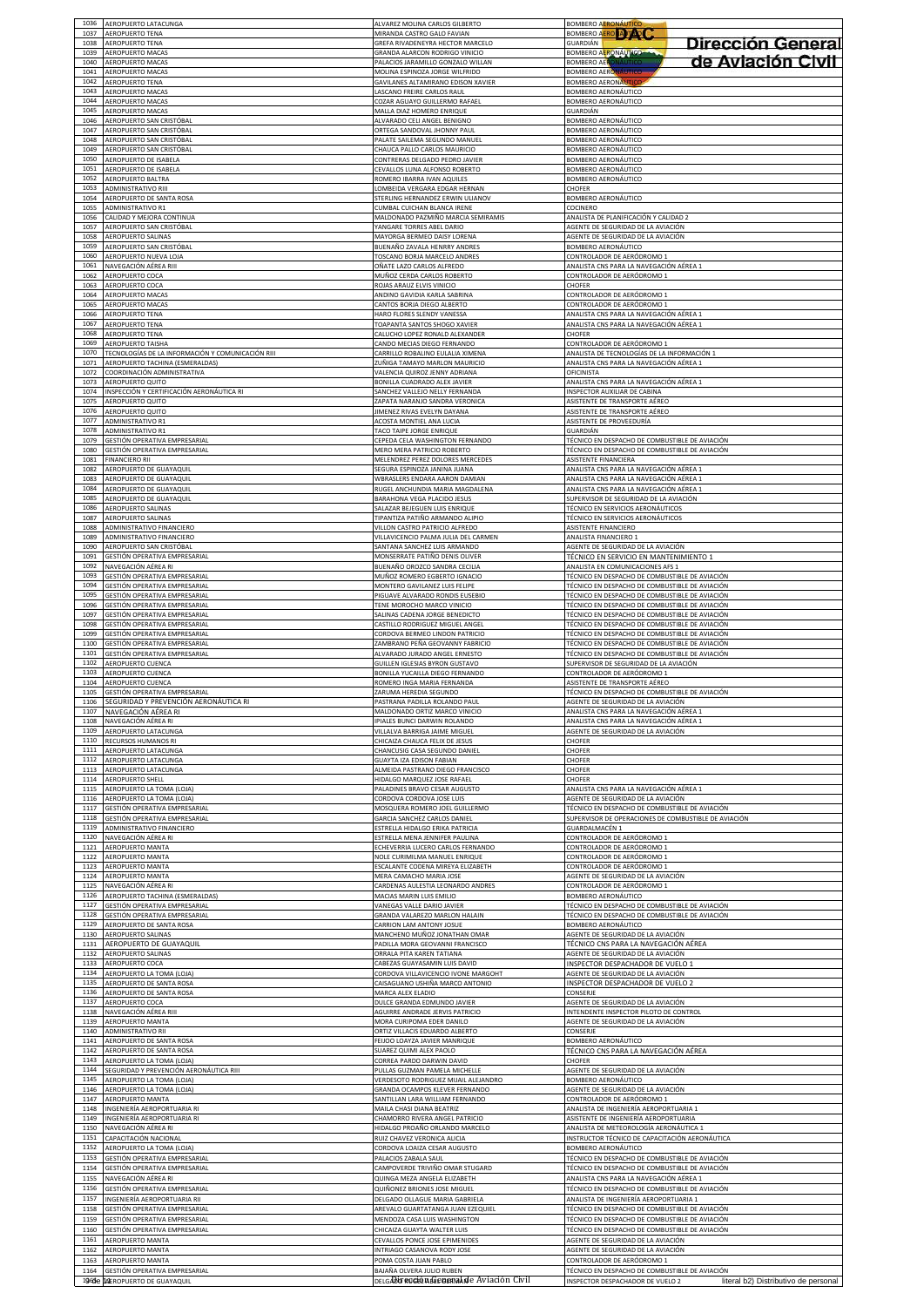| 1166                 | AEROPUERTO DE GUAYAQUIL                                                                                    | AGUIRRE FREIRE OSCAR RAUL                                                                    | CONTROLADOR DE AERÓDROMO 1<br>CONTROLADOR LES ESTADO 1                                                                                                                 |
|----------------------|------------------------------------------------------------------------------------------------------------|----------------------------------------------------------------------------------------------|------------------------------------------------------------------------------------------------------------------------------------------------------------------------|
| 1167                 | AEROPUERTO DE SANTA ROSA                                                                                   | ZAMBRANO SILVA JUAN FABRICIO                                                                 |                                                                                                                                                                        |
| 1168                 | AEROPUERTO BALTRA                                                                                          | DIAZ TORRES ROSA BEATRIZ                                                                     | AGENTE DE SEGURIDAD DE LA AVIACIÓN DIFECCIÓN GENETAL                                                                                                                   |
| 1169                 | GESTIÓN OPERATIVA EMPRESARIAL                                                                              | ENCALADA SANCHEZ RICHARD PABLO                                                               |                                                                                                                                                                        |
| 1170                 | GESTIÓN OPERATIVA EMPRESARIAL                                                                              | TOAPANTA ALMACHI VICTOR OCTAVIO                                                              | AGENIE DE ROOM<br>TÉCNICO EN DESPAGAD DE COMBUSTIBLE DE NAGO <b>AVIACIÓN DE LOTO EN LA CIVIL</b><br>TÉCNICO EN DASPACHO DE COMBUSTIBLE DE <b>RUGICON VIACIÓN CIVIL</b> |
| 1171                 | ADMINISTRATIVO RII                                                                                         | DELGADO MUÑOZ RUBEN DARIO                                                                    | CHOFER                                                                                                                                                                 |
| 1172                 | GESTIÓN OPERATIVA EMPRESARIAL                                                                              | MEJIA PARRA FRANKLIN JAVIER                                                                  | TÉCNICO EN DESPACHO DE COMBUSTIBLE DE AVIACIÓN                                                                                                                         |
| 1173                 | GESTIÓN OPERATIVA EMPRESARIAL                                                                              | MEZA VERA JESUS JACINTO                                                                      | TÉCNICO EN SERVICIO EN MANTENIMIENTO 1                                                                                                                                 |
| 1174                 | GESTIÓN OPERATIVA EMPRESARIAL                                                                              | RONQUILLO VARGAS DANNY COLON                                                                 | TÉCNICO EN DESPACHO DE COMBUSTIBLE DE AVIACIÓN                                                                                                                         |
| 1175                 | GESTIÓN OPERATIVA EMPRESARIAL                                                                              | MOREIRA GARCIA MARIO VEYROT                                                                  | TÉCNICO EN DESPACHO DE COMBUSTIBLE DE AVIACIÓN                                                                                                                         |
| 1176                 | AEROPUERTO CUENCA                                                                                          | JIMENEZ MARTINEZ ORFAITH FRANCISCO                                                           | ANALISTA DE INFORMACIÓN AERONÁUTICA 1                                                                                                                                  |
| 1177                 | AEROPUERTO LATACUNGA                                                                                       | QUIJANO ERAZO CARLOS ROBERTO                                                                 | AGENTE DE SEGURIDAD DE LA AVIACIÓN                                                                                                                                     |
| 1178                 | AEROPUERTO DE SANTA ROSA                                                                                   | ROSALES ALAÑA RONALD PATRICIO                                                                | CONTROLADOR DE APROXIMACIÓN NO RADAR                                                                                                                                   |
| 1179                 | AEROPUERTO TENA                                                                                            | GARRIDO ARIAS DIANA CRISTINA                                                                 | ASISTENTE DE PROVEEDURÍA                                                                                                                                               |
| 1180                 | ADMINISTRATIVO R1                                                                                          | CATUCUAMBA NICOLALDE FAUSTO WILIAN                                                           | GUARDIÁN                                                                                                                                                               |
| 1181                 | <b>FINANCIERO RI</b>                                                                                       | PROAÑO VALDOSPINOS MARIA FERNANDA                                                            | ANALISTA FINANCIERO 1                                                                                                                                                  |
| 1182                 | <b>FINANCIERO RI</b>                                                                                       | QUILUMBA SAMUEZA DANIEL ESTEBAN                                                              | ANALISTA FINANCIERO 2                                                                                                                                                  |
| 1183                 | <b>FINANCIERO RI</b>                                                                                       | ESTRELLA SILVA LUZ MARINA                                                                    | SECRETARIA                                                                                                                                                             |
| 1184                 | NAVEGACIÓN AÉREA RI                                                                                        | QUEVEDO ESPINOZA NELSON MARCELO                                                              | ANALISTA DE INFORMACIÓN AERONÁUTICA 1                                                                                                                                  |
| 1185                 | AEROPUERTO SHELL                                                                                           | ALVAREZ SOLORZANO JAIME JAVIER                                                               | TÉCNICO EN DESPACHO DE COMBUSTIBLE DE AVIACIÓN                                                                                                                         |
| 1186                 | GESTIÓN OPERATIVA EMPRESARIAL                                                                              | MENDOZA ALAVA JOSE GABRIEL                                                                   | TÉCNICO EN DESPACHO DE COMBUSTIBLE DE AVIACIÓN                                                                                                                         |
| 1187                 | GESTIÓN OPERATIVA EMPRESARIAL                                                                              | NAVEDA NARANJO FRANKLIN WLADIMIR                                                             | TÉCNICO EN DESPACHO DE COMBUSTIBLE DE AVIACIÓN                                                                                                                         |
| 1188                 | GESTIÓN OPERATIVA EMPRESARIAL                                                                              | TORRES RODRIGUEZ JOSE JAVIER                                                                 | TÉCNICO EN DESPACHO DE COMBUSTIBLE DE AVIACIÓN                                                                                                                         |
| 1189                 | GESTIÓN OPERATIVA EMPRESARIAL                                                                              | VERA BAQUE HUGO GUILLERMO                                                                    | TÉCNICO EN SERVICIO EN MANTENIMIENTO 1                                                                                                                                 |
| 1190                 | AEROPUERTO TACHINA (ESMERALDAS)                                                                            | CANTOS VERA CESAR AUGUSTO                                                                    | ANALISTA CNS PARA LA NAVEGACIÓN AÉREA 1                                                                                                                                |
| 1191                 | AEROPUERTO TACHINA (ESMERALDAS)                                                                            | BRAVO INTRIAGO DARLINTON LENIN                                                               | BOMBERO AERONÁUTICO                                                                                                                                                    |
| 1192                 | AEROPUERTO TACHINA (ESMERALDAS)                                                                            | PADILLA QUIÑONEZ LUIS GERARDO                                                                | BOMBERO AERONÁUTICO                                                                                                                                                    |
| 1193                 | AEROPUERTO MANTA                                                                                           | IIMENEZ YEROVI JORGE FERNANDO                                                                | INSPECTOR DESPACHADOR DE VUELO 1                                                                                                                                       |
| 1194                 | AEROPUERTO DE GUAYAQUIL                                                                                    | SANDOVAL PUGA DAISY MABEL                                                                    | ANALISTA DE METEOROLOGÍA AERONÁUTICA 1                                                                                                                                 |
| 1195                 | AEROPUERTO DE GUAYAQUIL                                                                                    | LLIGUISACA HIDALGO JORGE RICARDO                                                             | ANALISTA DE METEOROLOGÍA AERONÁUTICA 1                                                                                                                                 |
| 1196                 | NAVEGACIÓN AÉREA RII                                                                                       | ACUÑA SALAZAR MELANY VALERIA                                                                 | CONTROLADOR DE AERÓDROMO 1                                                                                                                                             |
| 1197                 | NAVEGACIÓN AÉREA RII                                                                                       | ANDRADE LEON DAVID FERNANDO                                                                  | CONTROLADOR DE AERÓDROMO 1                                                                                                                                             |
| 1198                 | NAVEGACIÓN AÉREA RII                                                                                       | CARRERA BURBANO DAVID ISMAEI                                                                 | CONTROLADOR DE AERÓDROMO 1                                                                                                                                             |
| 1199                 | NAVEGACIÓN AÉREA RII                                                                                       | SEGURA LAMOTA HJALMAR PAUL                                                                   | CONTROLADOR DE AERÓDROMO 1                                                                                                                                             |
| 1200                 | ADMINISTRATIVO R1                                                                                          | GARZON SANDOVAL EDISON FABIAN                                                                | CHOFER                                                                                                                                                                 |
| 1201                 | INGENIERÍA AEROPORTUARIA RI                                                                                | TERAN DE LOS REYES JORGE LUIS                                                                | ESPECIALISTA EN INGENIERÍA AEROPORTUARIA                                                                                                                               |
| 1202                 | NAVEGACIÓN AÉREA RIII                                                                                      | CAZA ZAGAL ANDREA SARAHI                                                                     | CONTROLADOR DE AERÓDROMO 1                                                                                                                                             |
| 1203                 | AEROPUERTO NUEVA LOJA                                                                                      | OJEDA CANO HERNAN JORGE                                                                      | AGENTE DE SEGURIDAD DE LA AVIACIÓN                                                                                                                                     |
| 1204                 | NAVEGACIÓN AÉREA RI                                                                                        | PEREZ MERO JOSEPE ESTEBAN                                                                    | CONTROLADOR DE AERÓDROMO 1                                                                                                                                             |
| 1205                 | NAVEGACIÓN AÉREA RI                                                                                        | PEREZ TAPIA VICTOR ANDRES                                                                    | CONTROLADOR DE AERÓDROMO 1                                                                                                                                             |
| 1206                 | AEROPUERTO COCA                                                                                            | MOYA QUINATOA ARTURO JAVIER                                                                  | AGENTE DE SEGURIDAD DE LA AVIACIÓN                                                                                                                                     |
| 1207                 | <b>FINANCIERO RI</b>                                                                                       | TAPIA LUNA TANIA LORENA                                                                      | SECRETARIA EJECUTIVA 1                                                                                                                                                 |
| 1208                 | AEROPUERTO SHELL                                                                                           | CAMPOS NAULA MARITZA ELIZABETH                                                               | ANALISTA CNS PARA LA NAVEGACIÓN AÉREA 1                                                                                                                                |
| 1209                 | AEROPUERTO SHELL                                                                                           | VALLE SUAREZ ANGEL FERNANDO                                                                  | AGENTE DE SEGURIDAD DE LA AVIACIÓN                                                                                                                                     |
| 1210                 | AEROPUERTO COCA                                                                                            | CABEZAS MANZANO RAUL VINICIO                                                                 | ANALISTA CNS PARA LA NAVEGACIÓN AÉREA 1                                                                                                                                |
| 1211                 | <b>FINANCIERO RII</b>                                                                                      | ROJAS PINCAY MARIA MAGDALENA                                                                 | ASISTENTE FINANCIERA                                                                                                                                                   |
| 1212                 | INSPECCIÓN Y CERTIFICACIÓN AERONÁUTICA RI                                                                  | VILLAVICENCIO ARMIJOS ANGEL FABIAN                                                           | INSPECTOR DESPACHADOR DE VUELO 1                                                                                                                                       |
| 1213                 | ADMINISTRATIVO RII                                                                                         | VILLAGOMEZ ROCA FRANKLIN GERMAN                                                              | ASISTENTE DE PROVEEDURÍA                                                                                                                                               |
| 1214                 | COORDINACIÓN ADMINISTRATIVA                                                                                | TOSCANO POZO PAOLA ALEJANDRA                                                                 | ANALISTA DE RECURSOS HUMANOS 2                                                                                                                                         |
| 1215                 | COORDINACIÓN ADMINISTRATIVA                                                                                | ULLOA VILLAVICENCIO MERLE LILIANA                                                            | SECRETARIA                                                                                                                                                             |
| 1216                 | AEROPUERTO SAN CRISTÓBAL                                                                                   | ESPINOZA VERA JHOVANNY FARID                                                                 | INSPECTOR DESPACHADOR DE VUELO 1                                                                                                                                       |
| 1217                 | AEROPUERTO QUITO                                                                                           | JARAMILLO MAFLA JAIME AUGUSTO                                                                | INSPECTOR DE TRANSPORTE AÉREO                                                                                                                                          |
| 1218                 | AEROPUERTO QUITO                                                                                           | CAICEDO MIRANDA VALERIA KATERINE                                                             | INSPECTOR OPERACIONES DE VUELO                                                                                                                                         |
| 1219                 | AEROPUERTO QUITO                                                                                           | MELENDEZ SUAREZ MERCEDES CRISTINA                                                            | SECRETARIA                                                                                                                                                             |
| 1220                 | AEROPUERTO SHELL                                                                                           | SILVA VILLACIS GABRIELA DANIELA                                                              | OFICINISTA                                                                                                                                                             |
| 1221                 | ADMINISTRATIVO R1                                                                                          | MUÑOZ CHISAGUANO WILMAN PATRICIO                                                             | CONSERJE                                                                                                                                                               |
| 1222                 | <b>ADMINISTRATIVO R1</b>                                                                                   | BARAHONA LOPEZ STALIN GERMAN                                                                 | ASISTENTE DE PROVEEDURÍA                                                                                                                                               |
| 1223                 | <b>FINANCIERO RI</b>                                                                                       | ALMEIDA RUIZ ANA LUCIA                                                                       | ANALISTA FINANCIERO 2                                                                                                                                                  |
| 1224                 | NAVEGACIÓN AÉREA RI                                                                                        | BARRIGA CHICAIZA LUIS PAUL                                                                   | ANALISTA CNS PARA LA NAVEGACIÓN AÉREA 1                                                                                                                                |
| 1225                 | AEROPUERTO MACAS                                                                                           | ZAMBRANO JACOME NATHALIE GISELLA                                                             | AGENTE DE SEGURIDAD DE LA AVIACIÓN                                                                                                                                     |
| 1226                 | <b>ADMINISTRATIVO R1</b>                                                                                   | ANDRADE CARRION CARLOS ANDRES                                                                | CONSERJE                                                                                                                                                               |
| 1227                 | <b>RECURSOS HUMANOS RI</b>                                                                                 | CALVOPIÑA ANDRADE ANDREA ALEJANDRA                                                           | ANALISTA DE RECURSOS HUMANOS 2                                                                                                                                         |
| 1228                 | NAVEGACIÓN AÉREA RI                                                                                        | PAREDES ATIENCIA ROBERTO CARLOS                                                              | ANALISTA CNS PARA LA NAVEGACIÓN AÉREA 1                                                                                                                                |
| 1229                 | AEROPUERTO COCA                                                                                            | LOPEZ LOMAS WILO ARTURO                                                                      | ADMINISTRADOR AEROPORTUARIO 2                                                                                                                                          |
| 1230                 | INSPECCIÓN Y CERTIFICACIÓN AERONÁUTICA RII                                                                 | ESCALANTE GOMEZ RODOLFO RICARDO                                                              | MÉDICO CERTIFICADOR                                                                                                                                                    |
| 1231                 | CAPACITACIÓN NACIONAL                                                                                      | NOBOA MALDONADO MARIA GABRIELA                                                               | INSTRUCTOR TÉCNICO DE CAPACITACIÓN AERONÁUTICA                                                                                                                         |
| 1232                 | INSPECCIÓN Y CERTIFICACIÓN AERONÁUTICA RII                                                                 | QUISHPE PURUNCAJAS JOSE IGNACIO                                                              | INTENDENTE INSPECTOR PILOTO DE CONTROL                                                                                                                                 |
| 1233                 | <b>FINANCIERO RII</b>                                                                                      | VANONI SANTOS MARIA SOL                                                                      | <b>ANALISTA FINANCIERO 2</b>                                                                                                                                           |
| 1234                 | INGENIERÍA AEROPORTUARIA RII                                                                               | MARIN MURILLO WASHINGTON LEONARDO                                                            | ANALISTA DE INGENIERÍA AEROPORTUARIA 1                                                                                                                                 |
| 1235                 | INGENIERÍA AEROPORTUARIA RIII                                                                              | PALACIOS OBANDO MARIA ELIZABETH                                                              | ANALISTA DE INGENIERÍA AEROPORTUARIA 1                                                                                                                                 |
| 1236                 | AFROPUFRTO LATACUNGA                                                                                       | TOBAR ATIAGA MARTIN GUSTAVO DE JESUS                                                         | INSPECTOR DESPACHADOR DE VUELO 2                                                                                                                                       |
| 1237                 | AEROPUERTO LATACUNGA                                                                                       | VASQUEZ CASTRO DARIO XAVIER                                                                  | ANALISTA CNS PARA LA NAVEGACIÓN AÉREA 1                                                                                                                                |
| 1238                 | AEROPUERTO MANTA                                                                                           | RODRIGUEZ BRAVO ARGENIS GABRIEL                                                              | ANALISTA DE INFORMACIÓN AERONÁUTICA 1                                                                                                                                  |
| 1239                 | AEROPUERTO MANTA                                                                                           | VILLACRES PINCAY ANGEL MARCELO                                                               | ANALISTA DE INFORMACIÓN AERONÁUTICA 1                                                                                                                                  |
| 1240                 | AEROPUERTO MANTA                                                                                           | PROAÑO JARAMILLO JAIME ENRIQUE                                                               | ASISTENTE DE TRANSPORTE AÉREO                                                                                                                                          |
| 1241                 | NAVEGACIÓN AÉREA RII                                                                                       | LOPEZ ROMERO NELSON MAURICIO                                                                 | ADMINISTRADOR AEROPORTUARIO 1                                                                                                                                          |
| 1242                 | AEROPUERTO MANTA                                                                                           | LIMA TORRES DEMETRIO WLADIMIR                                                                | INSPECTOR DESPACHADOR DE VUELO 2                                                                                                                                       |
| 1243                 | AEROPUERTO DE SANTA ROSA                                                                                   | SARMIENTO CABANILLA RONALD JAVIER                                                            | ANALISTA DE METEOROLOGÍA AERONÁUTICA 1                                                                                                                                 |
| 1244                 | AEROPUERTO NUEVA LOJA                                                                                      | ANDINO GAVIDIA RICHARD PAUL                                                                  | AGENTE DE SEGURIDAD DE LA AVIACIÓN                                                                                                                                     |
| 1245                 | ADMINISTRATIVO FINANCIERO                                                                                  | QUINDE PAREJA XIMENA CRISTINA                                                                | ABOGADO 1                                                                                                                                                              |
| 1246                 | ADMINISTRATIVO RII                                                                                         | TORRES ALVARADO MANUEL ANTONIO                                                               | ASISTENTE DE PROVEEDURÍA                                                                                                                                               |
| 1247                 | RECURSOS HUMANOS RII                                                                                       | GARCIA MONTESDEOCA MARIA PILAR                                                               | PARVULARIO DE CENTRO INFANTIL                                                                                                                                          |
| 1248                 | FINANCIERO RII                                                                                             | RODRIGUEZ RODRIGUEZ JEAN CARLOS                                                              | ASISTENTE FINANCIERO                                                                                                                                                   |
| 1249                 | ASESORÍA JURÍDICA RII                                                                                      | SAONA BUMACHAR JOSE ENRIQUE                                                                  | ABOGADO 2                                                                                                                                                              |
| 1250                 | ADMINISTRATIVO FINANCIERO                                                                                  | MACKLIFF FERNANDEZ TEDDY ANDRES                                                              | ASISTENTE FINANCIERO                                                                                                                                                   |
| 1251                 | ADMINISTRATIVO FINANCIERO                                                                                  | ALVARADO ROSADO KATHERINE ELIZABETH                                                          | OFICINISTA                                                                                                                                                             |
| 1252                 | RECURSOS HUMANOS RII                                                                                       | GUEVARA MENA JORGE FABRICIO                                                                  | ANALISTA DE RECURSOS HUMANOS 2                                                                                                                                         |
| 1253<br>1254         | COMERCIALIZACIÓN ESPACIOS AEROPORTUARIOS E INMUEBLES RII                                                   | GUEVARA ENRIQUEZ LUIS FERNANDO<br>GUZMAN GUZMAN EDWIN                                        | ASISTENTE DE INGENIERÍA AEROPORTUARIA                                                                                                                                  |
| 1255<br>1256         | AEROPUERTO TENA<br>INSPECCIÓN Y CERTIFICACIÓN AERONÁUTICA RII<br>INSPECCIÓN Y CERTIFICACIÓN AERONÁUTICA RI | ANCHUNDIA GARCIA CARLOS LUIS                                                                 | ANALISTA DE COMERCIALIZACIÓN 1<br>ASISTENTE DE TRANSPORTE AÉREO                                                                                                        |
| 1257<br>1258         | ADMINISTRATIVO FINANCIERO                                                                                  | MENDOZA NIETO NORMA ELENA<br>LARA JIMENEZ CRISTOBAL VLADIMIR<br>SALGADO LOMAS JUANA JEANNETH | INSPECTOR DE TRANSPORTE AÉREO<br>ANALISTA DE PROVEEDURÍA 2<br>ASISTENTE FINANCIERO                                                                                     |
| 1259<br>1260         | COORDINACIÓN ADMINISTRATIVA<br>AEROPUERTO TENA                                                             | RIOS CASTRO ERIKA KATERINE                                                                   | ASISTENTE DE ACTIVOS FIJOS                                                                                                                                             |
| 1261                 | RECURSOS HUMANOS RI                                                                                        | CARDOSO AVALOS MERY ELIZABETH                                                                | ANALISTA DE RECURSOS HUMANOS 1                                                                                                                                         |
|                      | AEROPUERTO QUITO                                                                                           | GALVEZ DELGADO ESTEFANIA ELIZABETH                                                           | INSPECTOR DESPACHADOR DE VUELO 2                                                                                                                                       |
| 1262                 | AEROPUERTO QUITO                                                                                           | ACARO LEON EDGAR PATRICIO                                                                    | TÉCNICO EN SERVICIOS EN MANTENIMIENTO 1                                                                                                                                |
| 1263                 |                                                                                                            |                                                                                              |                                                                                                                                                                        |
| 1264<br>1265         | COORDINACIÓN GENERAL ADMINISTRATIVA FINANCIERA                                                             | <b>ASESORIAS/NIVEL DE APOYO</b><br>AJOY JARAMILLO JAVIER IGNACIO                             | COORDINADOR GENERAL ADMINISTRATIVO FINANCIERO                                                                                                                          |
|                      | DIRECCIÓN DE CERTIFICACIÓN DOCUMENTACIÓN Y ARCHIVO                                                         | MORA GUERRERO NELSON GUSTAVO                                                                 | DIRECTOR DE SECRETARIA GENERAL                                                                                                                                         |
|                      | DIRECCIÓN DE ASESORÍA JURÍDICA                                                                             | ARIAS JARA MARTHA CECILIA                                                                    | DIRECTOR DE ASESORÍA JURÍDICA                                                                                                                                          |
| 1266                 | DIRECCIÓN DE RELACIONES INTERNACIONALES OACI                                                               | TORRES MERA GABRIELA ISABEL                                                                  | DIRECTOR DE RELACIONES INTERNACIONALES                                                                                                                                 |
| 1267                 | DIRECCIÓN DE PLANIFICACIÓN Y CALIDAD                                                                       | CACERES VACA ALVARO SANTIAGO                                                                 | DIRECTOR DE PLANIFICACIÓN Y CALIDAD                                                                                                                                    |
| 1268                 | DIRECCIÓN DE ASUNTOS INTERNOS                                                                              | DAVILA REYES ALFONSO XAVIER                                                                  | DIRECTOR DE ASUNTOS INTERNOS                                                                                                                                           |
| 1269                 | DIRECCIÓN FINANCIERA                                                                                       | CADENA ALMEIDA WILSON EDUARDO                                                                | DIRECTOR FINANCIERO                                                                                                                                                    |
| 1270                 | DIRECCIÓN DE TECNOLOGÍAS DE LA INFORMACIÓN Y COMUNICACIÓN                                                  | ATIVA ESPINOSA MIGUEL ANGEL                                                                  | DIRECTOR DE TECNOLOGÍAS DE INFORMACIÓN Y COMUNICACIÓN                                                                                                                  |
| 1271<br>1272<br>1273 | DIRECCIÓN DE RECURSOS HUMANOS<br>DIRECCIÓN ADMINISTRATIVA                                                  | TORRES PIEDRA KATY PATRICIA<br>POZO PAGUAY LETICIA JOSEFINA                                  | DIRECTOR DE RECURSOS HUMANOS<br>DIRECTOR ADMINISTRATIVO                                                                                                                |
| 1274                 | DIRECCIÓN DE COMUNICACIÓN SOCIAL                                                                           | SANDOVAL JACOME MARIA AUGUSTA                                                                | DIRECTOR DE COMUNICACIÓN SOCIAL                                                                                                                                        |
| 1275                 | DIRECCIÓN DE ASESORÍA JURÍDICA                                                                             | VALLE TORO RUTH ELIZABETH                                                                    | ABOGADO 2                                                                                                                                                              |
| 1276                 | DIRECCIÓN DE ASESORÍA JURÍDICA                                                                             | QUIMBITA PELAEZ MAYRA ALEJANDRA                                                              | ABOGADO 2                                                                                                                                                              |
|                      | DIRECCIÓN DE ASESORÍA JURÍDICA                                                                             | AGUILA BARRAGAN TELMO ITALO                                                                  | ABOGADO 2                                                                                                                                                              |
| 1277                 | DIRECCIÓN DE ASESORÍA JURÍDICA                                                                             | CARRION HARO LAURA MARGARITA                                                                 | SECRETARIA                                                                                                                                                             |
| 1278                 | DIRECCIÓN DE ASESORÍA JURÍDICA                                                                             | TINTIN AVILA ARTURO ADOLFO                                                                   | ABOGADO 3                                                                                                                                                              |
| 1279                 | <u>DIRECCIÓN DE ASESORÍA JURÍDICA</u>                                                                      | <u>OÑATE CUNALATA DORIS ARIANA</u>                                                           | ABOGADO 3                                                                                                                                                              |
| 1280                 | DIRECCIÓN DE ASESORÍA JURÍDICA                                                                             | VERA GARCIA JOSE VICENTE                                                                     | ABOGADO 1                                                                                                                                                              |
| 1281                 | DIRECCIÓN DE ASESORÍA JURÍDICA                                                                             | LARREA VERGARA MELINA NATHALIA                                                               | ABOGADO 2                                                                                                                                                              |
| 1282                 | DIRECCIÓN DE ASESORÍA JURÍDICA                                                                             | LANDAZURI MORALES GUILLERMO XAVIER                                                           | ABOGADO 2                                                                                                                                                              |
| 1283                 | DIRECCIÓN DE ASESORÍA JURÍDICA                                                                             | PONCE MENDOZA JOSE ALBERTO                                                                   | ABOGADO 3                                                                                                                                                              |
| 1284                 | DIRECCIÓN DE ASESORÍA JURÍDICA                                                                             | PAREDES MARQUEZ MONICA PATRICIA                                                              | ABOGADO 2                                                                                                                                                              |
| 1285                 | REGISTRO AERONÁUTICO                                                                                       | VELOZ JIMENEZ JAIME OSWALDO                                                                  | REGISTRADOR AERONÁUTICO                                                                                                                                                |
| 1286                 | REGISTRO AERONÁUTICO                                                                                       | VALENCIA GONZALEZ CECILIA JANNETH                                                            | ABOGADO 2                                                                                                                                                              |
| 1287                 | DIRECCIÓN DE COMUNICACIÓN SOCIAL                                                                           | ROMERO PINOS MERCY MARIA                                                                     | PERIODISTA                                                                                                                                                             |
| 1288                 | DIRECCIÓN DE COMUNICACIÓN SOCIAL                                                                           | PALACIOS GUEVARA JOHANNA MALENA                                                              | PERIODISTA 2                                                                                                                                                           |
| 1289                 | DIRECCIÓN DE COMUNICACIÓN SOCIAL                                                                           | JURADO VEGA JAVIER ALEJANDRO                                                                 | ASISTENTE DE PERIODISMO                                                                                                                                                |
| 1290                 | DIRECCIÓN DE COMUNICACIÓN SOCIAL                                                                           | TOAPANTA TAPIA LIDIA MARGOT                                                                  | SECRETARIA                                                                                                                                                             |
| 1291                 | DIRECCIÓN DE COMUNICACIÓN SOCIAL                                                                           | PABON GORDON ALEJANDRO FITZGERALD                                                            | PERIODISTA 2                                                                                                                                                           |